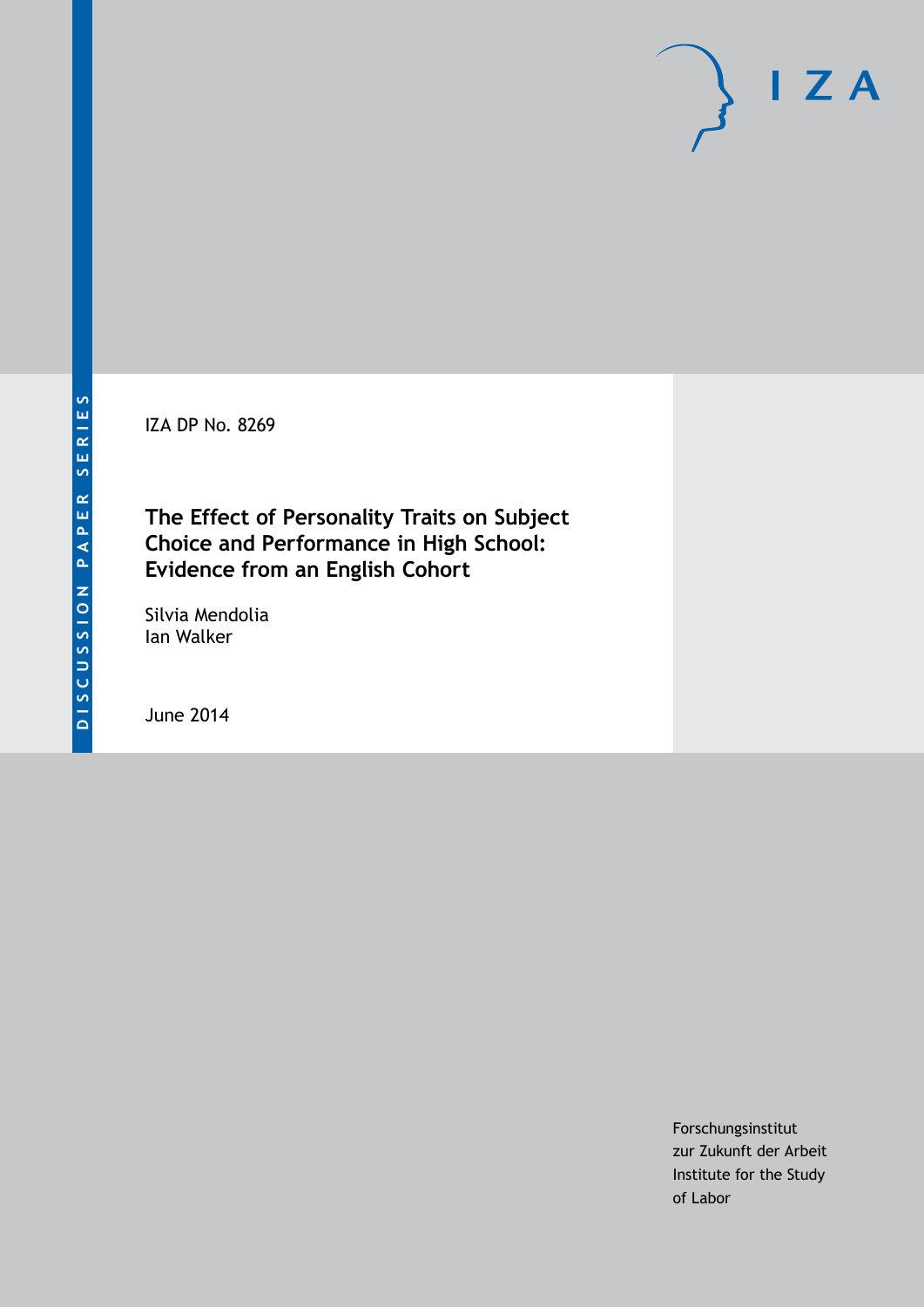# **The Effect of Personality Traits on Subject Choice and Performance in High School: Evidence from an English Cohort**

# **Silvia Mendolia**

*University of Wollongong*

#### **Ian Walker**

*Lancaster University and IZA*

# Discussion Paper No. 8269 June 2014

IZA

P.O. Box 7240 53072 Bonn **Germany** 

Phone: +49-228-3894-0 Fax: +49-228-3894-180 E-mail: [iza@iza.org](mailto:iza@iza.org)

Any opinions expressed here are those of the author(s) and not those of IZA. Research published in this series may include views on policy, but the institute itself takes no institutional policy positions. The IZA research network is committed to the IZA Guiding Principles of Research Integrity.

The Institute for the Study of Labor (IZA) in Bonn is a local and virtual international research center and a place of communication between science, politics and business. IZA is an independent nonprofit organization supported by Deutsche Post Foundation. The center is associated with the University of Bonn and offers a stimulating research environment through its international network, workshops and conferences, data service, project support, research visits and doctoral program. IZA engages in (i) original and internationally competitive research in all fields of labor economics, (ii) development of policy concepts, and (iii) dissemination of research results and concepts to the interested public.

IZA Discussion Papers often represent preliminary work and are circulated to encourage discussion. Citation of such a paper should account for its provisional character. A revised version may be available directly from the author.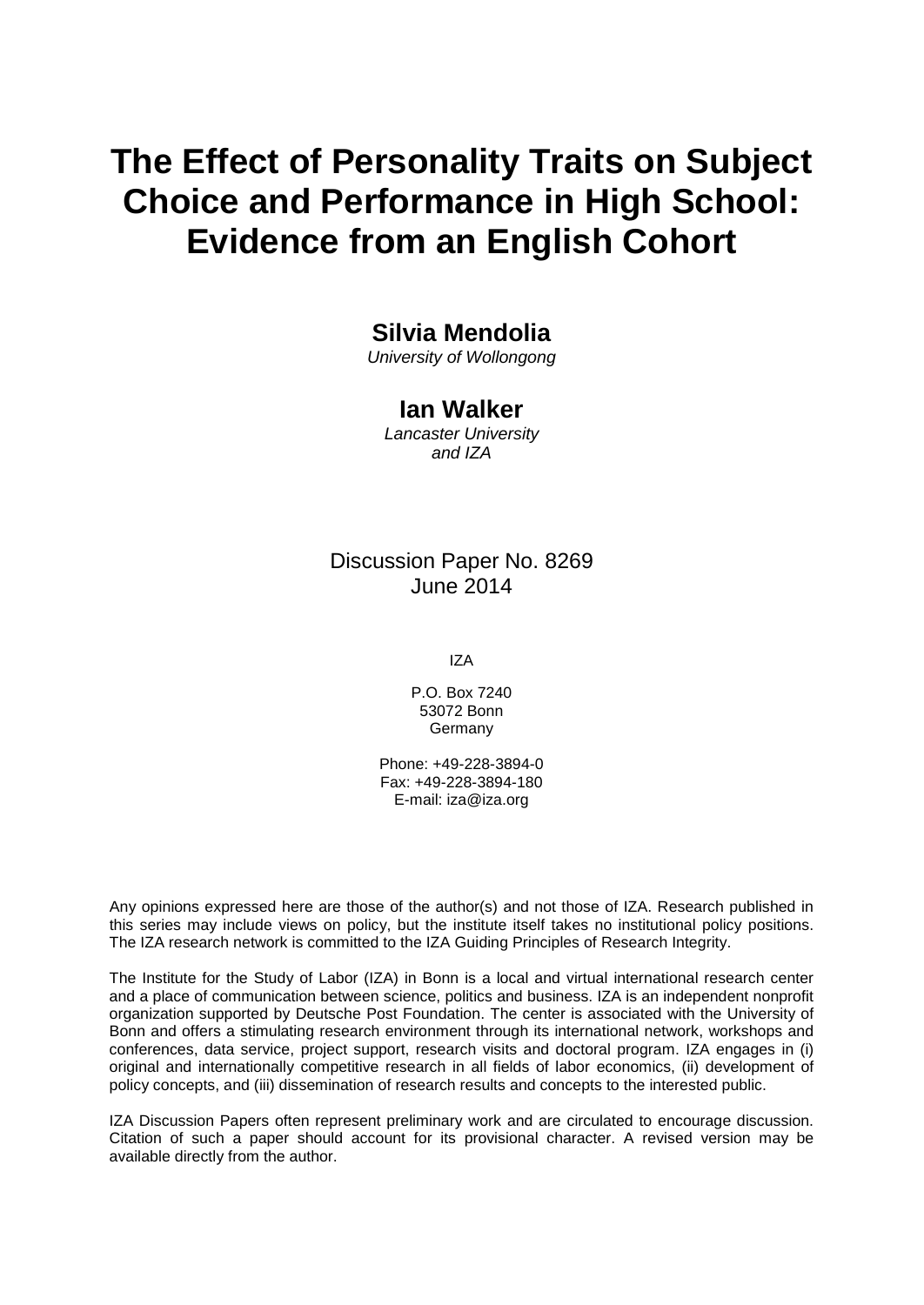IZA Discussion Paper No. 8269 June 2014

# **ABSTRACT**

# **The Effect of Personality Traits on Subject Choice and Performance in High School: Evidence from an English Cohort**

This paper investigates the relationship between personality traits in adolescence and performance in high school using a large and recent cohort study. In particular, we investigate the impact of locus of control, self-esteem and work ethics at age 15, on test scores at age 16, and on subject choices and subsequent performance at age 17-18. In particular, individuals with external locus of control or with low levels of self-esteem seem less likely to have good performance in test scores at age 16 and to pursue further studies at 17-18, especially in mathematics or sciences. We use matching methods to control for a rich set of adolescent and family characteristics and we find that personality traits do affect study choices and performance in test scores - particularly in mathematics and science. The results are stronger for adolescents from disadvantaged socio-economic backgrounds. We establish the robustness of our results using the methodology proposed by Altonji et al. (2005) that consists in making hypotheses as to the correlation between the unobservables that determine test scores and subjects' choices and, the unobservables that influence personality.

JEL Classification: I10, I21

Keywords: personality, education, locus of control, self-esteem

Corresponding author:

Silvia Mendolia School of Economics Faculty of Business Building 40, Room 215 University of Wollongong NSW 2522 Australia E-mail: [silvia\\_mendolia@uow.edu.au](mailto:silvia_mendolia@uow.edu.au)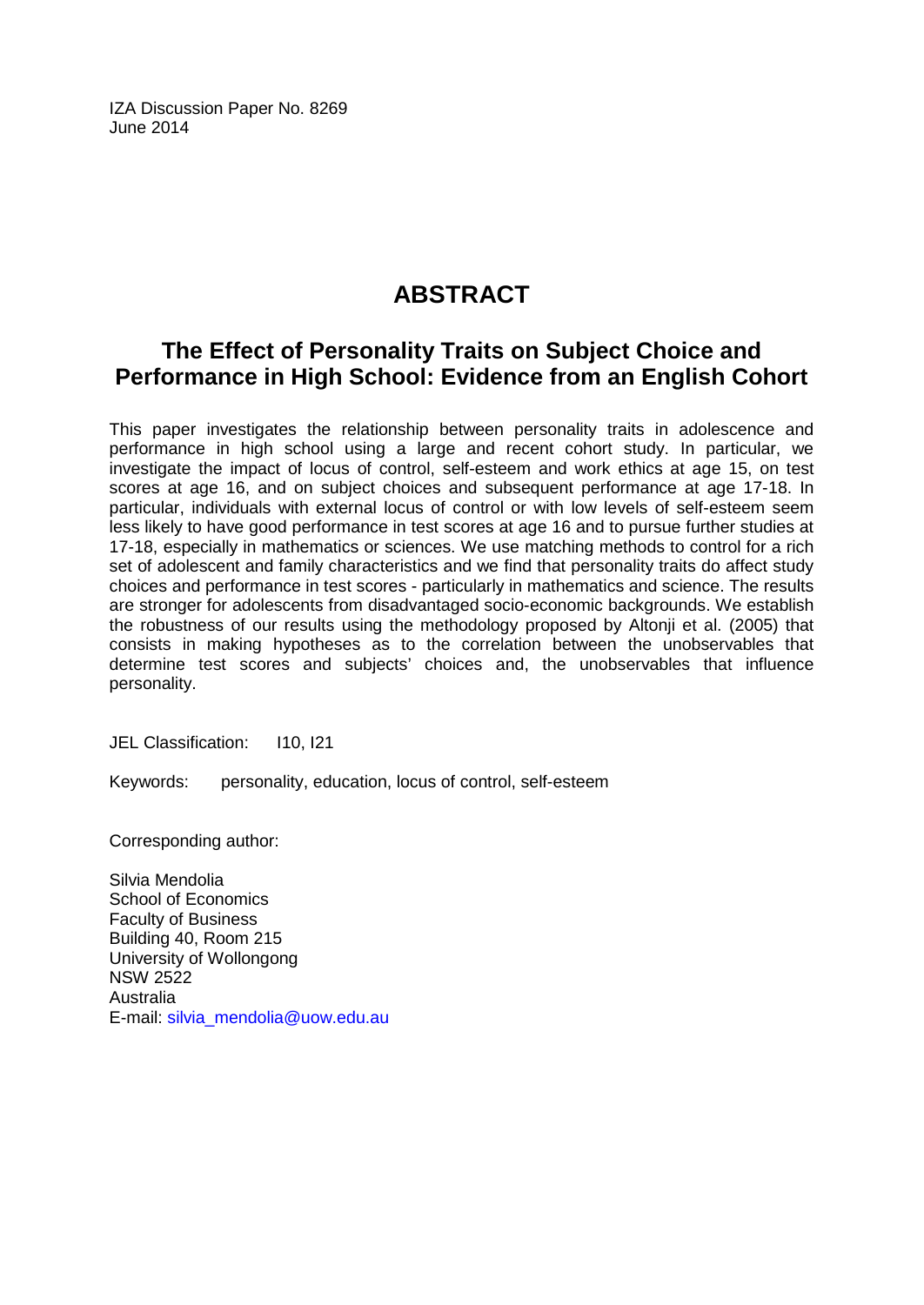#### **1. Introduction**

The objective of this paper is to analyse the role of non-cognitive traits on performance in High School. In particular, we study the effect of locus of control, self-esteem and work ethics recorded when the child is 15-16 on subsequent test scores in English and Mathematics at age 16 and on the likelihood to choose different subjects and subsequent performance at age 17-18.

We contribute to the existing literature in several ways. First, we provide evidence from a recent dataset based on a large cohort of English children born in 1990 and followed for seven years, starting in 2004. Our analysis is focused on personality traits in adolescence. A variety of studies have shown that personality traits are relatively malleable, at least over the early life cycle and then tend to be stable during adult life (Cobb-Clark and Schurer, 2013). There is some evidence that policy interventions can promote useful traits and suppress harmful ones early in life and, while cognitive skills (such as IQ, for example) are believed to be relatively stable by the age of 8, other aspects of personality might be easier to change at a later age (see Carneiro and Heckman, 2003 for a discussion). Existing studies mostly rely on relatively dated data (for example NLSY1979 for Heckman et al., 2006 and Cebi, 2007; NELS1988 for Coleman and Deleire, 2003; UK NCDS1958 for Carneiro et al., 2007) or do not have a specific focus on adolescents (Chamorro et al., 2003; Delaney et al., 2013). Secondly, we have a great detail of information on test scores by subject at different ages, including students' choices of subjects which are very important for entry into higher education. We use this information to investigate the role of different personality traits on choice of study and performance. The existing literature is mostly focused on the broad effect of personality on education, using indicators such as years of schooling, or college graduation (Heckman et al. 2006; Coleman and Deleire, 2003; Cebi, 2007) and focusing on the role of one specific personality trait, such as locus of control or conscientiousness (Baron and Cobb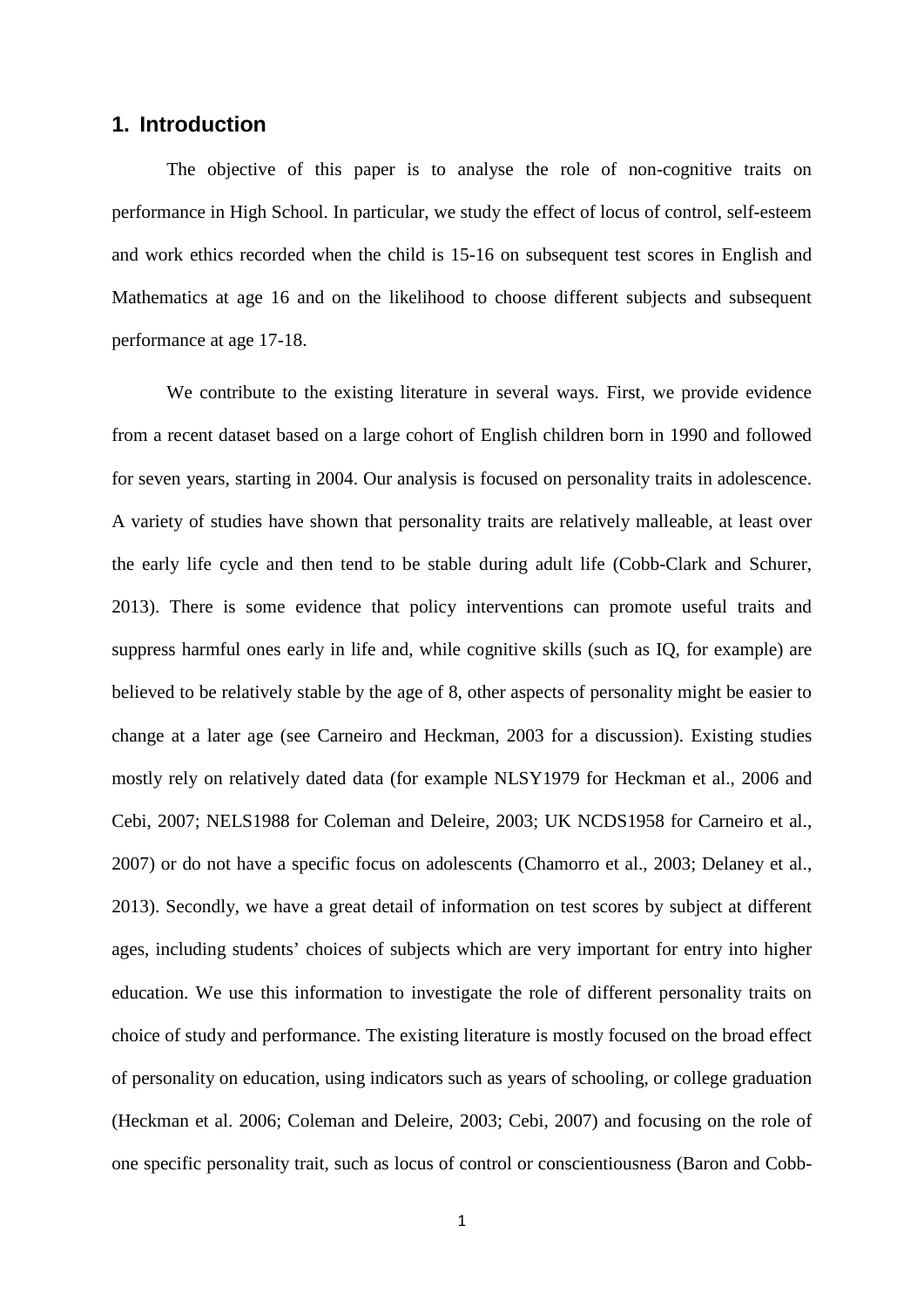Clark, 2010). Thirdly we use propensity score matching (PSM) to investigate the relationship between personality and high school performance as well as OLS estimation, and we examine the robustness of our results using the methodology proposed by Altonji et al. (2005) (the AET method). This method does not rely on any identifying exclusion restrictions but instead, uses observed differences between those with and without a particular personality trait to provide information regarding the likely magnitude and direction of selection along unobserved characteristics. OLS is widely regarded as providing an estimate of an upper bound on the causal effect and PSM, and AET may be regarded as a method that could tighten that bound.

Fourthly, we analyse the different impact of personality traits on children across various markers of deprivation. In particular, we look at disadvantaged families, where disadvantage is defined in a variety of ways, and we analyse the effect of different noncognitive skills for them, compared to their advantaged peers. We examine whether personality traits can play a different role for children who are less likely to receive support in their education from their families. The results broadly support the idea that the effect of personality traits is particularly strong for the cognitive outcomes for children who come from disadvantaged socio-economic backgrounds while the effect on advantaged children is limited. These results would support the use of policies that improve academic achievement for students from disadvantaged socio-economic background through encouraging positive personality traits.

Finally, we focus on understanding the role of personality traits on performance in different subjects at age 16 and on subject choices and performance at age 17-18. In particular, we try to understand whether some specific traits are more beneficial (or detrimental) for performance in some particulars subjects. In particular, some research suggests that maths skills play an important role in determining earnings, even controlling for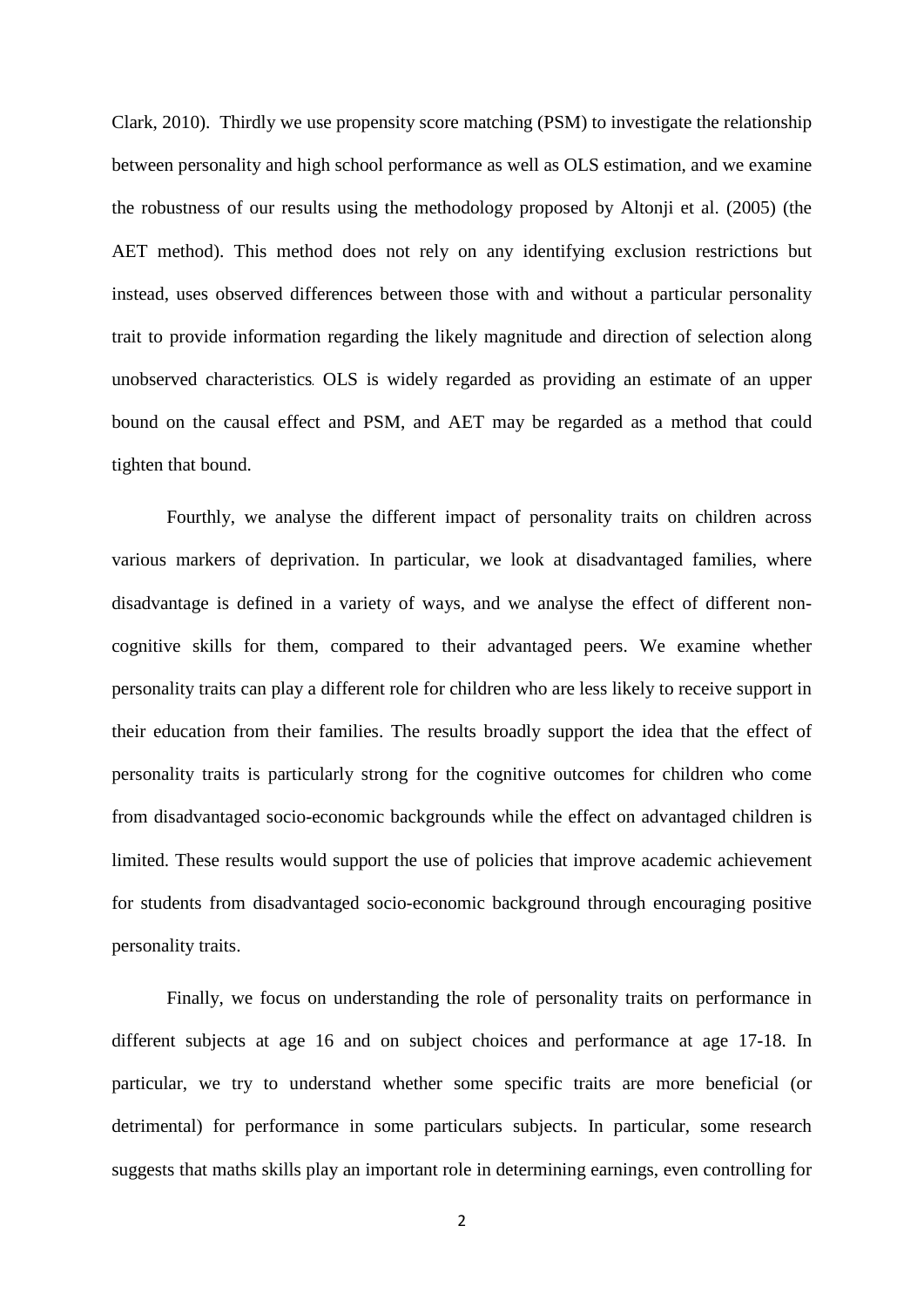educational attainment in general (see Joensen and Skyt Nielsen, 2009, for example). Here we distinguish between English and mathematics at age 16 and English, mathematics and Sciences at age 17-18. While the determinants of performance in a particular subject (rather than the overall school performance) are very hard to disentangle, it is possible that personality traits play a role in enhancing performance in one area, rather than another. The issue seems to be particularly relevant for the British population: the UK ranking of 15-years old pupils in Mathematics and Science in the OECD's PISA tests has been falling from 2000 to 2009 and was just below the OECD average in mathematics and only slightly above in Science. A key contributing factor to UK's STEM deficit is the very low General Certificate of Secondary Education (GCSE) performance at 16 in science and mathematics subjects. High level passes in these subjects at this level is a pre-requisite for further study in these same subjects. Not surprisingly, the UK has one of the lowest shares of 15-year olds intending a STEM career among the OECD countries and still lags behind most OECD countries in women's aspirations to study a STEM subject and engage in a STEM career (see OECD, 2012).

The rest of this paper is organized as follows. Section 2 provides a brief overview of the existing literature; Section 3 presents the data and explains the personality indicators and outcomes that it contains; Section 4 and 5 discuss the estimation methods and the results; and Section 6 concludes with a discussion of the policy implications of the work. The headline finding of the research is that we broadly support the idea that non-cognitive skills are important in determining performance in high school: particularly in mathematics and science. Individuals with external locus of control, low self-esteem, and low levels of work ethics<sup>1</sup> are all less likely to achieve good results at the end of High School and to choose a

<span id="page-5-0"></span><sup>&</sup>lt;sup>1</sup> These concepts are explained and defined in Section 3.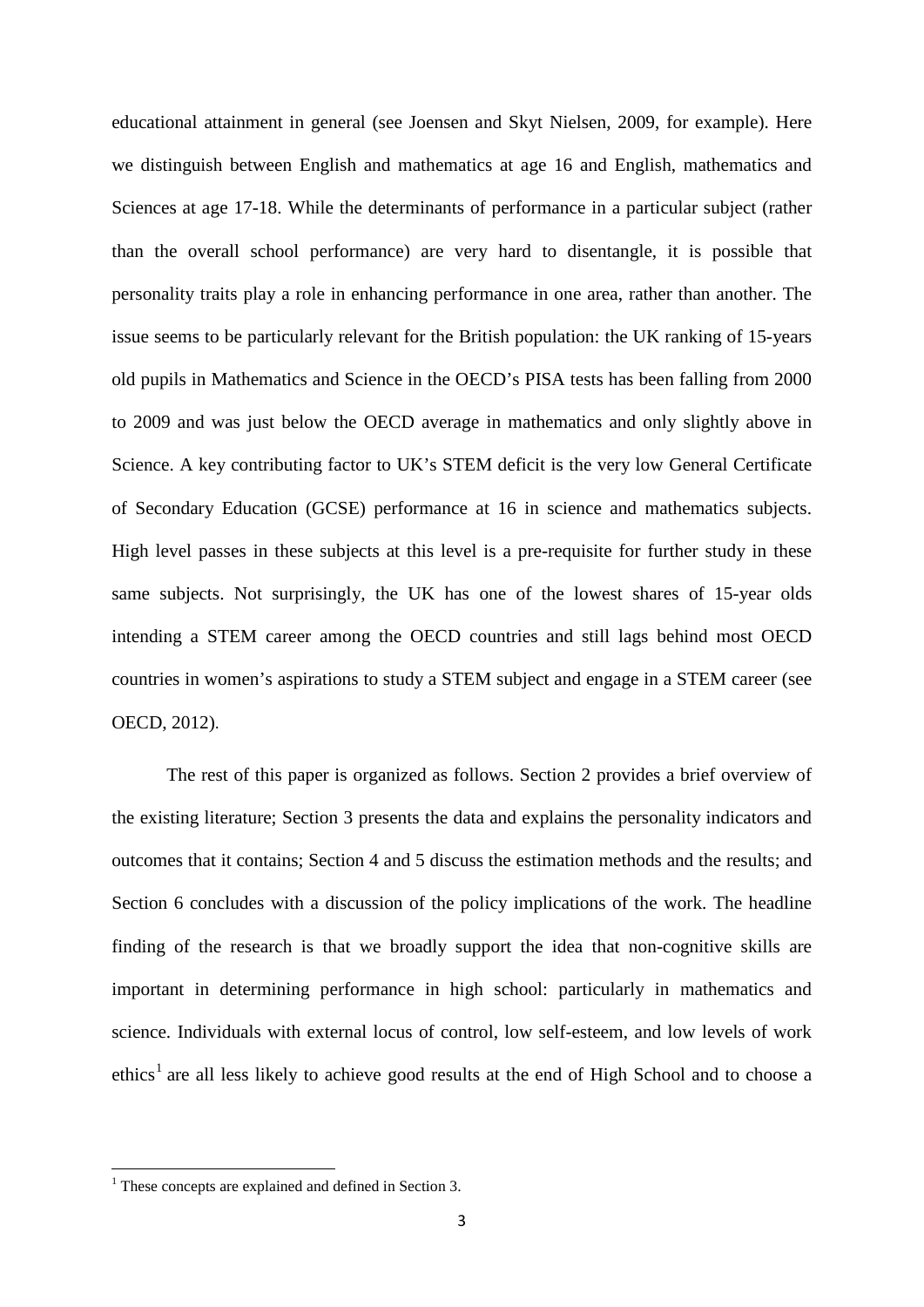range of mathematical or scientific subjects for their final exams before applying to university.

#### **2. Overview of the existing literature**

The evidence on the effect of personality on educational outcomes has suggested a variety of transmission mechanisms, such as study behaviours, effort, and attention skills. Almlund *et al*. (2011) provides an excellent review of the studies conducted in this area.

Research in personality psychology has produced the widely shared taxonomy of traits, known as the Big Five. The Big Five are five factors (Openness to Experience, Conscientiousness, Extraversion, Agreeableness, and Neuroticism or Emotional Stability) that represent personality traits at the broadest level of abstraction. They summarize a large number of distinct, more specific, personality facets (Almlund *et al*., 2011). Almlund *et al.* (2011) conclude that personality traits have a strong effect on educational attainment, grades and test scores. In particular, they show that Openess to Experience and Conscientiousness are very important in determining years of education, grades and test scores; and that Conscientiousness might be as predictive as cognitive ability in determining good school results, with the effect being mediated through effort and positive study habits. On the other hand, locus of control and self-esteem are found to have important effects on adolescent schooling decisions.

Extensive research in psychology and sociology has shown that internal locus of control and high conscientiousness are associated with better academic performance, increased years of schooling and greater chances to go to university (see for example Goldberg *et al.,* 1998, and Wang *et al.,* 1999 for reviews). However, most of these studies tend to use small or unrepresentative samples and focus on correlation between personality and educational outcomes rather than on understanding the causal relationship. Duckworth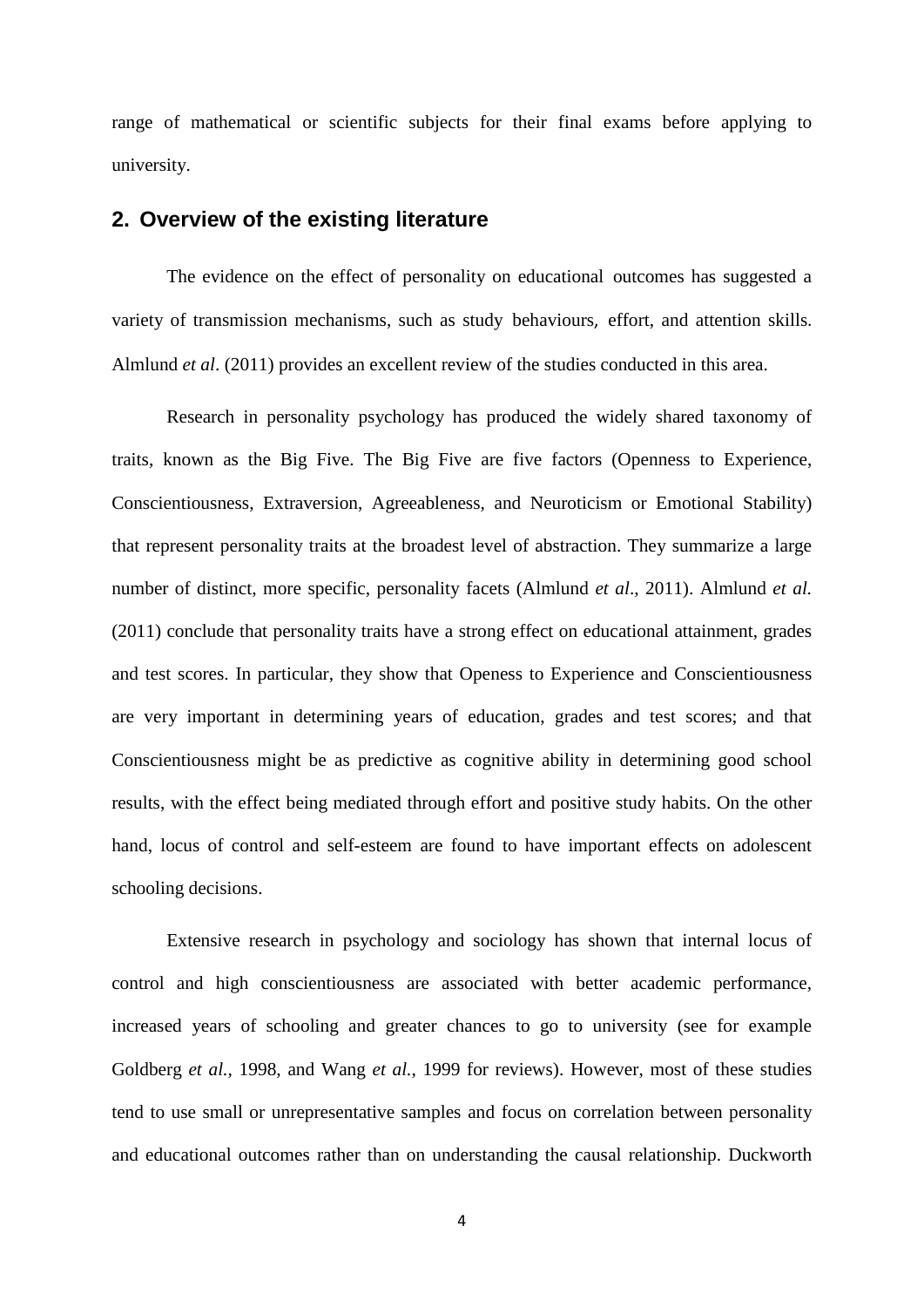and Seligam, 2005, Ross and Broh, 2000, and Poropat, 2009 provide meta-analyses that aim to overcome the former shortcoming, but not the latter.

The number of studies in economics that analyse the importance of non-cognitive skills on educational outcomes has grown substantially in recent years. However, the economics literature in this area is mostly based on relatively dated data and sometimes provides conflicting findings. Furthermore, most of the existing studies focus on what happens at the end on individuals' education (college performance), or analyses broad indicators of educational achievements (years of schooling), rather than performance at a younger age and in specific subjects. Table 1 provides a summary of the most relevant and recent economics studies on personality and education.

#### *Table 1 here*

One of the most notable examples of the relevance of non-cognitive skills is provided by Heckman and Rubinstein (2001) who analyse the performance of Graduate Equivalence Diplomas (GED) recipients and conclude that their lower achievements in the labour market and the higher prevalence of criminal or risky behaviours can be attributed to the lack of noncognitive skills such as discipline, patience or motivation. Other work by Heckman and collaborators has emphasized the importance of investing in promoting positive noncognitive skills from a very early age (see for example studies on the Perry Preschool program, such as Heckman and Masterov, 2007 and Heckman et al., 2010). Heckman, et al. (2006) use data from the US NLSY1979 and show that locus of control and self-esteem affect years of schooling and college performance.

Coleman and Deleire (2003) use NELS1988 to incorporate locus of control into a human capital investment model and show that teenagers with internal locus of control are more likely to make educational investments, such as complete high school and attend a four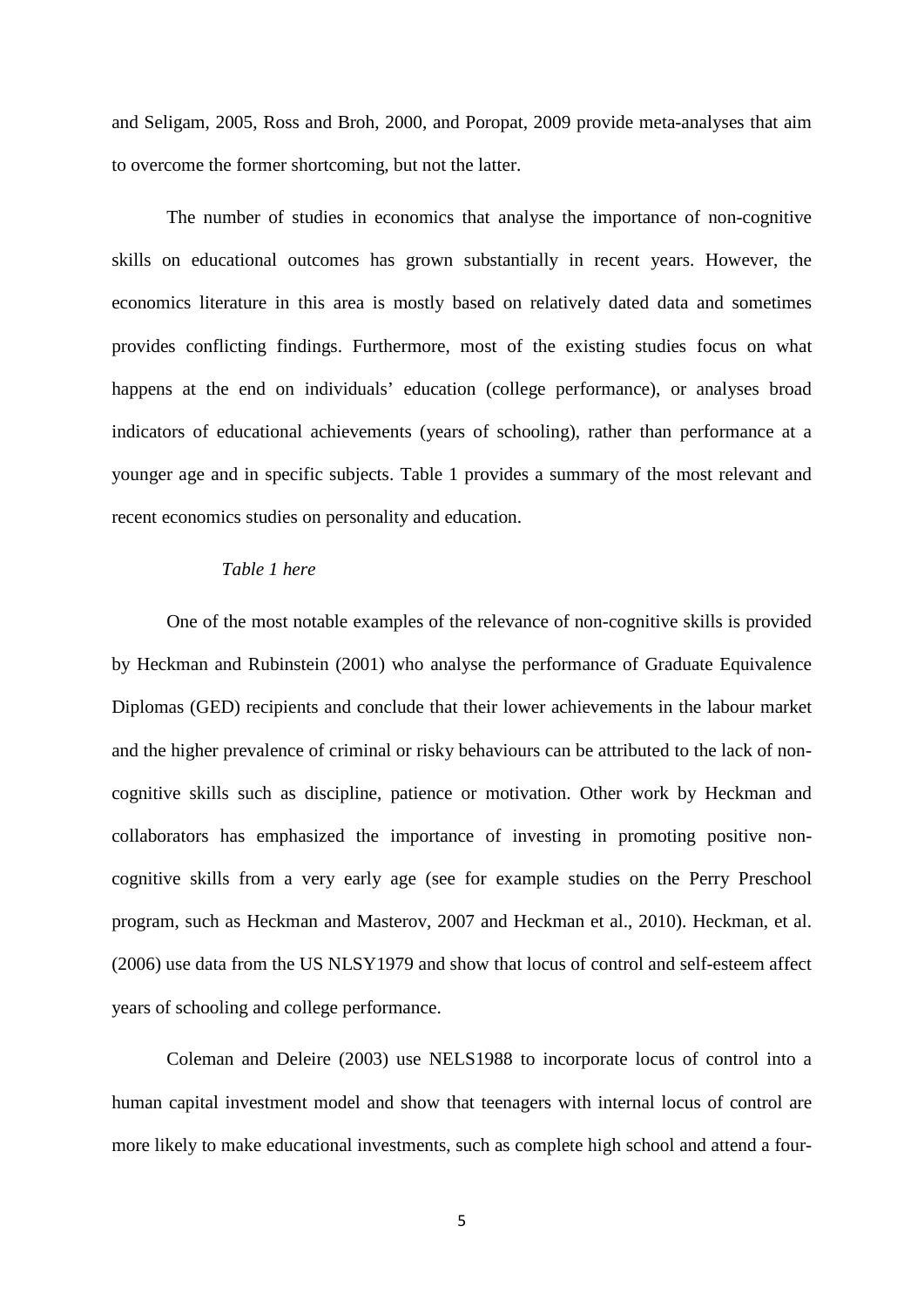year college. On the other hand, Cebi (2007) replicates the Coleman and Deleire (2003) study using NLSY and suggest that locus of control is not a significant determinant of educational outcomes, even if it is rewarded in the labour market.

Lundberg (2013) analyses the impact of cognitive ability and personality traits on college graduation in a recent cohort of young Americans, and how the returns to these traits vary by family background. Her work finds relevant differences across family background groups, particularly for men. Conscientiousness does not seem to have an effect on the education of disadvantaged men, while openness to experience has a relevant effect on college graduation only for less-advantaged men and women.

In the European context, several studies have suggested positive returns to noncognitive traits, and point to the role of social skills (Carneiro *et al*., 2007, Silles, 2010, Duckworth and Seligman, 2005, and Duckworth and Schoon, 2010) or the impact of positive study behaviours (Delaney *et al*., 2013). Duncan *et al*. (2007) focuses on school readiness, comparing data from UK, US and Canada and show that attention skills are good predictors of educational achievements while other measures of socio-emotional behaviours seem less important. Borghans *et al.* (2008) show that, in an experimental setting, people with internal locus of control respond less to financial incentives when allocating effort to cognitive tasks, probably because they are more highly motivated. Finally, Baron and Cobb-Clark (2010) analyse the link between locus of control and high school graduation and university attendance using a recent cohort of Australian youths. Their work shows that people with internal locus of control are more likely to invest in their education and they do not find any significant relationship between family welfare history and young person's locus of control.

Our own analysis is particularly important because of the recent attention in the literature to quantify returns to literacy and numeracy skills, and returns to human capital investments in the so-called STEM (Science, Technology, Engineering and Mathematics)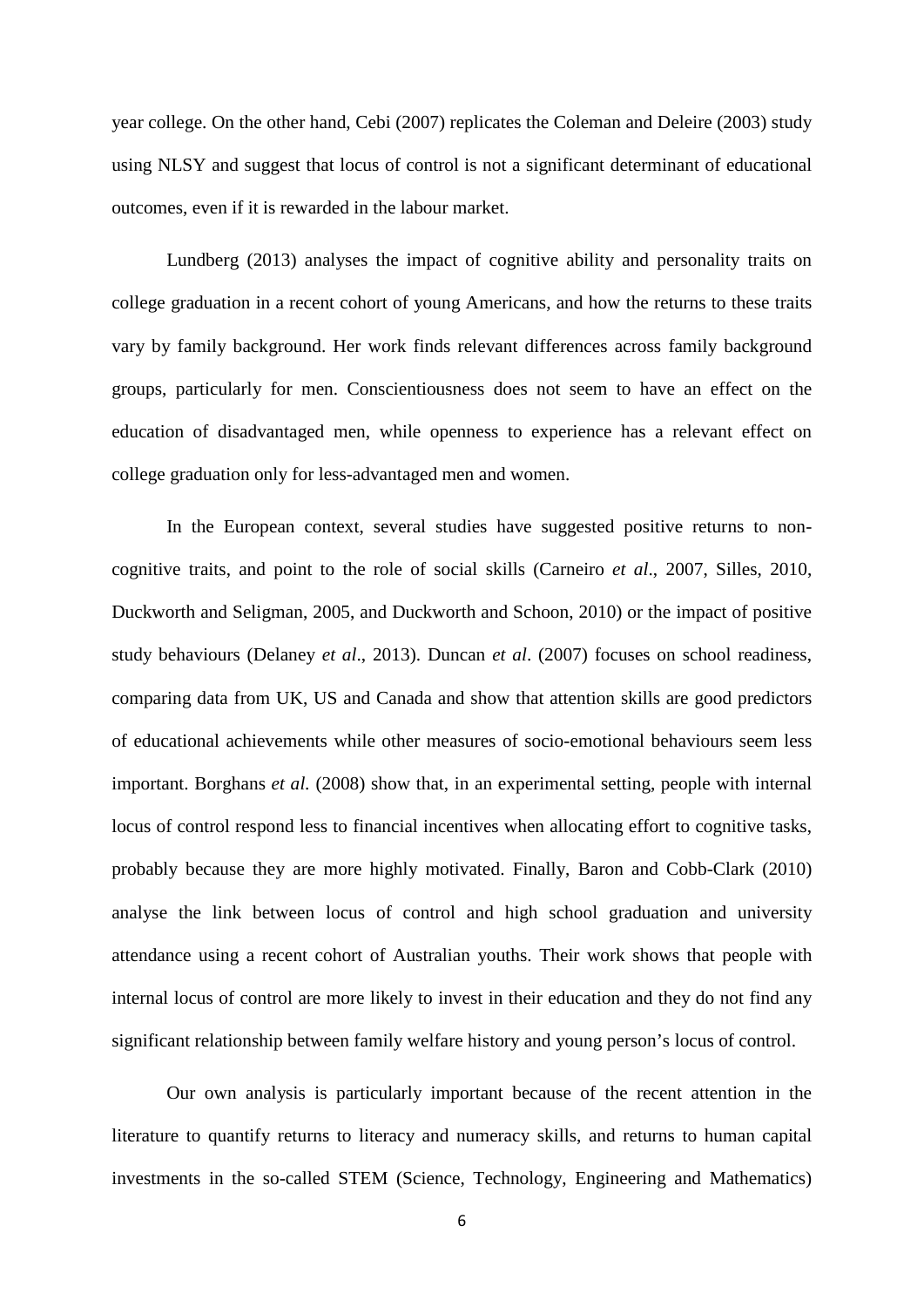subjects. For example, Crawford and Cribb (2013) use the 1970 BCS to study the relationship between reading and mathematics skills measured at age 10 and weekly earnings and hourly wages at ages 30, 34 and 38. They control for a rich set of demographic and family background characteristics and they find that a one standard deviation increase in age 10 mathematics (reading) scores is associated with 10% (5%) higher earnings during one's 30s. Dolton and Vignoles (2002) also show a very large effect of having mathematics A-Level (typically at age 18) on subsequent earnings, even after controlling for higher education.

In the US, a few studies have taken advantage of curriculum reforms. For example, Cortes *et al* (2013) find that an extra high school mathematics course had large effects on test scores, high school graduation and participation in higher education. Finally, one of the most relevant studies in this area is Joensen and Nielsen (2009) who estimate the causal effect of studying advanced high school mathematics by exploiting an educational reform that changed the possible combinations of subjects with mathematics in Denmark. They show that taking an advanced mathematics course in combination with an advanced chemistry course increases earnings by 20% relative to chemistry without mathematics.

#### **3. Data**

This paper uses data from the Longitudinal Study of Young People in England (LSYPE). This is a large-scale cohort survey of English adolescents, selected to be representative of the young people in England but at the same time as oversampling specific groups. Adolescents were interviewed for the first time when they were in school year 9 in 2004 at the age of 14. LSYPE can be linked to the National Pupil Database (NPD), a pupillevel administrative database that matches pupil and school characteristics data to pupil attainment and contains detailed information on test scores for all the LSYPE children. We use this data to obtain information about LSYPE children's results in test scores at age 16 (GCSE scores) and age 17-18 (A levels scores).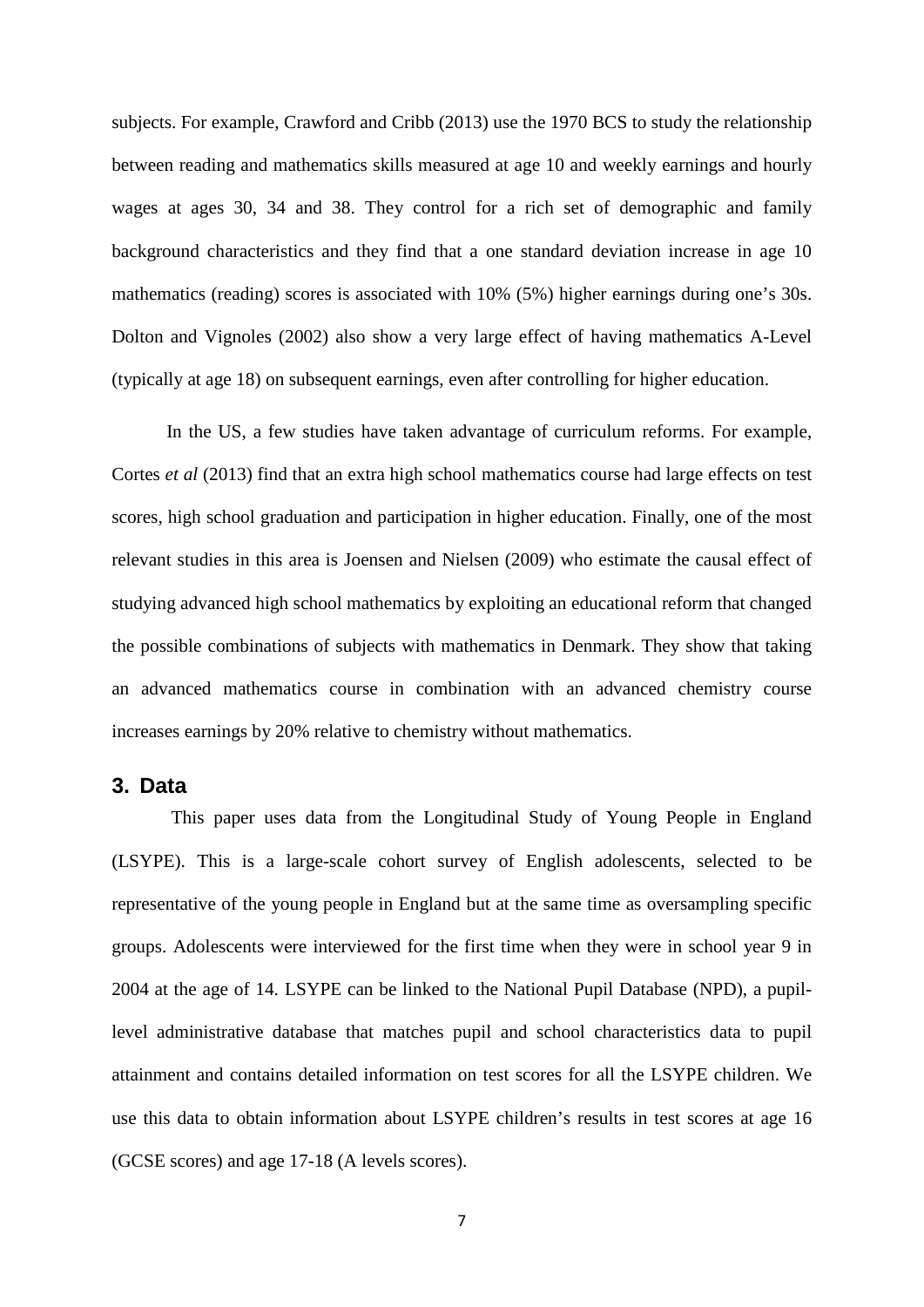In the first wave around 15,500 young people were interviewed. In the first four waves, parents/guardians were also interviewed. Our final sample includes around 5,000 observations of children with non-missing information on personality traits, test scores, and other essential information on the child's birth and family background (the selected observations were not significantly different from the original data in terms of their observable characteristics). The study is managed by the Department of Education and covers a wide range of topics, including academic achievements, family relationships, attitudes toward school, family and labour market, and some more sensitive or challenging issues, such as risky health behaviours (smoking, alcohol drinking, drug taking), personal relationships, etc.

#### *3.1 Outcomes*

We are interested in testing the effect of personality traits on a variety of cognitive outcomes (test scores) at various ages and in different subjects, and on the chances that a child will take further studies after compulsory education. Table 2 lists the outcomes we use in our analysis and the age of the child for each outcome. We focus on the following outcomes:

• GCSE at age 16: At the end of Key Stage 4 from 13 to 16, pupils generally take the national public GCSEs in most subjects studied – often in as many as 10 subjects. GCSE grades range from A\* to G. Our dependent variables include: the number of subjects with "pass" grades from  $A^*$  to C in GCSE exams; a binary variable indicating having 5 GCSE passes including Mathematics and English which is usually required for students following an academic track for progression beyond age 16; and two binary variables equal to 1 if the child attained  $A^*$  to C in English and Mathematics.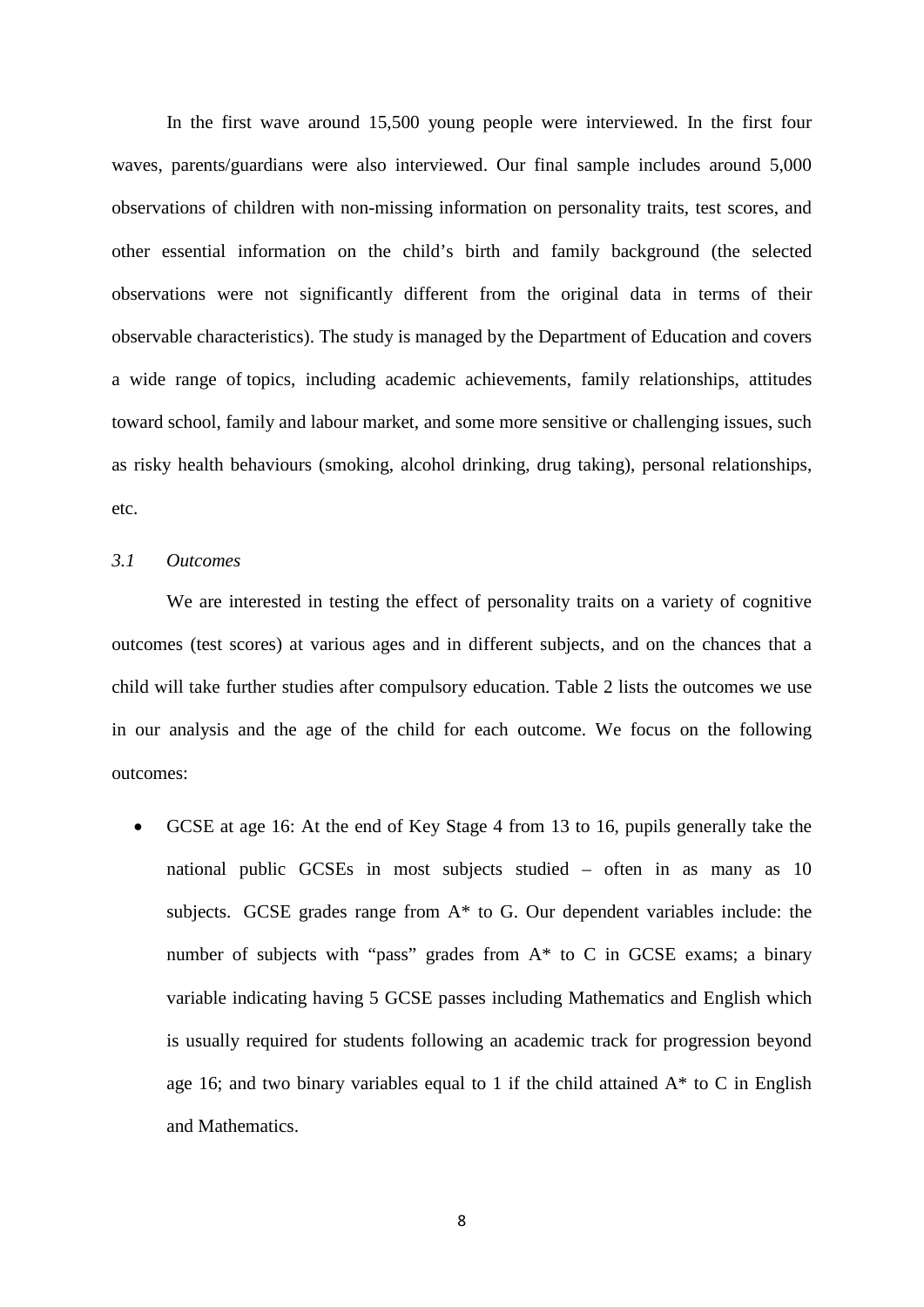- Decision to take General Certificate of Education Advanced (A levels): [A level](http://en.wikipedia.org/wiki/GCE_Advanced_Level_(United_Kingdom)#Subjects_offered)  [subjects](http://en.wikipedia.org/wiki/GCE_Advanced_Level_(United_Kingdom)#Subjects_offered) are studied over a [two-year period](http://en.wikipedia.org/wiki/GCE_Advanced_Level_(United_Kingdom)#Studying) and [students sit for an examination](http://en.wikipedia.org/wiki/GCE_Advanced_Level_(United_Kingdom)#Curriculum_2000) at the end of each year, [administered by an official assessment body.](http://en.wikipedia.org/wiki/GCE_Advanced_Level_(United_Kingdom)#Subjects_offered) Most students [study](http://en.wikipedia.org/wiki/GCE_Advanced_Level_(United_Kingdom)#Studying)  [three or four subjects](http://en.wikipedia.org/wiki/GCE_Advanced_Level_(United_Kingdom)#Studying) simultaneously during Year 12 and Year 13 (ages 17–18), either in a [secondary education](http://en.wikipedia.org/wiki/Secondary_education) institution or in a [Sixth Form College,](http://en.wikipedia.org/wiki/Sixth_Form_College) as part of their [further](http://en.wikipedia.org/wiki/Further_education)  [education](http://en.wikipedia.org/wiki/Further_education). A-levels are taken at age 18 and are the main admission criterion for university admission. Elite institutions or high demand courses usually require high grades, while the less prestigious institutions and less popular subjects will typically demand lower grades.<sup>[2](#page-5-0)</sup>
- A level subjects: students usually select three to four subjects for their A levels, depending on their academic preferences and intentions toward further education. Some universities and/or some degrees will have specific requirements in terms of A level subject studied and grades. The most commonly demanded subjects in university entry requirements, known as 'facilitating' subjects, are: biology, chemistry, physics, English, geography, history, mathematics, modern and classical languages.
- Grades in A levels by subject: The passing grades for A-levels are  $A^*$ , A, B, C, D and E. Grades are often translated into points as follows: 120 points for A, 100 for B, 80 for C, 60 for D, and 40 for E.

*Table 2 here*

#### *3.2 Personality traits*

Personality is complex and factor analysis has been utilised extensively in personality psychology to identify a number of common factors derived from a variety of questions (Cobb-Clark et al., 2014; Piatek and Pinger 2010; and Almlund *et a*l., 2011). While our data

<span id="page-11-0"></span><sup>&</sup>lt;sup>2</sup> We do not consider the complex array of vocational training courses that less academic students can take from 16 to 18.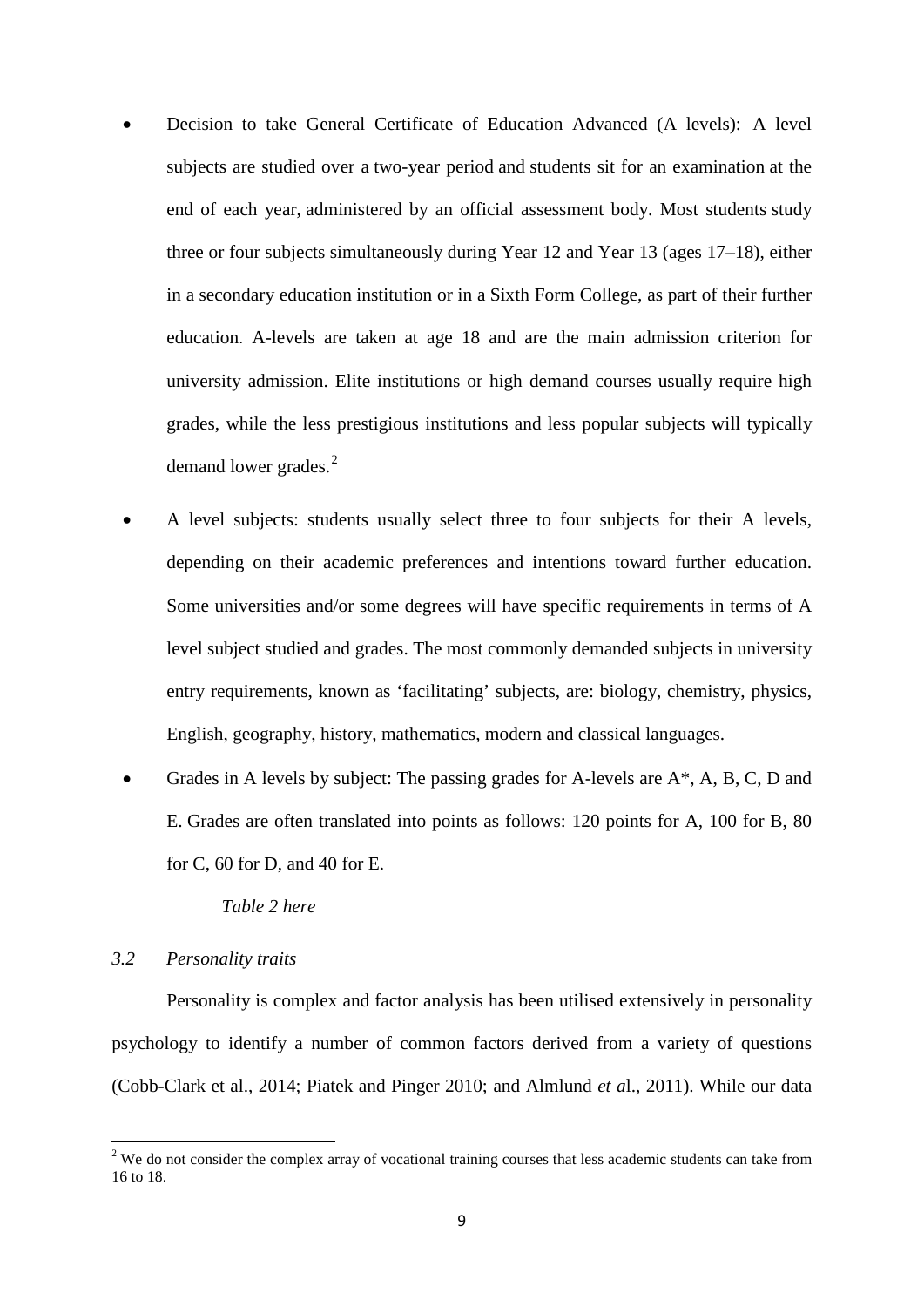does not include information about the "Big Five" personality traits that have been the focus of some recent research (see Almlund *et al*., 2011 for a review of possible alternatives), it does include a series of questions on locus of control, self-esteem and attitudes to work asked at age 15.

Locus of control refers to individual beliefs about whether life events are mostly internally or externally determined (Rotter, 1966). People with an external locus of control believe that what happens in life is largely determined by events beyond their control, while individuals with internal locus of control generally believe that life events are mostly caused by their own decisions and behaviours. We measure locus of control using children's responses to six questions (see the Appendix for details). We follow the previous literature in the field (see for example Cobb-Clark *et al.,* 2014 and Piatek and Pinger 2010) and use factor analysis to create indices of internal and external locus of control. Children are coded as external if they have a score in the top quartile of the distribution of the external index, derived from factor analysis. We also examine the robustness of this definition, by classifying children as external if they have a score in the top third or fifth of the distribution of the external index. Self-esteem refers to an individual perception of her/his own value. LSYPE data includes two questions on self-esteem (see Appendix for details) asked at waves 2 and 4. We construct an indicator of low self-esteem equal to 1 if they have placed themselves in the most distressed category for one of the two questions at least once between the two waves (around 26% of the children in the sample)<sup>[3](#page-11-0)</sup>.

Almlund *et al*. (2011) suggest that competence, dutifulness, self-discipline, perseverance and work-ethic are all facets of Conscientiousness. LSYPE includes four questions on working attitudes (see the Appendix for details) and we use factor analysis to

<span id="page-12-0"></span><sup>&</sup>lt;sup>3</sup> Alternative/more restrictive indicators of low self-esteem were constructed to test the robustness of our estimates and results are available on request.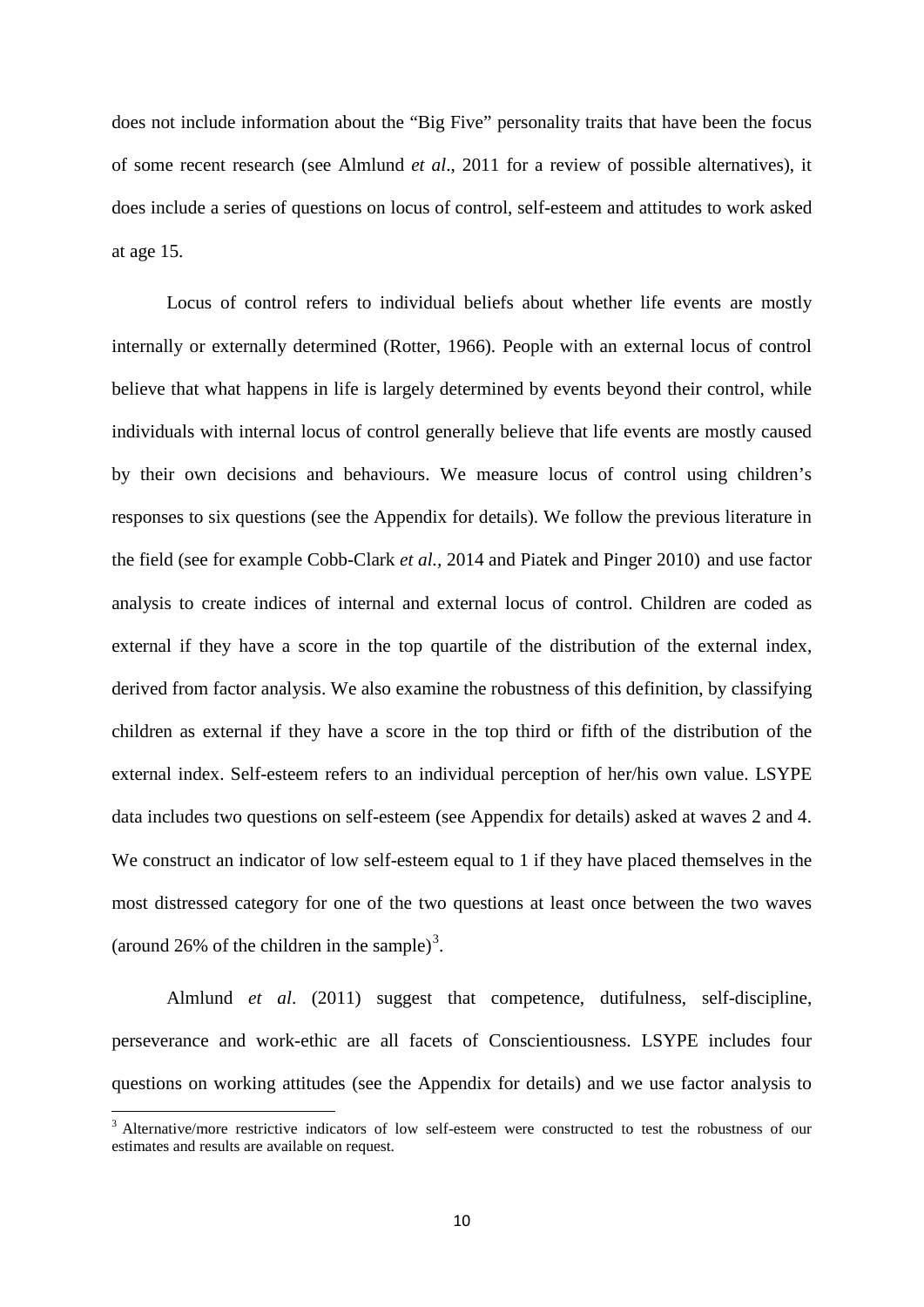create an index of work ethics. Children are coded as having high work ethics, if they have a score in the top quartile of the distribution of the index.

#### *3.3 Other explanatory variables*

We estimate two versions of our model, one more parsimonious than the other. All of the variables we control for are, arguably, pre-determined variables – that is, not themselves influenced by personality traits. Our more parsimonious model only includes at-birth characteristics such as: birth-weight; whether the child was premature; ethnic background; sex of the child; and family characteristics such as marital status and age of the mother at birth. In the second model we include other family's characteristics (measured at wave 1) such as: child's or parent's disability, maternal education and employment status, whether the child lives in a single parent family, grandparents' education, family income and older siblings.

Table 3 presents descriptive statistics on the outcome variables, broken down by personality traits. Individuals with external locus of control and low self-esteem seem less likely to perform well in their GCSE and A levels exams and to choose "core subjects" in their studies. On the other hand, children with a high level of work ethics seem to have better results both at GCSE and at A levels and to be more likely to continue with further education after GCSE.

#### *Table 3 here.*

We explore the possibility of heterogeneity in the effect of personality traits on children by socio-economic background and by various indicators of socio-economic disadvantage. We follow Ruhm (2008) and construct a multivariate indicator of socioeconomic status by regressing total family income on mother's age at birth, education,

11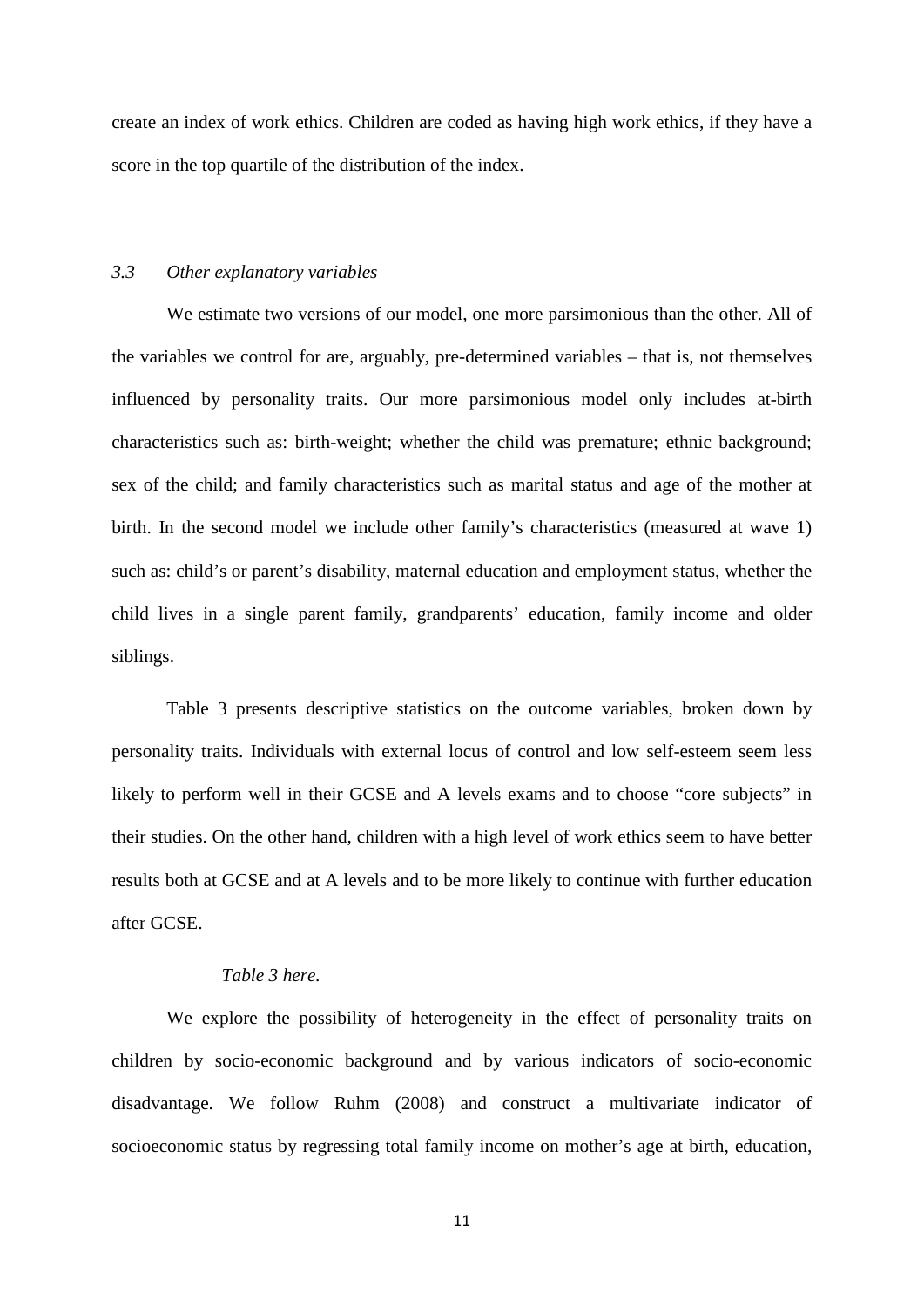and marital status. Youths are classified as "advantaged" ("disadvantaged") if they live in households that are above (below) the median prediction. This SES index simultaneously accounts for a larger number of determinants than simple income and possibly reduces the endogeneity problem.

#### **4. Estimation**

While we begin by using Ordinary Least Squares, to control for observable confounders, this is well known to lead to biased estimates of the causal effects because of neglected heterogeneity. The linear model can be written as:

$$
Y_i = \alpha + P_i' \beta + X_i' \gamma + \varepsilon_i
$$

where  $Y_i$  represents educational outcomes (test scores in various subjects or subject choice at A levels),  $P_i$ <sup>'</sup> is a vector of psychological traits (binary indicators of external locus of control, low self-esteem, and high work ethics) and  $X_i$  is a vector of child's and family's characteristics. We cannot, in this data, address the selection on unobservables problem because there is simply no quasi-experimental variation across our sample to exploit. However, we do try to lower the upper bound provided by OLS estimation, through the inclusion of a more detailed set of independent variables. Secondly, we exploit propensity score matching that does not rely on functional form assumptions and restricts inference to samples where we can find overlap in the distribution of covariates across the treatment.

PSM may be thought of as assuming the selection problem way because it relies on conditional independence that implies no selection on the unobservables conditional on the observables. On the other hand, matching methods have some desirable features: the observations used to estimate the causal effect are selected without reference to the outcome, as in a controlled experiment; it dominates other methods based on selection on observables (like OLS), thanks to its more convincing comparison of treated and control units; it offers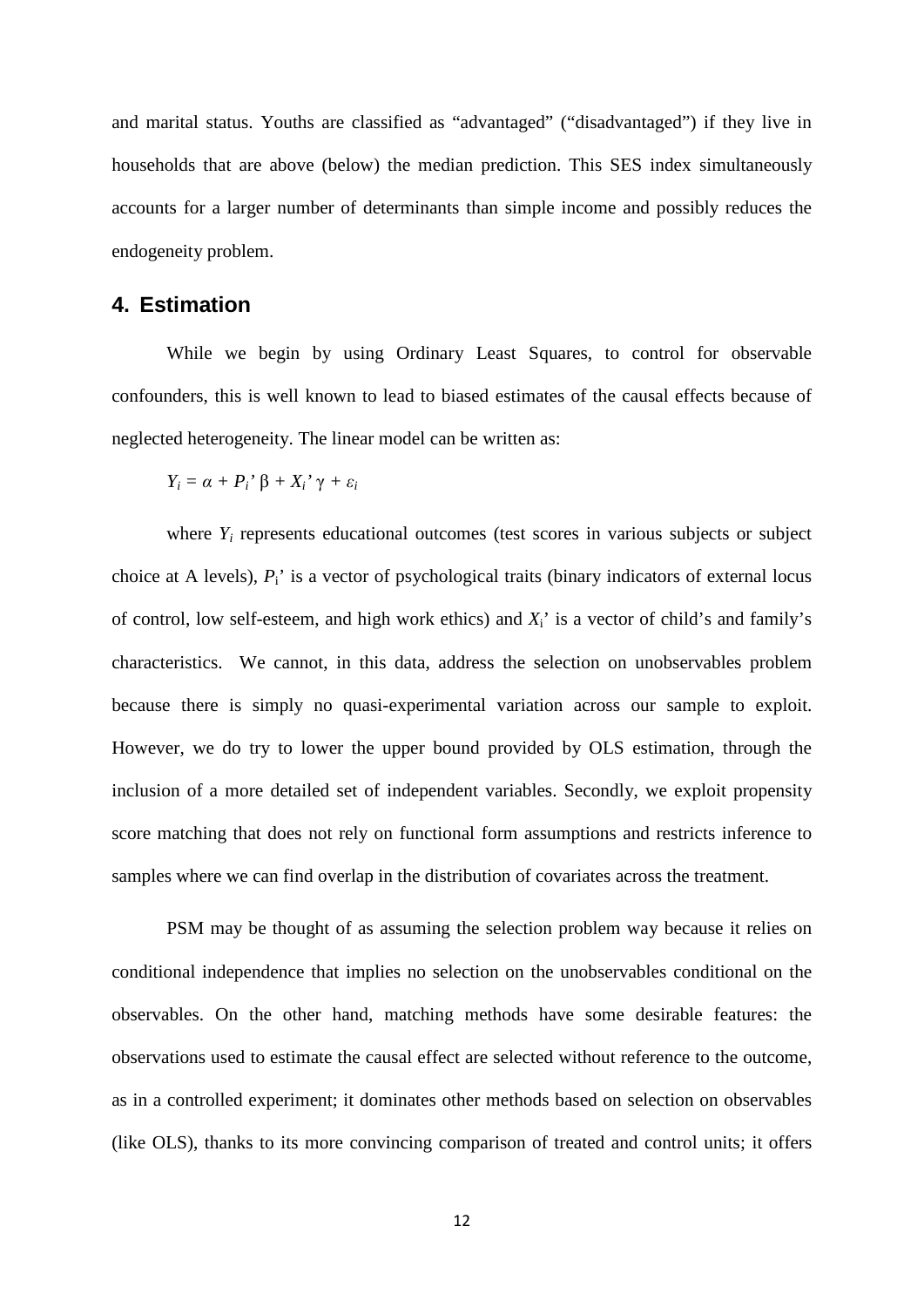interesting insights for a better understanding of the estimation of causal effects; and there is some (debated) evidence suggesting that it contributes to a reduction in the selection bias (see Dehejia and Wahba 2002, Dehejia 2005, and Smith and Todd 2004). At the very least, matching provides a convincing way to select the observations on which other estimation methods can be based. Matching is more robust than OLS because it does not restrict the way in which personality may affect outcomes to be linear, and inference is limited to samples that are effectively comparable, based on the covariates distribution. Matching attaches appropriate weights to the observations in the control group, so that the distribution of their observable characteristics is realigned to the treatment group.

Propensity Score Matching has been used in various recent papers investigating the determinants of child well-being (see for example Ruhm, 2008, Berger *et al.,* 2005, and Goodman and Sianesi, 2005) and the effect of personality traits (Caliendo *et al*., 2010). The idea of propensity score matching is to match children with different personality traits (for example, with and without low self-esteem) who are as comparable as possible in all other respects so that they have similar propensities to be treated. More specifically, we first estimate the conditional probability of having a specific personality trait, called the propensity score: such as having low self-esteem for each child, given our covariates. Then, estimated propensity scores are used to create a matched control group and for each treated child we find the comparison member with the closest propensity score. Non-matched individuals are dropped from the analysis. Our analysis is performed using *psmatch2* and appropriate tests have been run, in order to compare covariate distributions across our matched groups to ensure that adequate balance has been obtained (results available in Appendix Table  $A1$ <sup>[4](#page-12-0)</sup>.

<sup>&</sup>lt;sup>4</sup> Our approach is similar to Goodman and Sianesi (2005) and we use propensity score matching with the nearest neighbour method with replacement (as it has been shown to reduce bias relative to matching without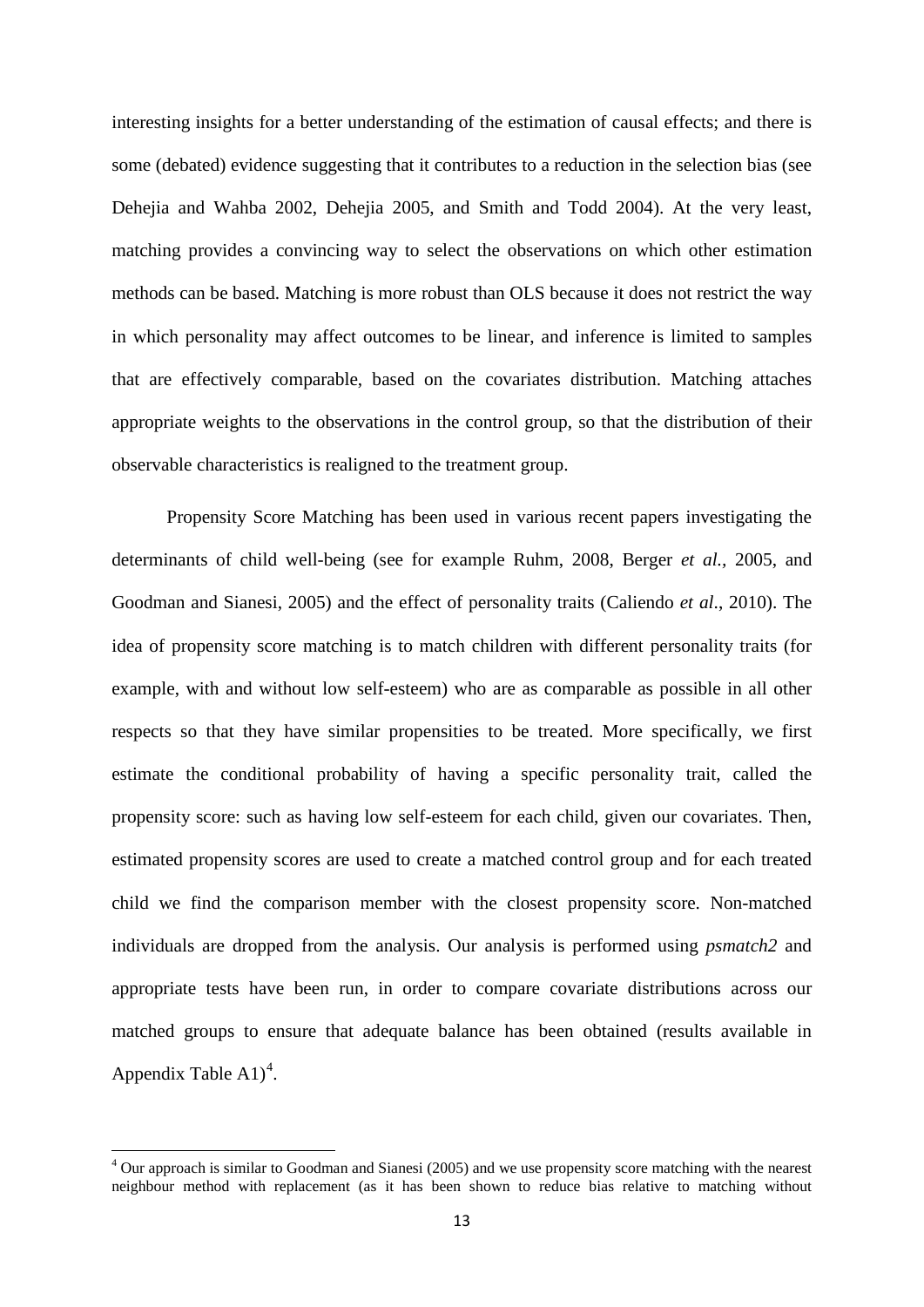Lastly, we test our results using the methodology proposed by Altonji *et al*. (2005) (AET) that relies on using the selection on *observable* traits to provide information about the potential for selection on *unobservable* characteristics. This approach states that the part of an outcome  $(Y_i)$  that is related to the observables has the same relationship with personality traits as the part related to the unobservables. It requires some strong assumptions (see Altonji *et al*., 2005 for the details) but has the advantage of not relying on identifying variables. The AET approach is based on the estimation of a bivariate probit model without any identifying restrictions but with a constrained correlation coefficient. Identification comes from this restriction as well as from functional form (Altonji *et al*., 2005). Following the AET approach, if the observables determinants of an outcome are a random set of the complete set of determinants, then selection on observable characteristics will be equal to selection on unobservable characteristics. More formally, Altonji *et al.* (2005) show that we can consider the following bivariate probit model:

$$
Y = \mathbf{1}(\alpha + P' \beta + X' \gamma + \varepsilon > 0)
$$
  
\n
$$
P = \mathbf{1}(Z' \theta + u > 0)
$$
  
\n
$$
\binom{u}{\varepsilon} \approx N \binom{0}{0} \binom{1}{\rho} \frac{\rho}{1}
$$

In this model, the parameter  $\rho$  is not identified and we use the degree of selection on the observables as a guide. The idea that "selection on the observables is the same as the selection on unobservables" is formalised as:

$$
\frac{Cov(P, \varepsilon)}{Var(\varepsilon)} = \frac{Cov(P, X'\gamma)}{Var(X'\gamma)}
$$

**.** 

replacement, see Dehejia and Wahba, 2002) and then used the *common* option, so that off-support observations are automatically dropped. Similar results were obtained with other matching methods.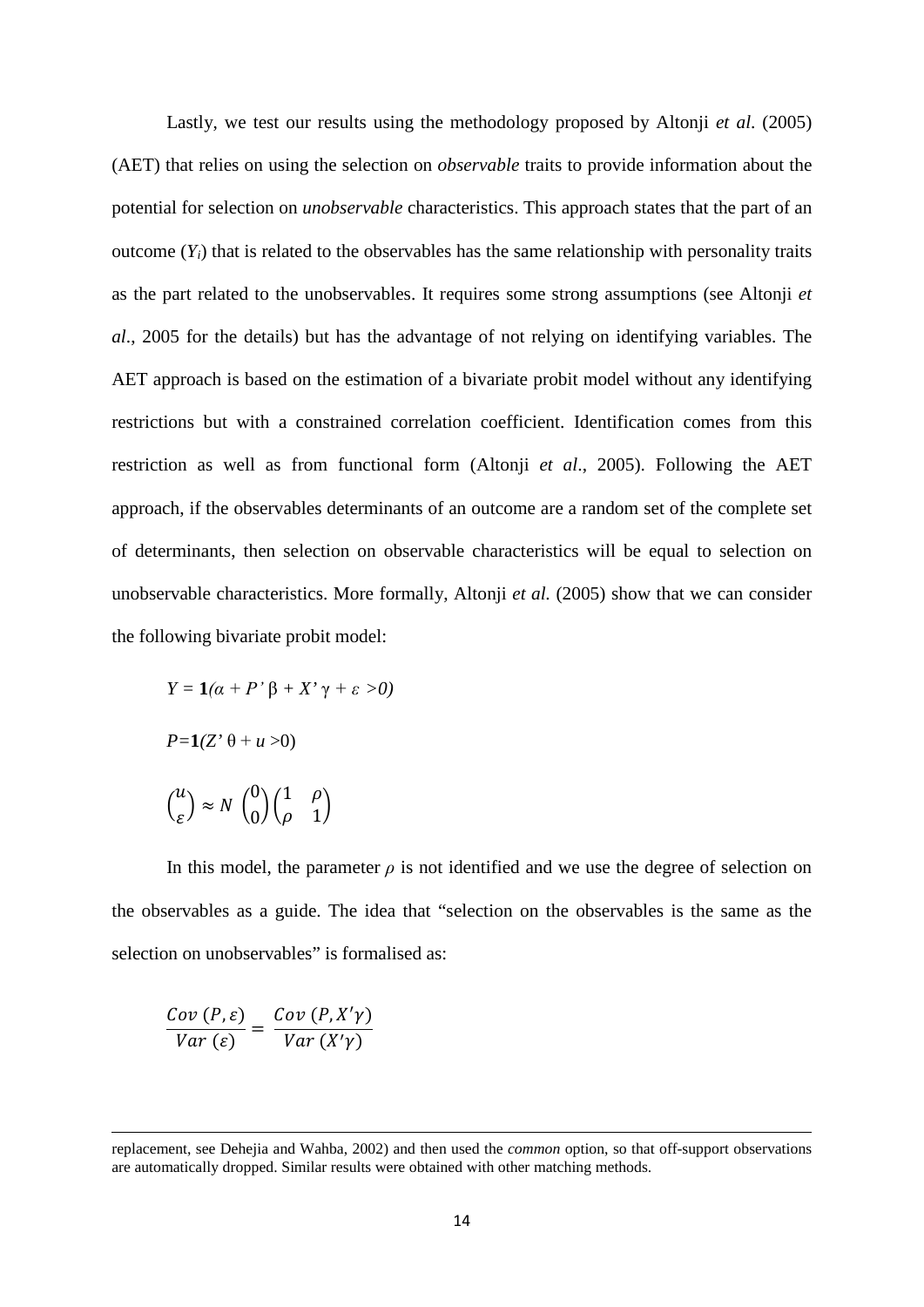This condition holds under the following assumptions: the elements of *X* are chosen randomly from the full set of variables that determine *Y*; and the number of observed and unobserved factors is large enough so that no element dominates the distribution of the outcome. These assumptions are very strong but, as argued in Altonji *et al.* (2005), weaker than the standard OLS assumption that  $Cov(X, \varepsilon) = 0$ .

Altonji *et al* (2005) argue that if the observable determinants of *Y* are a random sample of the complete set of determinants, selection on observable characteristics should be equal to selection on unobservable characteristics. In practice, as noted in Altonji *et al* (2005) there are reasons to believe that the relationship between the unobservables and any potentially endogenous treatment will be weaker than the relationship between the observables and the treatment. For instance, the set of independent variables X has been selected with the idea of reducing bias, rather than at random.

For these reasons, the final estimates from the AET approach will be interpreted as a lower bound of the true effect: so if these lower bound estimates point to a substantial effect of personality of various outcomes, we can interpret this as a strong evidence in favour of such an effect.

#### **5. Results**

The results from the estimation of the effect of personality traits on high school results by subject are presented in Tables 4, 5, 6, and 7. The effect of personality traits is very stable and the size and magnitude of the effects do not change when we include one or more traits at the same time. On the basis of these results we feel justified in examining the effects of each trait separately in our subsequent PSM and AET analysis (see Table 5, 6 and 7). The results presented in Tables 4, 5, 6 and 7 suggest that non-cognitive skills generally have significant effects on high school performance and the effects are sizeable. In our discussion, we will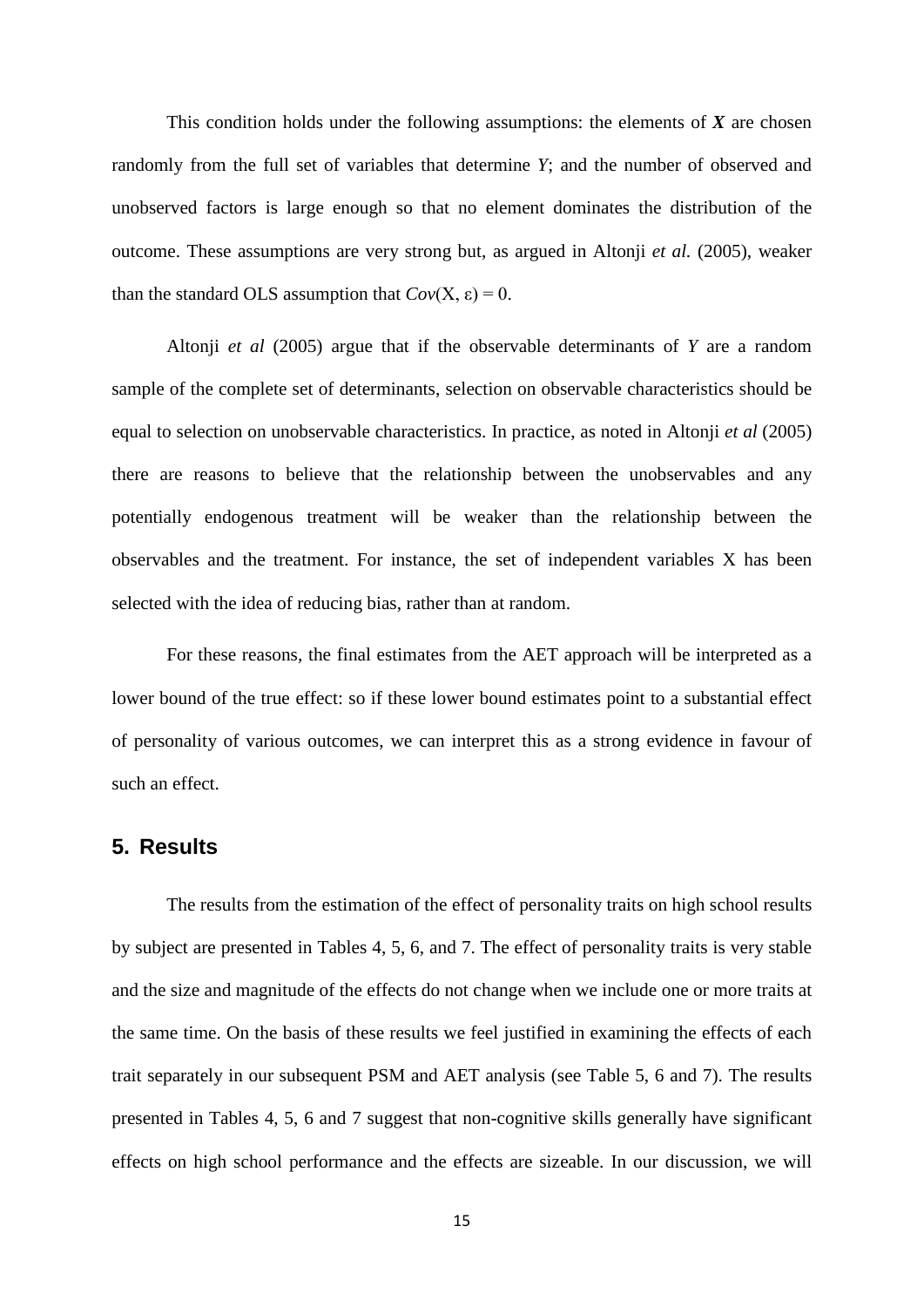focus on the results from PSM estimation of Model 2 (see Table 5), as this is our preferred specification.

Figures 1 and 2 show the distribution of propensity scores across treatment and control groups. Both graphs show that there is sufficient overlap between the treatment and control groups.

*Figure 1 here*

*Figure 2 here*

*Table 4 here*

*Table 5 here*

Personality has a notable effect on high school performance and on subject choices. In particular, individuals with external locus of control are less likely to have good results in test scores at age 16, and they are less likely to study for A levels exams (-14 percentage points – p.p.), and less likely to choose mathematics, sciences or English as their A levels subjects. At A level, the number of "facilitating subjects" (English, mathematics, sciences, history, geography and languages) chosen by these students is likely to be lower than the one selected by their peers without external locus of control. Their grades also tend to be lower, both for English and maths at GCSE level and for mathematics and sciences at A levels (by about 8 to 11 p.p., or 15% of a standard deviation). Low self-esteem has a similar effect on performance and subject choices, but to a smaller extent. On the other hand, students with high work ethics tend to perform better in tests, are more likely to take A levels (by about 5 p.p. or 11% of a standard deviation), choose core subjects for their exams and perform better in mathematics and sciences  $(+ 8 \text{ to } +14 \text{ p.p. or } 15\% \text{ to } 19\% \text{ of a standard deviation}).$ 

The results from PSM and AET estimation are generally consistent with those reported from OLS estimation, with slightly lower effects, on average, reported from PSM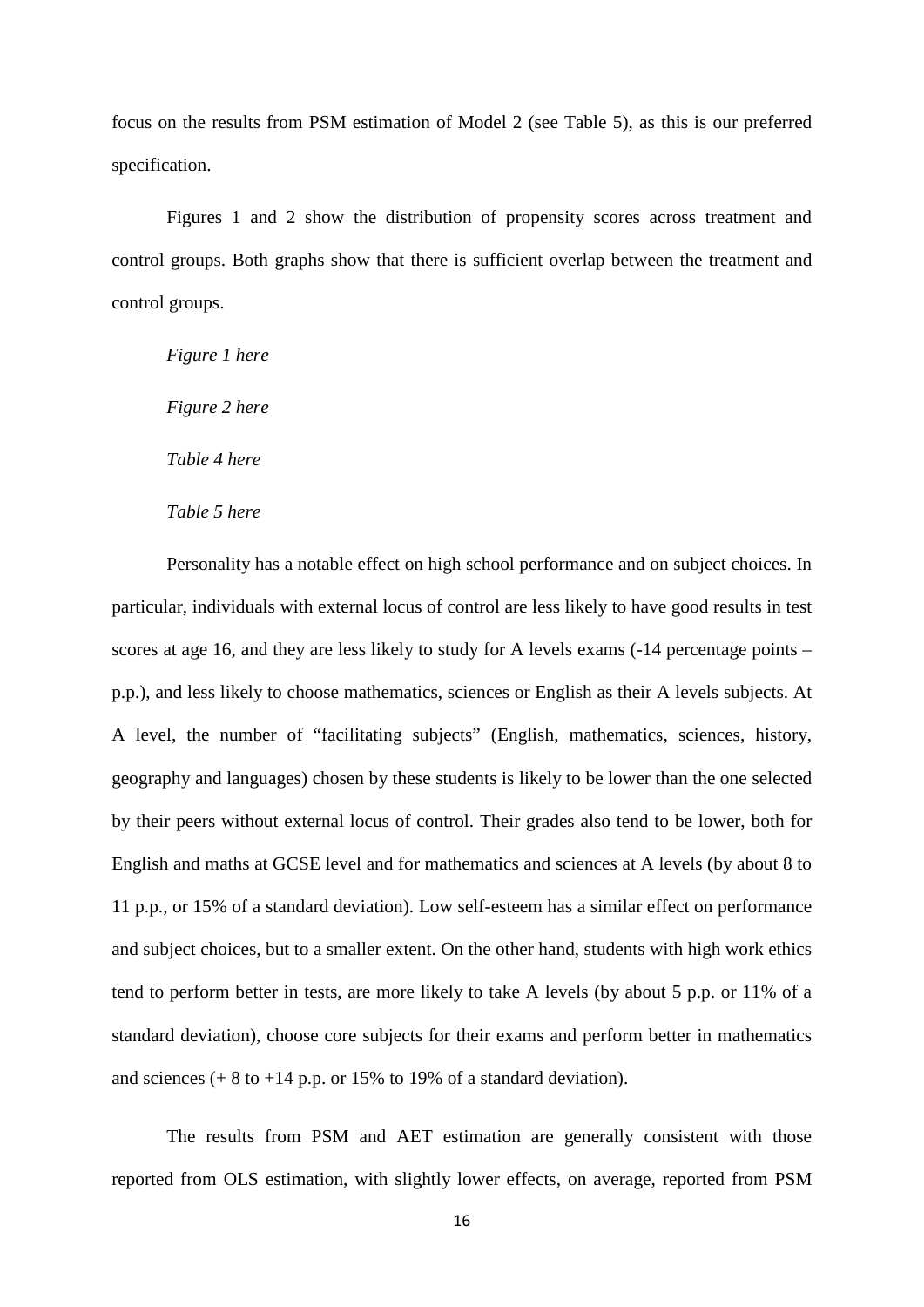and AET estimation. Nonetheless the degree to which PSM tightens the OLS bound is surprisingly small. OLS seems to do a reasonable job despite our reservations. Results from balancing tests for PSM model are reported and discussed in Appendix Table A1.

Interestingly, in all different specifications of model 2, external locus of control and high work ethics seem to have a stronger impact on results in mathematics and sciences, than in English, especially at A levels. It is possible that these personality traits, which are closely related to motivation and hard-working attitude impact more on these subjects, while other non-cognitive traits (such as, for example, creativity or openness to experience) may have a stronger impact on performance in English.

The negative effects of external locus of control are not surprising. External individuals tend to think that their choices have less impact on their future, which they believe are mostly driven by luck and external circumstances. As a consequence, these children are less likely to put a strong effort in their school work, as they do not believe this will impact their future. This affects their performance and their chances to achieve high results in their education. Low self-esteem has a similar but smaller effect. Children with low self-esteem struggle to see themselves as valuable, and this will affect their aspirations and effort to achieve their potential, which in turn will affect their school results and their choices related to further education. Lastly, a high level of work ethics seems to have a positive effect on test scores and subject choices. Students who are conscientious with their school work and show a rigorous attitude seem more likely to perform well at GCSE level and to be willing to continue with their education. They are also more likely to invest their time and energy in choosing core subjects and perform well in Mathematics, and Sciences.

Our findings are consistent with previous literature from psychology and economics. For example, Almlund *et al.,* 2011 discuss findings from various studies showing that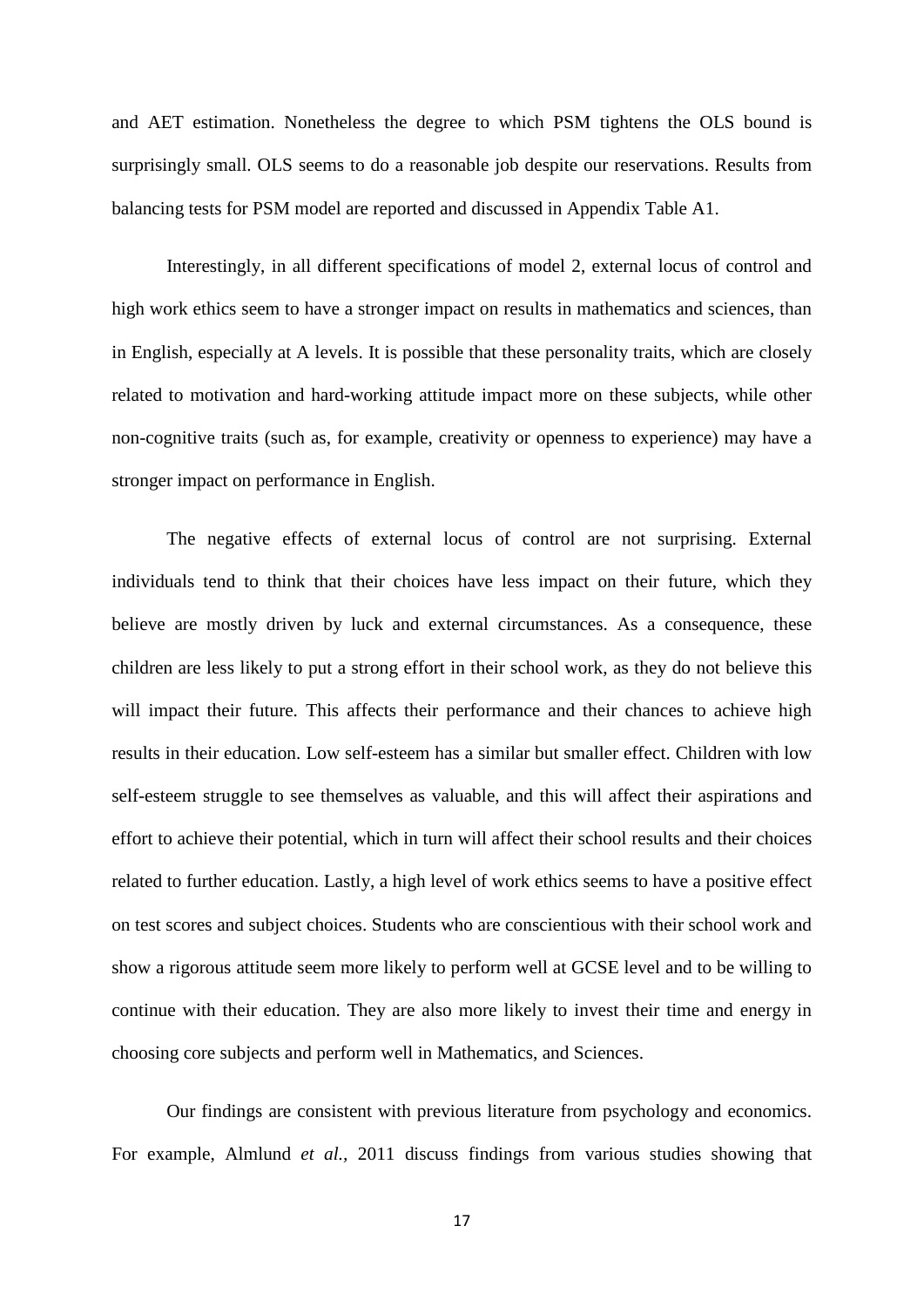conscientiousness has very strong associations with course grades, which seems almost as large as those between grades and cognitive ability (see for example Poropat, 2009).

Results are then split by socio-economic status in Table 6. Interestingly, personality has a stronger effect on high school performance for children who come from low socioeconomic backgrounds. The negative effect of external locus of control is found for both socio-economic groups, but it is stronger for students with a disadvantaged background. The chances of getting at least 5 or more GCSE with grade A\*-C improve by around 11 p.p. for disadvantaged children with high work ethics, and similar effects are found for performance in English and mathematics at GCSE level. The decision on whether to take A levels is strongly influenced by personality for disadvantaged students (+ 6 p.p for children with high work ethics and -10 p.p. for those with external locus of control), while there is no effect of personality traits on children who come from advantaged families. A strong negative effect of external locus of control is also found on A level scores in mathematics (-12 p.p.) and English (-15 p.p.). Low self-esteem also has a negative effect on GCSE performance and A level scores in mathematics and the effect is limited to the disadvantaged socio-economic group.

#### *Table 6 here*

These differences are not entirely unexpected: children from advantaged socioeconomic backgrounds are more likely to receive positive stimulation in the home environment and to have parents who closely supervise their school work. They are also more likely to continue their education after GCSE because of the higher expectations of their families. Therefore, the role of personality traits is less important and partially outweighed by family resources. On the other hand, results for students from disadvantaged families seem to be more affected by positive or negative personality traits. It is likely that individual noncognitive skills will have more impact in families where the children receive less support and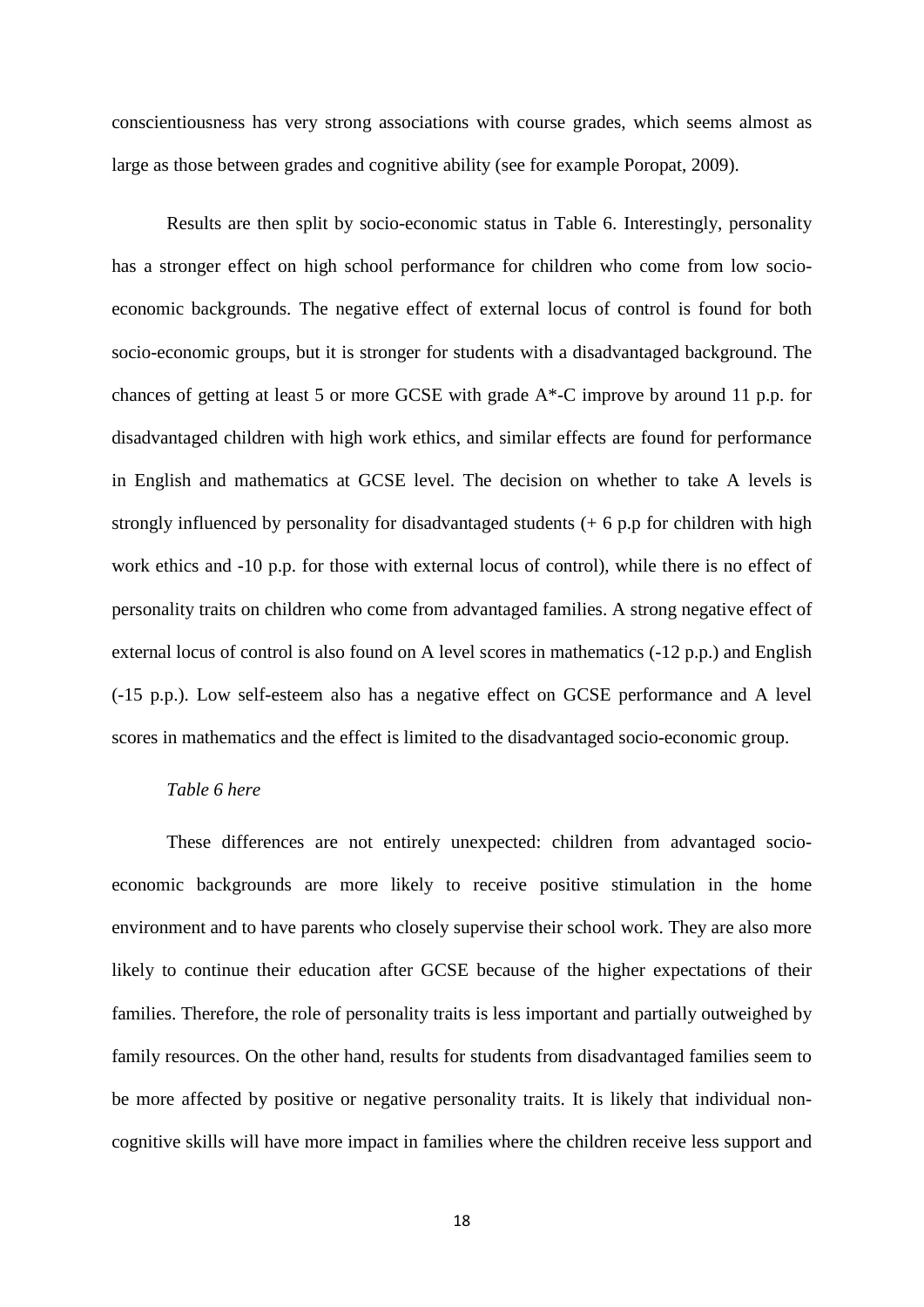stimulation through their education. One obvious concern in performing this type of analysis if that growing up in a deprived socio-economic environment may affect young people personality. Previous research has investigated whether, for example, welfare receipt can influence non-cognitive traits (Gottschalk, 2005; Baron and Cobb-Clark, 2010) but the results are inconclusive. Baron and Cobb-Clark (2010) investigate this issue using a model in which locus of control is regressed against a series of measures of socio-economic disadvantage and their results show little evidence that young disadvantaged have a more external locus of control once family demographics and background characteristics are taken into account.

Lastly, in Table 7 we present results from the empirical strategy proposed by Altonji *et al.* (2005), where the key assumption is that selection on unobservables is set equal to selection on observables. As already explained, this assumption is quite strong and unlikely to hold in reality, therefore the estimated coefficients can be considered to be a conservative estimate of the true effect of personality traits on high school performance and subjects' choice. Results presented in Table 7 are consistent with previous estimates and the effect of personality traits persist. External locus of control has a strong negative effect on GCSE performance and A level scores, while high work ethics seem to have a very positive effects on GCSE results, and on chances to take A levels and grades in Mathematics and Sciences.

Comparing results from the AET models with the ones obtained from OLS and PSM, we find that imposing equal selection on observables and unobservables yields estimates that are a little smaller in magnitude than those of the other models, but still economically relevant and significantly different from zero, and this is consistent with our original hypotheses.

*Table 7 here*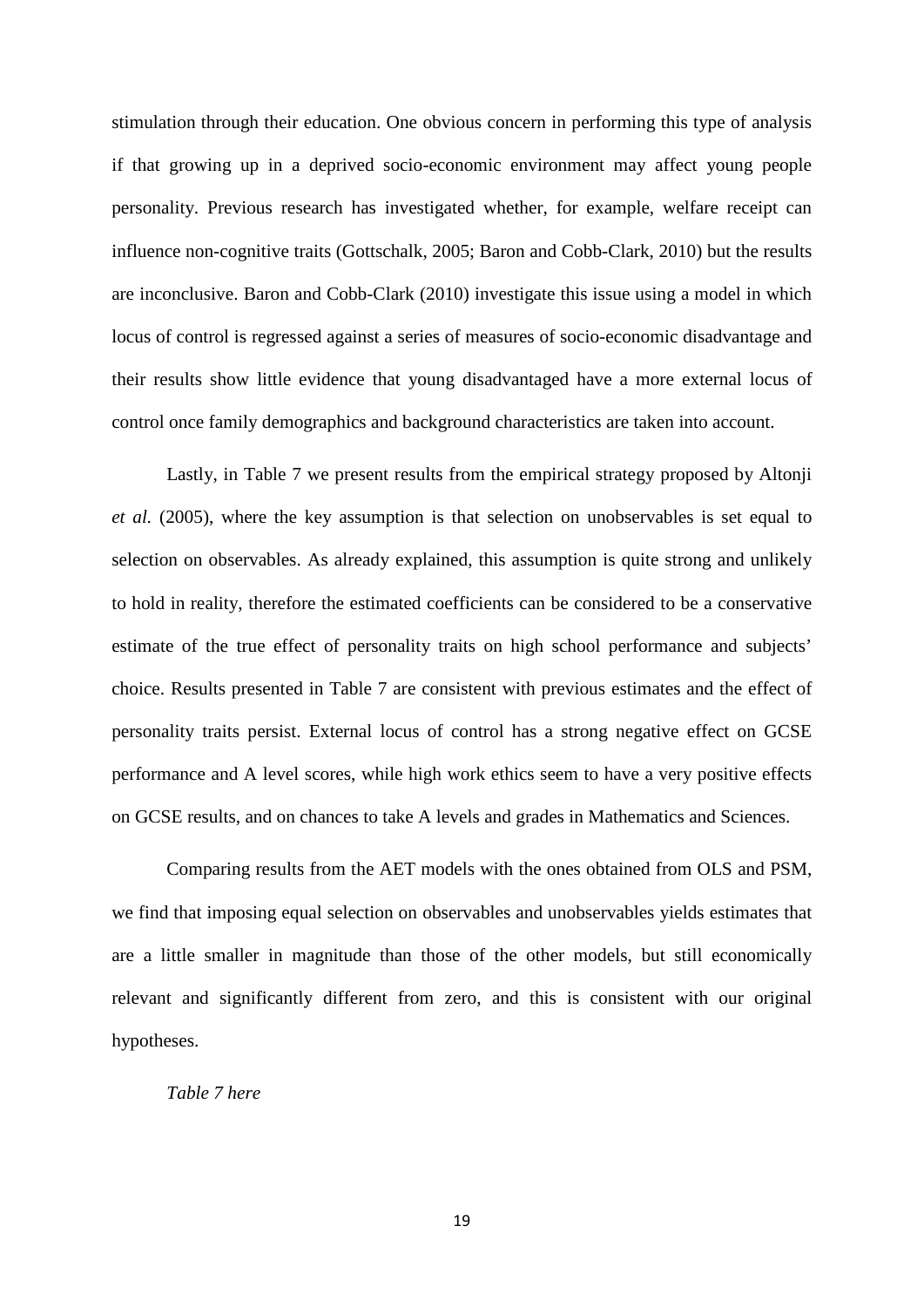As shown in Appendix Table A2, the effects of personality traits are comparable with the effect of other important variables, such as family income, presence of older siblings, or growing up in a single parent household. The results from Appendix Table A2 are highly consistent with our expectations and with previous literature on education. Generally, children from high income and high education families perform better than their disadvantaged peers. Boys have worst results than girls at GCSE levels and they are also less likely to take A levels. However, they tend to have higher scores in mathematics and sciences when they do take A levels. Ethnic minorities (and especially children with an Asian background) perform well at all exams while children from single mother households, those whose mums were very young at birth, or those who grow up with a disability or a disable parent tend to have worst results both at age 16 and 18.

#### **6. Conclusion and Discussion**

This paper has highlighted the effect of personality on performance and subjects' choice in high school. We used the Longitudinal Study of Young People in England, which is a rich source of information on English teen-agers and can be linked to the National Pupil Database, in order to get detailed information on school outcomes. We find that personality traits have a significant effect on test scores at age 16 and 17-18 and this effect is particularly relevant for children who come from disadvantaged socio-economic backgrounds. The size of the effect is notable and is comparable to other important variables, such as family income, presence of older siblings, or growing up in a single parent household.

Our analysis is performed using Ordinary Least Squares, Propensity Score Matching and the methodology proposed by Altonji *et al.* (2005) which relies on using the selection on observable traits to provide information about the selection on unobservable characteristics. We make extensive use of the information contained in LSYPE and increase our set of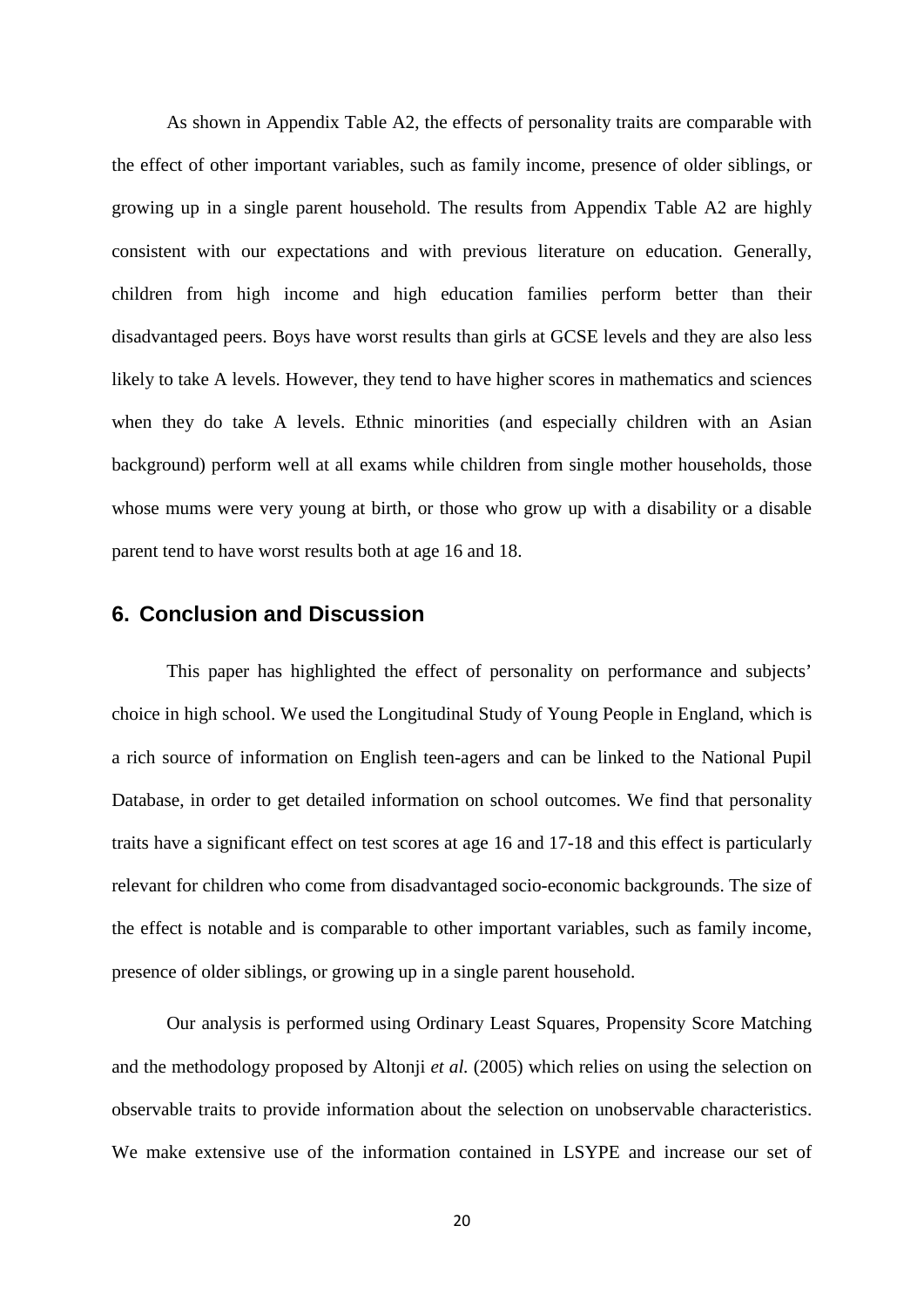independent variables, in order to control for wider factors affecting both school outcomes and personality traits. Our results are stable over the two different specifications of our model. Moreover, Propensity Score Matching and AET allow us to better compare a group of children who did not have specific personality traits with observationally similar children who have those characteristics, given our independent variables.

The paper provides further evidence of the positive (negative) effects of high work ethics (external locus of control and low self-esteem) on cognitive outcomes that are well known to have important effects on lifecycle living standards. In particular, we show that external locus of control and high work ethics have strong and opposite effects on performance in mathematics and sciences, especially at A levels. Our results also show that the size of the effect is notable for children coming from disadvantaged socio-economic backgrounds, who probably receive less support in their education from their families.

A variety of interventions have been suggested that exploit the early malleability of personality to improve long term outcomes. Selective personality-targeted interventions that focus on specific personality traits as risk factors for negative and harmful behaviours have recently been shown to be more effective than universal prevention programs (see for example Conrod *et al*., 2010, Foxcroft and Tsertsvadze, 2011, Conrod *et al*., 2013). In the UK, an example of these policies is SEAL (Social and Emotional Aspects of Learning), a voluntary program designed to develop the social and emotional skills of all school pupils in the areas of self-awareness, managing feelings, empathy, motivation and social skills. SEAL is currently being implemented in around 90% of primary schools and 70% of secondary schools. Various evaluations of SEAL have been conducted. Hallam, Rhamie and Shaw (2006) concluded that primary SEAL "had a major impact on children's well-being, confidence, social and communication skills, relationships, including bullying, playtime behaviour, pro-social behaviour and attitudes towards schools". The evaluations of a number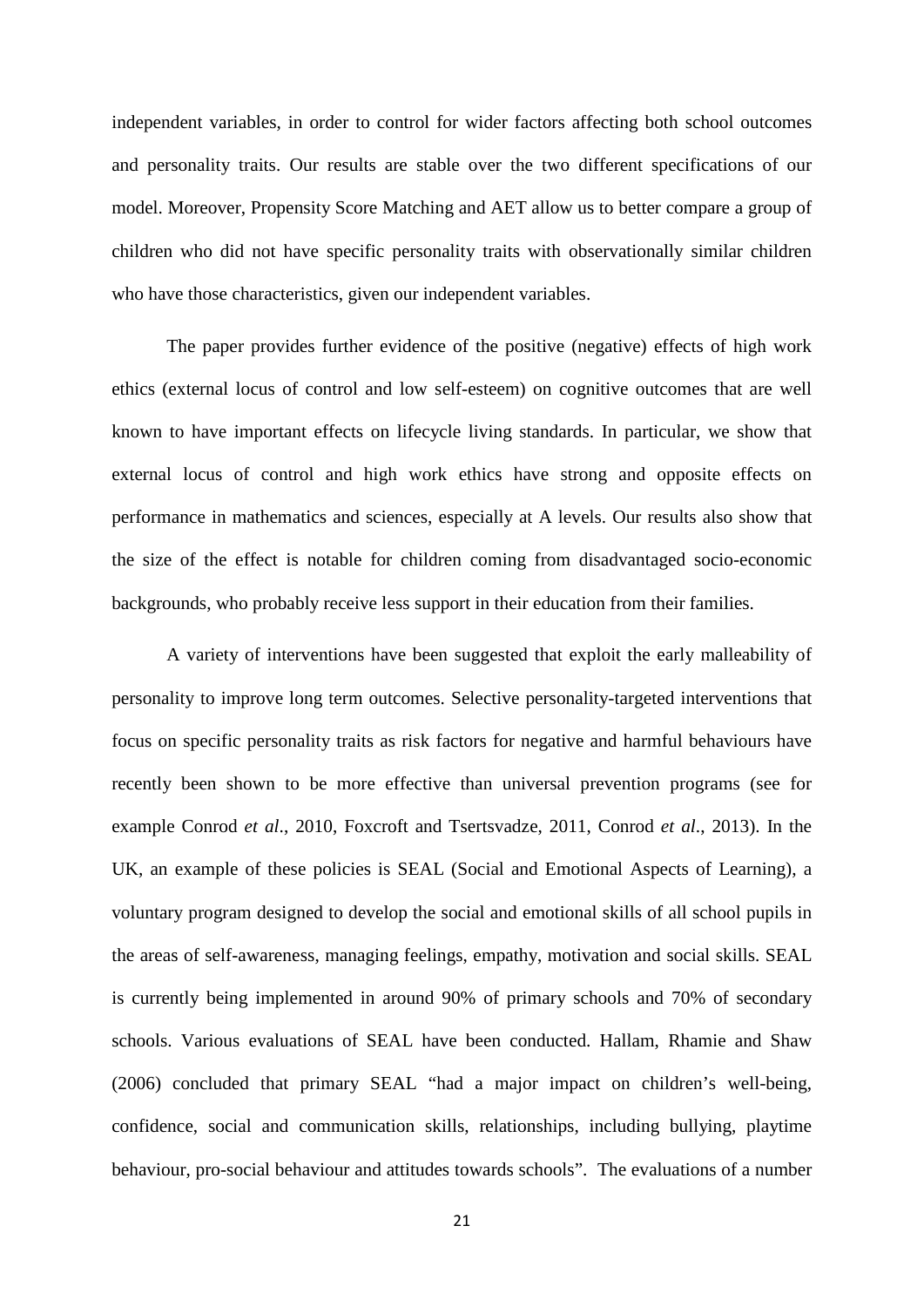of existing policies have shown that changing personality is possible and interventions are useful, especially when they target young children and adolescents. We believe that our study shows some of the ultimate benefits of these programs, which span a wide range of achievements, which might have important long lasting consequences on individuals' lives and society as a whole.

The results here strongly suggest that there is a potential for policies that exploit possible changes in personality to promote positive educational choices and achievements in adolescence – outcomes that are important determinants of long run living standards.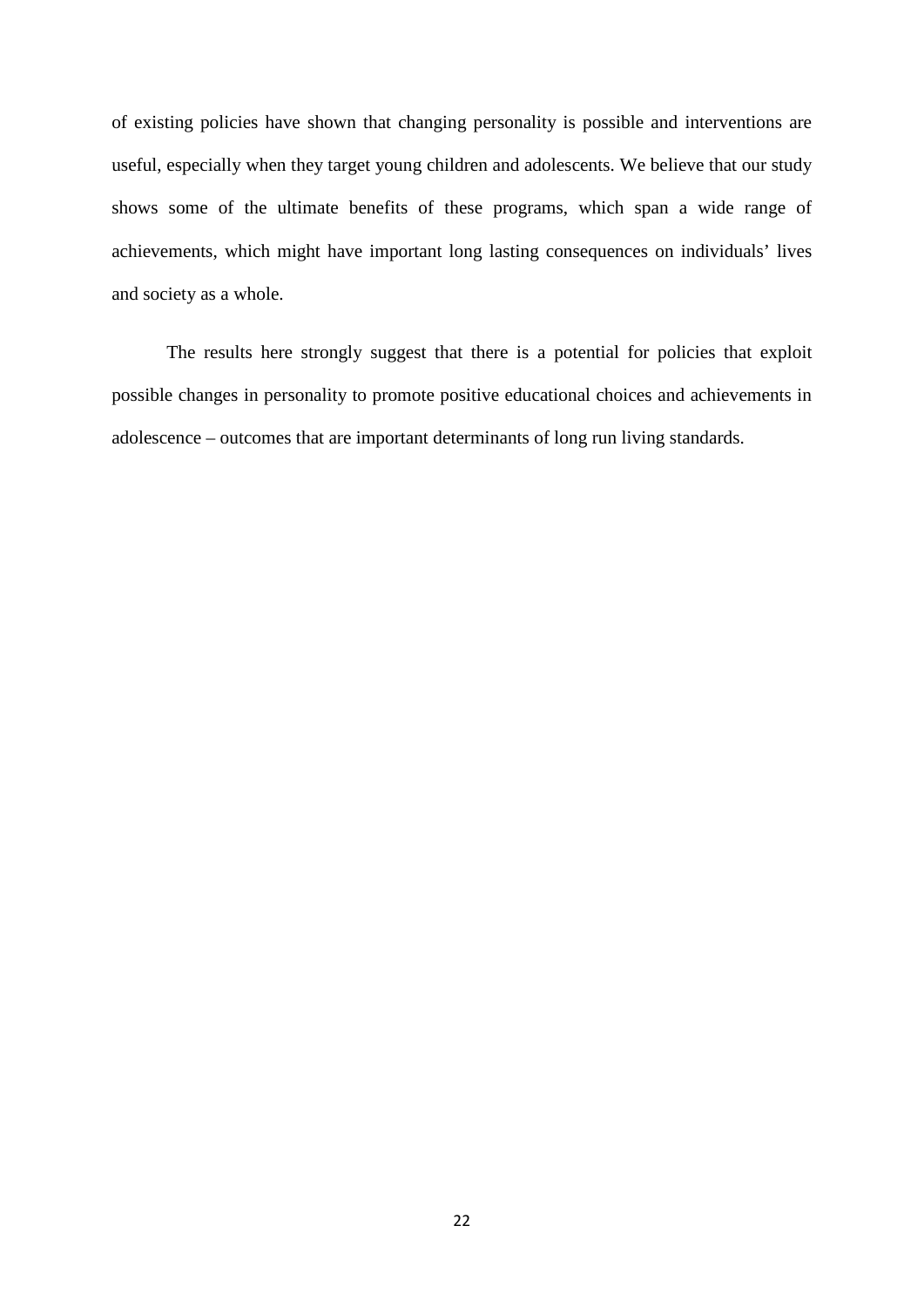#### **References**

- Almlund, M., Lee Duckworth, A., Heckman, J.J., Kautz T. (2011). Personality Psychology and Economics. In *Handbook of the Economics of Education*. Vol. 4, ed. Hanushek E.A., Machin S. Woessmann L., 1-181. Amsterdam: Elsevier.
- Altonji, J.G., Elder, T., Taber, C. (2005). Selection on Observed and Unobserved Variables: Assessing the Effectiveness of Catholic Schools. *Journal of Political Economy* 113: 151-184.
- Baron, J. D., Cobb-Clark, D. (2010). Are Young People's Educational Outcomes Linked to their Sense of Control? IZA Working Paper no. 4907.
- Berger, L.M., Hill, J., Waldfogel, J. (2005). Maternity Leave, Early Maternal Employment and Child Health and Development in the US. *Economic Journal,* 115, 29-47.
- Borghans, L., Lee Duckworth, A., Heckman, J., Ter Weel, B. (2008). The Economics and Psychology of Personality Traits. *Journal of Human Resources,* 43, 972-1059
- Caliendo, M., Cobb-Clark, D., Uhlendorff, A. (2014). Locus of Control and Job Search Strategies. *Review of Economics and Statistics*, forthcoming.
- Carneiro, P., Heckman, J. J. (2003). Human Capital Policy. In J. J. Heckman, A. B. Krueger, & B. M. Friedman (Eds.), *Inequality in America: What role for human capital policies?* Cambridge, Mass: MIT Press.
- Carneiro, P., Crawford, C., Goodman, A. (2007). The Impact of Early Cognitive and Non-Cognitive Skills on Later Outcomes, CEE DP 92.
- Cebi, M. (2007). Locus of Control and Human Capital Investment Revisited. *Journal of Human Resources,* 42, 919–932.
- Chamorro-Premuzic, T., Furnham, A. (2003). Personality Predicts Academic Performance: Evidence from Two Longitudinal University Samples. *Journal of Research in Personality*, 37, 319-38.
- Cobb-Clark, D., Kassenboehmer, S.C., Schurer, S. (2014). Healthy Habits: The Connection between Diet, Exercise, and Locus of Control. *Journal of Economic Behavior and Organization*, 98, 1-28
- Cobb-Clark D., Schurer S. (2013). Two Economists' Musings on the Stability of Locus of Control. *The Economic Journal,* 123, 358-400.
- Coleman, M., DeLeire, T. (2003). An Economic Model of Locus of Control and the Human Capital Investment Decision. *The Journal of Human Resources,* 38, 701-721.
- Conrod, P. J., Castellanos-Ryan, N., [Strang, J. \(2010\). Brief, Personality-Targeted Coping](http://www.ncbi.nlm.nih.gov/pubmed/20048226)  [Skills Interventions and Survival as a Non-Drug User over a 2-Year Period During](http://www.ncbi.nlm.nih.gov/pubmed/20048226)  Adolescence. *[Archives of General Psychiatry,](http://www.ncbi.nlm.nih.gov/pubmed/20048226)* 67, 85-93.
- Conrod, P.J., O'Leavy Barret, M.A., Newton, N., Topper, L., Castellanos-Ryan, N., Mackie, C., Girard, A. (2013). Effective of a Seective, Personality –Targeted Prevention Program for Adolescent Alcohol Use and Misuse. *Journal of American Medical Association – Psychiatry,* 70, 334-342.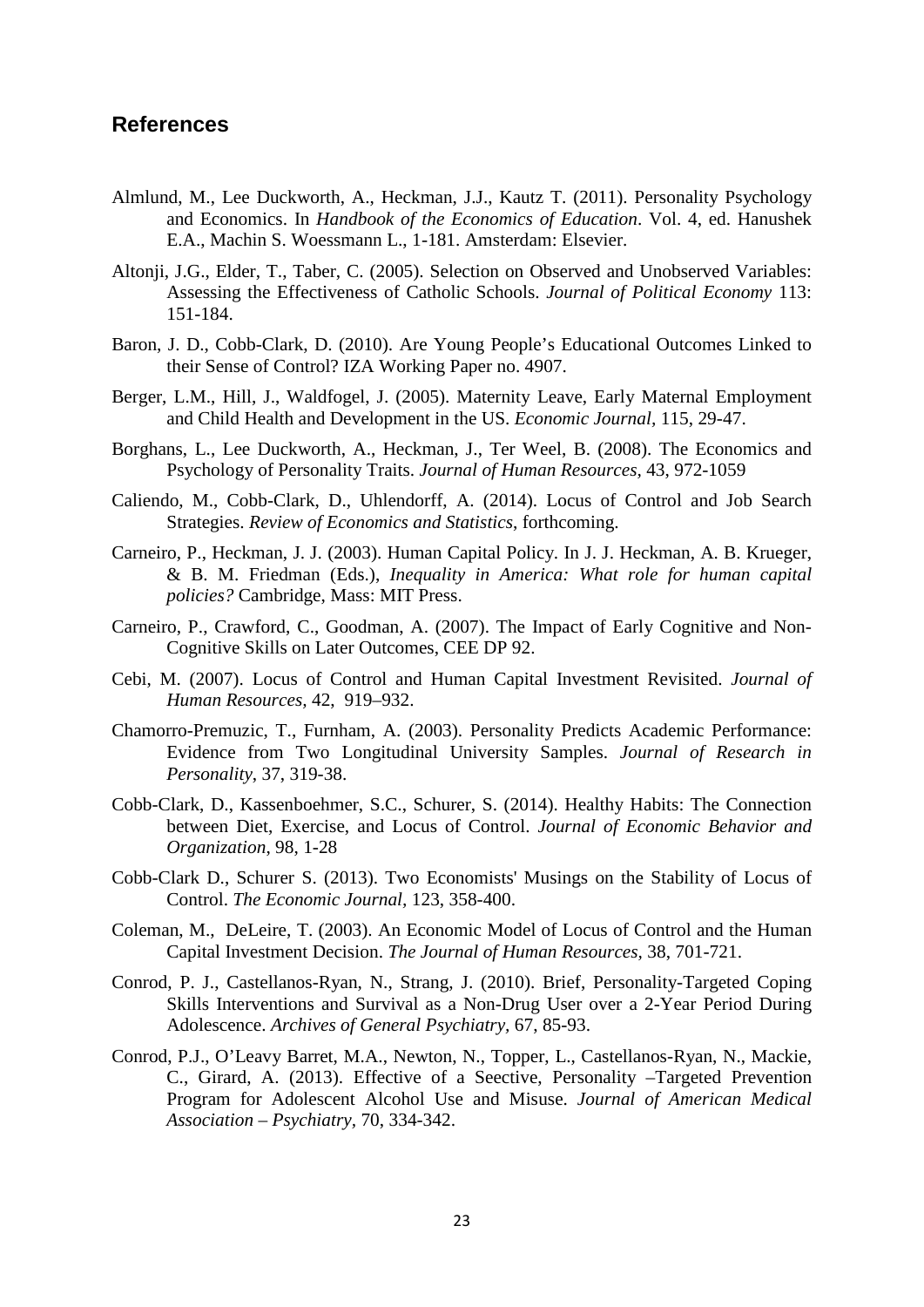- Cortes, K., Goodman, J., Nomi, T. (2013). Intensive Math Instruction and Educational Attainment: Long-Run Impacts of Double-Dose Algebra, Harvard Kennedy School Faculty Research Working Paper Series RWP13-009.
- Crawford, C., Cribb, J. (2013) Reading and Mathematics Skills at Age 10 and Earnings in Later Life: A Brief Analysis Using the British Cohort Study. Centre for Analysis of Youth Transitions (CAYT) Impact Study: REP03.
- Dehejia, R.H., Wahba, S. (2002). Propensity Score-Matching Methods for Non-Experimental Causal Studies. *The Review of Economics and Statistics,* 84, 151–61.
- Dehejia, R.H. 2005. Practical Propensity Score Matching: a Reply to Smith and Todd. *Journal of Econometrics,* 125, 355-364.
- Delaney, L., Harmon, C., Ryan, M. (2013). The Role of Noncognitive Traits in Undergraduate Study Behaviours. *Economics of Education Review*, 32, 181-195.
- Dolton, P.J., Vignoles, A. (2002). Is a Broader Curriculum Better? *Economics of Education Review*, 21, 415–429.
- Duckworth, K., Schoon, I. (2010). Progress and Attainment During Primary School: the Roles of Literacy, Numeracy and Self-Regulation. *Longitudinal and Life Course Studies*, 1, 223-240.
- Duckworth, A., Seligman, M. (2005). Self-Discipline Outdoes IQ in Predicting Academic Performance of Adolescents, *Psychological Science,* 16, 939-944.
- Duncan, G.J., Dowsett, C.J., Claessens, A.,Mugnuson, K., Huston, A.C., Klebanov, P.,Pagani, L.S., Feinstein, L., Engel, M., Brooks- Gunn, J., Sexton, H., Duckworth K., Japel, C. (2007), School Readiness and Later Achievement. *Developmental Psychology,* 43, 1428–1446.
- Foxcroft D.R., Tsertsvadze A. (2011). Universal School-based Prevention Programs for Alcohol Misuse in Young People*. Cochrane Database of Systematic Reviews* 5, doi.
- Goldberg, L.R., Sweeney, D. Merenda, P.F., & Hughes, J.E. (1998). Demographic variables and personality: The effects of gender, age, education, and ethnic/racial status on selfdescriptions of personality attributes. Personality and Individual Differences, 24, 393- 403.
- Goodman A., Sianesi B. (2005). Early Education and Children's Outcomes: How Long Do the Impacts Last? *Fiscal Studies,* 26, 513-548.
- Gottschalk, P. (2005). Can work alter welfare recipients' beliefs? *Journal of Policy Analysis and Management,* 24, 485-498.
- Hallam, S., Rhamie, J., Shaw, J. (2006). Evaluation of the Primary Behaviour and Attendance Pilot. Research Report RR717. Nottingham: DfES Publications
- Heckman, J J., Masterov, D. (2007). The Productivity Argument for Investing in Young Children. *Review of Agricultural Economics,* 29, 446–93.
- Heckman, J. J., Moon, S. H., Pinto, R., Savelyev, P. A., Yavitz, A. (2010). The Rate of Return to the HighScope Perry Preschool Program. *Journal of Public Economics*, 9, 114–128.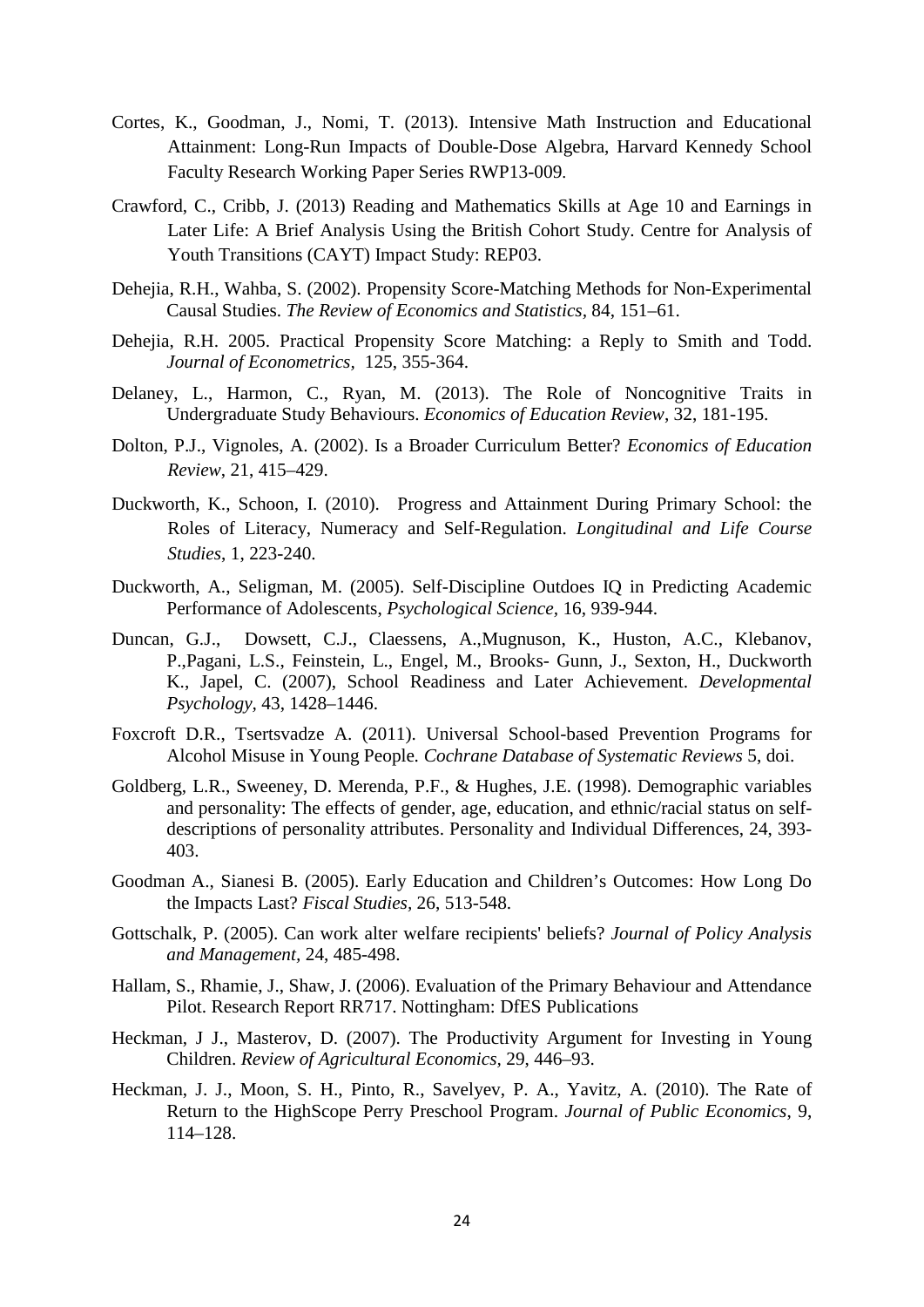- Heckman J.J., Rubinstein Y.(2001).The Importance of Noncognitive Skills: Lessons from the GED Testing Program. *American Economic Review,* 91, 145–149
- Heckman J.J., Stixrud, J., Urzua, S. 2006. The Effects of Cognitive and Noncognitive Abilities on Labor Market Outcomes and Social Behavior. *Journal of Labor Economics* 24: 411-482.
- Joensen, J.S., Nielsen, H. S. (2009). Is there a Causal Effect of High School Math on Labor Market Outcomes? *Journal of Human Resources*, 44, 171-198.
- Kalil, A., & Khalid, S. (2011, April). "Non-cognitive skills and educational attainment" Paper presented at the Annual Meeting of the Population Association of America, Washington, D.C.
- Lundberg, S. (2013). The College Type: Personality and Educational Inequality. *Journal of Labor Economics,* 31: 421-441.
- OECD (2012) Education at A Glance, OECD.
- Piatek R., Pinger P. 2010. Maintaining (Locus of) Control? Assessing the Impact of Locus of Control on Education Decisions and Wages. *IZA Discussion Paper 5289.*
- Poropat, A.E., (2009). A Meta-Analysis of the Five-Factor Model of Personality and Academic Performance. *Psychological Bullettin*, 135, 322–338.
- Ross, C. E., Broh, B.A. (2000). The roles of self-esteem and the sense of personal control in the academic achievement process. *Sociology of Education,* 73, 270- 284.
- Rotter, J. (1966). Generalized Expectancies for Internal Versus External Control of Reinforcement, *Psychological Monographs*, 80, 1-28.
- Ruhm C.J. (2008). Maternal Employment and Adolescent Development*. Labour Economics,* 15, 958-983.
- Silles, M. (2010). Personality, Education and Earnings. *Education Economics*, 18, 131-151.
- Smith J., Todd P., 2004. Does Matching Overcome Lalonde's Critique of Nonexperimental Estimators. *Journal of Econometrics* 125: 305-353.
- Wang, L.-Y., Kick, E., Fraser, J., Burns, T.J. (1999). Status Attainment in America: The Roles of Locus of Control and Self-Esteem in Educational and Occupational Outcomes. *Sociological Spectrum*, 19, 281- 298.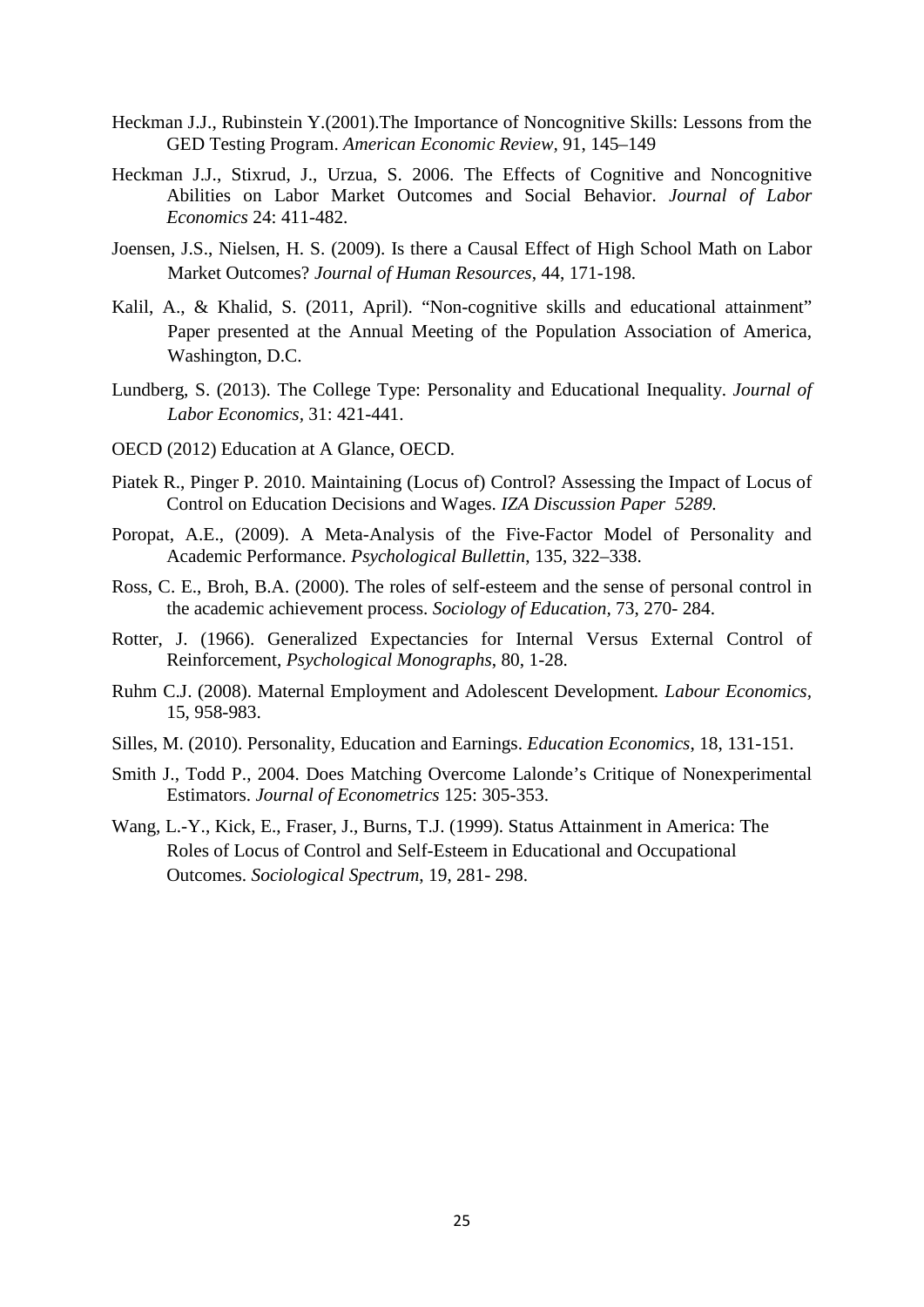# **Tables**

*Table 1 Summary of main findings in the literature on the effects of childcare on children outcomes (in alphabetical order)*

| Paper                          | Data                                         | <b>Method</b>                           | <b>Main findings</b>                                                                                                                                                                                         |
|--------------------------------|----------------------------------------------|-----------------------------------------|--------------------------------------------------------------------------------------------------------------------------------------------------------------------------------------------------------------|
| Baron and Cobb-Clark<br>(2010) | Youth in Focus                               | OLS, Probit<br>Ordered probit           | A s.d. increase in locus of control increases the probability of high school graduation by 4.5 p.p.                                                                                                          |
| Coleman and Deleire<br>(2003)  | <b>NELS</b>                                  | Probit                                  | A s.d. increase in youths' sense of control results in a 2 to 3pp increase in the<br>probability of completing high school.                                                                                  |
| Cebi (2007)                    | <b>NLSY</b>                                  | Probit                                  | Locus of control is not a significant determinant of educational outcomes once cognitive ability<br>is controlled for. However, locus of control is rewarded in the labor market later in life.              |
| Borghans et al. (2008)         | 128 students<br>from Maastrict<br>University | Experimental analysis                   | Subjects with favorable personality traits such as high performance-motivation and an internal<br>locus of control perform relatively well in the absence of rewards.                                        |
| Heckman et al., 2006           | NLSY79                                       | Structural model                        | Non-cognitive skills affect years of schooling and college performance.                                                                                                                                      |
| Delaney et al., 2013           | <b>Irish University</b><br>Study             | OLS with a broad set<br>of covariates   | Conscientiousness and future-orientation predict lecture attendance and<br>additional study                                                                                                                  |
| Carneiro et al., 2007          | NCDS58                                       | <b>OLS</b>                              | Social maladjustment score at age 11 has an important effect on decision to stay at school after<br>age 16 and education achievements at age 42                                                              |
| Lundberg, 2013                 | NLSAH-Add<br>Health                          | <b>LPM</b>                              | Conscientiousness has no significant impact on the education of disadvantaged men, while<br>openness to experience has an effect on chances of college graduation only for less-advantaged<br>men and women. |
| Coneus et al., 2009            | <b>GSOEP</b>                                 | Probit and IV                           | Internal locus of control reduces the risk to drop out from education                                                                                                                                        |
| Jacob, 2002                    | <b>NELS</b>                                  | Probit and Oaxaca<br>decomposition      | Higher non-cognitive skills make women more likely to attend college                                                                                                                                         |
| Silles, 2010                   | <b>NCDS</b>                                  | <b>OLS</b>                              | Social maladjustment is associated with worst educational attainment (test score at age 16)                                                                                                                  |
| Kalil et al., 2010             | NLSY97                                       | OLS and Blinder<br>Oaxaca decomposition | Non cognitive skills are strong predictor of educational attainment (years of education and<br>college attendance)                                                                                           |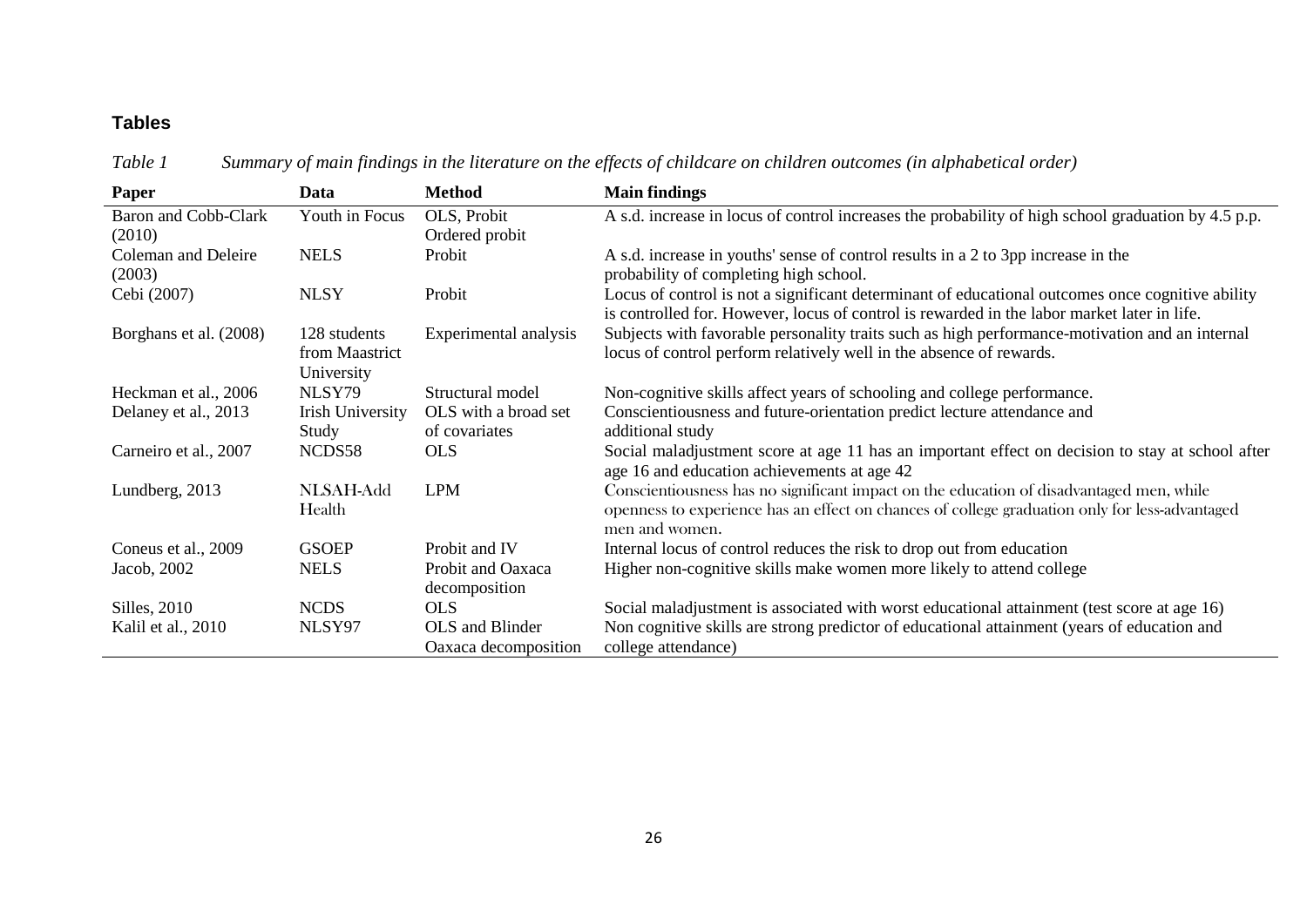### *Table 2 - Outcomes*

| <b>Test Scores</b>                                                                    | <b>Variable</b>                     |
|---------------------------------------------------------------------------------------|-------------------------------------|
| Has 5 or more GCSE with $A^*$ -C                                                      | Binary $(1/0)$                      |
| Has achieved A*-C in GCSE Mathematics                                                 | Binary $(1/0)$                      |
| Has achieved $A^*$ -C in GCSE English                                                 | Binary $(1/0)$                      |
| Has A levels                                                                          | Binary $(1/0)$                      |
| A level points                                                                        | In points                           |
| Has A level - Mathematics                                                             | Binary $(1/0)$                      |
| A level points - Mathematics                                                          | In points                           |
| Has A level - Science                                                                 | Binary $(1/0)$                      |
| A level points - Science                                                              | In points                           |
| Has A level - English                                                                 | Binary $(1/0)$                      |
| A level points - English                                                              | In points                           |
| No. facilitating subjects (Maths, Science, English, History,<br>Geography, Languages) | Number of subjects<br>(from 0 to 6) |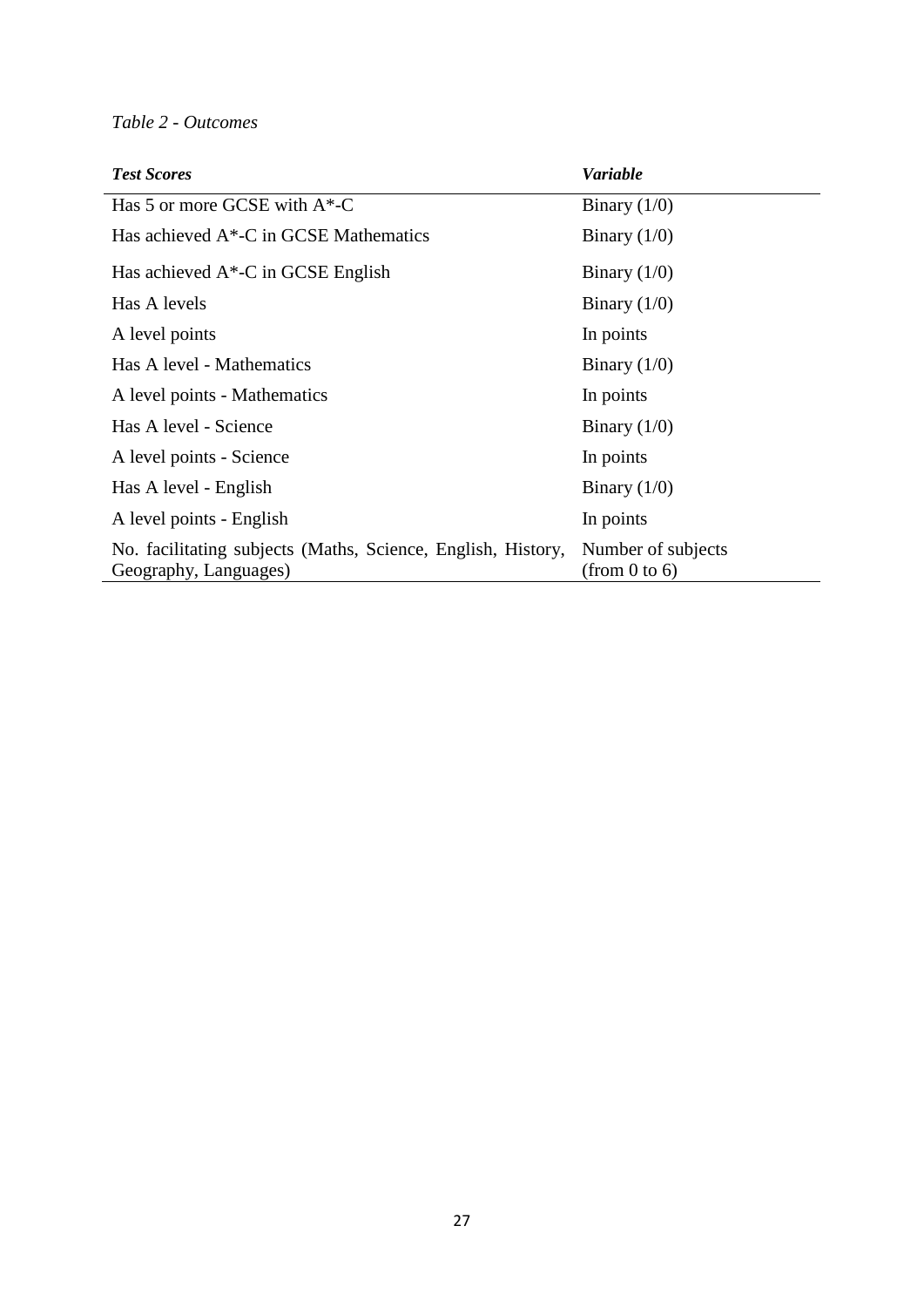| Table 3 – Descriptive statistics of outcome variables by locus of control, self-esteem and work ethics |  |  |  |
|--------------------------------------------------------------------------------------------------------|--|--|--|
|--------------------------------------------------------------------------------------------------------|--|--|--|

|                                                     | Whole sample  | <b>External</b> | <b>Low Self-Esteem</b> | <b>High Work ethics</b> |
|-----------------------------------------------------|---------------|-----------------|------------------------|-------------------------|
|                                                     |               |                 |                        |                         |
| Has $5 + GCSE$ with $A*-C - %$                      | 55.4          | 32.8            | 53.0                   | 63.7                    |
| Has GCSEA*-C in English - %                         | 67.6          | 45.1            | 67.3                   | 74.8                    |
| Has GCSEA*-C in Maths - %                           | 62.6          | 40.6            | 58.1                   | 69.3                    |
| Has A levels - %                                    | 39.6          | 22.4            | 38.8                   | 47.4                    |
| Points in A levels – mean $(sd)$                    | 260.9 (132.7) | 232.72 (127.1)  | 260.26 (126.3)         | 264.53 (138.5)          |
| Has A levels – Maths - $%$                          | 8.9           | 3.2             | 6.7                    | 11.3                    |
| Points in A levels Maths – mean $(sd)$              | 113.36(52.1)  | 108.5(53.0)     | 111.7(54.6)            | 122.5(57.6)             |
| Has A levels – Science - $%$                        | 12            | 4.8             | 10                     | 16.1                    |
| Points in A levels Science – mean (sd)              | 135.18 (76.5) | 133.33(70.2)    | 129.62(76.7)           | 141.85 (76.4)           |
| Has A levels – English - $%$                        | 12            | 7.2             | 12.7                   | 14.8                    |
| Points in A levels English – mean $(sd)$            | 92.48 (28.9)  | 84.55 (24.8)    | 90.56(26.6)            | 97.12(29.0)             |
| No. facilitating subjects (Maths, Science, English, | 1.2(0.9)      | 0.9(0.8)        | 1.1(0.9)               | 1.3(0.9)                |
| History, Geography, Languages) mean (sd)            |               |                 |                        |                         |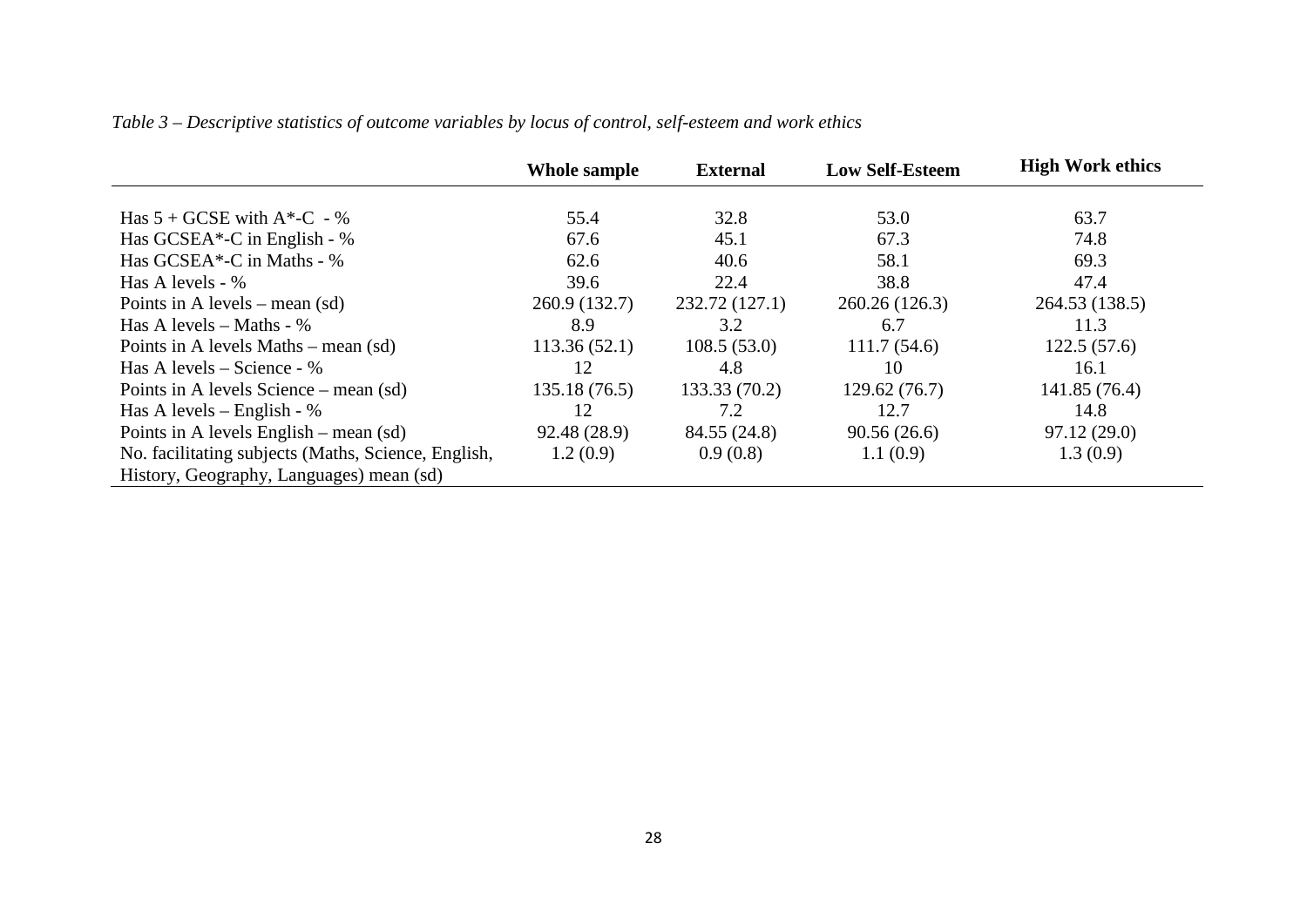|                                                                        | $5 + GCSE$<br>$A^*$ -C    | <b>GCSE</b><br>$A^*$ -C<br><b>English</b> | <b>GCSE</b><br>$A^*$ -C<br><b>Maths</b> | A levels                  | A levels<br>points<br>score | A level in<br><b>Maths</b> | A level<br>points<br>in<br><b>Maths</b> | A levels<br>in<br><b>Science</b> | A level<br>points in<br><b>Science</b> | A levels<br>in<br><b>English</b> | A level<br>points in<br><b>English</b> | No. facil.<br>subjects    |
|------------------------------------------------------------------------|---------------------------|-------------------------------------------|-----------------------------------------|---------------------------|-----------------------------|----------------------------|-----------------------------------------|----------------------------------|----------------------------------------|----------------------------------|----------------------------------------|---------------------------|
| <b>Model 1</b><br><b>External</b><br>Locus of<br><b>Control</b>        | $-0.272$<br>$(0.013)$ *** | $-0.273$<br>$(0.013)$ ***                 | $-0.260$<br>$(0.013)$ ***               | $-0.194$<br>$(0.013)$ *** | $-36.520$<br>$(7.433)$ ***  | $-0.040$<br>$(0.022)*$     | $-5.969$<br>$(2.835)$ **                | $-0.056$<br>$(0.024)$ **         | $-7.311$<br>$(4.001)*$                 | $-0.063$<br>$(0.024)$ ***        | $-8.015$<br>$(2.364)$ ***              | $-0.240$<br>$(0.051)$ *** |
| <b>High Work</b>                                                       | 0.065                     | 0.052                                     | 0.051                                   | 0.075                     | 4.445                       | 0.010                      | 3.412                                   | 0.057                            | 11.402                                 | $-0.001$                         | 0.911                                  | 0.128                     |
| <b>Ethics</b>                                                          | $(0.014)$ ***             | $(0.013)$ ***                             | $(0.014)$ ***                           | $(0.014)$ ***             | (5.978)                     | (0.018)                    | (2.280)                                 | $(0.020)$ ***                    | $(3.218)$ ***                          | (0.019)                          | (1.901)                                | $(0.041)$ ***             |
| <b>Low Self-</b>                                                       | $-0.002$                  | 0.013                                     | $-0.026$                                | 0.013                     | 0.812                       | $-0.046$                   | $-5.541$                                | $-0.046$                         | $-6.704$                               | 0.055                            | 5.011                                  | $-0.065$                  |
| <b>Esteem</b>                                                          | (0.013)                   | (0.012)                                   | $(0.013)$ **                            | (0.013)                   | (6.017)                     | $(0.018)$ ***              | $(2.295)$ **                            | $(0.020)$ **                     | $(3.239)$ **                           | $(0.019)$ ***                    | $(1.914)$ ***                          | (0.041)                   |
| N.<br>observations                                                     | 6,964                     | 6,964                                     | 6,964                                   | 7,053                     | 2,810                       | 2,810                      | 2,810                                   | 2,810                            | 2,810                                  | 2,810                            | 2,810                                  | 2,810                     |
| F stat                                                                 | 74.80                     | 89.61                                     | 68.18                                   | 52.25                     | 10.47                       | 16.92                      | 13.94                                   | 8.07                             | 7.14                                   | 15.05                            | 14.15                                  | 10.86                     |
| (p-value)                                                              | (0.00)                    | (0.00)                                    | (0.00)                                  | (0.00)                    | (0.00)                      | (0.00)                     | (0.00)                                  | (0.00)                           | (0.00)                                 | (0.00)                           | (0.00)                                 | (0.00)                    |
| <b>Model 2</b><br><b>External</b><br><b>Locus of</b><br><b>Control</b> | $-0.218$<br>$(0.014)$ *** | $-0.221$<br>$(0.013)$ ***                 | $-0.210$<br>$(0.014)$ ***               | $-0.153$<br>$(0.014)$ *** | $-33.198$<br>$(8.045)$ ***  | $-0.059$<br>$(0.025)$ **   | $-7.464$<br>$(3.143)$ **                | $-0.066$<br>$(0.028)$ **         | $-7.329$<br>$(4.436)*$                 | $-0.044$<br>(0.027)              | $-5.932$<br>$(2.708)$ **               | $-0.236$<br>$(0.057)$ *** |
| <b>High Work</b>                                                       | 0.069                     | 0.054                                     | 0.049                                   | 0.064                     | 9.332                       | 0.020                      | 5.713                                   | 0.079                            | 13.765                                 | $-0.016$                         | 0.208                                  | 0.152                     |
| <b>Ethics</b>                                                          | $(0.015)$ ***             | $(0.014)$ ***                             | $(0.015)$ ***                           | $(0.015)$ ***             | (6.375)                     | (0.020)                    | $(2.491)$ **                            | $(0.022)$ ***                    | $(3.515)$ ***                          | (0.022)                          | (2.146)                                | $(0.045)$ ***             |
| Low Self-                                                              | $-0.005$                  | 0.015                                     | $-0.027$                                | 0.005                     | 0.197                       | $-0.049$                   | $-5.382$                                | $-0.057$                         | $-9.920$                               | 0.049                            | 3.783                                  | $-0.077$                  |
| <b>Esteem</b>                                                          | (0.014)                   | (0.013)                                   | $(0.014)$ **                            | (0.014)                   | (6.384)                     | $(0.020)$ **               | $(2.495)$ **                            | $(0.022)$ ***                    | $(3.521)$ ***                          | $(0.022)$ **                     | $(2.149)^*$                            | $(0.045)*$                |
| N.<br>observations                                                     | 5,572                     | 5,572                                     | 5,572                                   | 5,646                     | 2,278                       | 2,278                      | 2,278                                   | 2,278                            | 2,278                                  | 2,278                            | 2,278                                  | 2,278                     |
| <b>F</b> stat                                                          | 58.99                     | 64.14                                     | 52.23                                   | 44.99                     | 12.49                       | 7.66                       | 7.04                                    | 5.29                             | 6.29                                   | 5.09                             | 4.62                                   | 7.91                      |
| ( <i>p</i> -value)                                                     | (0.00)                    | (0.00)                                    | (0.00)                                  | (0.00)                    | (0.00)                      | (0.00)                     | (0.00)                                  | (0.00)                           | (0.00)                                 | (0.00)                           | (0.00)                                 | (0.00)                    |

*Table 4 Effect of personality traits on high school performance and subjects' choice – OLS Estimation Results*

Note: Standard errors are in brackets. \* indicates that the underlying coefficient is significant at 10% level, \*\* at 5% and \*\*\*at 1%. Additional variables included in the analysis are listed at p. 12.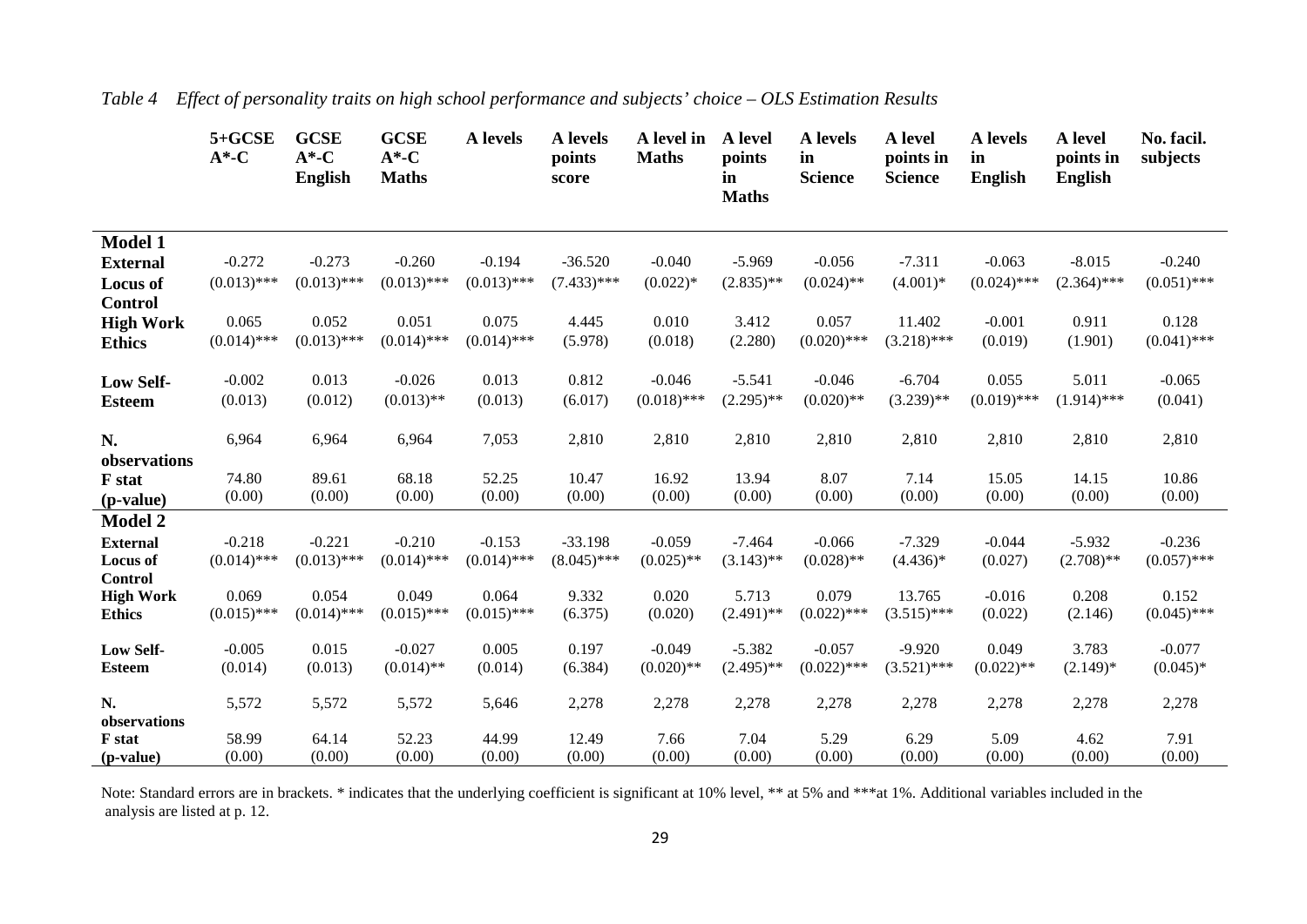|                  | $5 + GCSE$<br>$A^*$ -C | <b>GCSE</b><br>$A^*$ -C<br><b>English</b> | <b>GCSE A*-</b><br><b>C</b> Maths | A levels      | A levels<br>points<br>score | A level<br>in<br><b>Maths</b> | A level<br>points in<br><b>Maths</b> | A levels<br>in<br><b>Science</b> | A level<br>points in<br><b>Science</b> | A levels<br>in<br>English | A level<br>points<br>in<br><b>English</b> | No. facil.<br>subjects |
|------------------|------------------------|-------------------------------------------|-----------------------------------|---------------|-----------------------------|-------------------------------|--------------------------------------|----------------------------------|----------------------------------------|---------------------------|-------------------------------------------|------------------------|
| <b>Model 1</b>   |                        |                                           |                                   |               |                             |                               |                                      |                                  |                                        |                           |                                           |                        |
| <b>External</b>  | $-0.293$               | $-0.316$                                  | $-0.258$                          | $-0.208$      | $-50.808$                   | $-0.034$                      | $-6.882$                             | $-0.0946$                        | $-15.381$                              | $-0.044$                  | $-7.251$                                  | $-0.300$               |
| <b>Locus</b> of  | $(0.030)$ ***          | $(0.028)$ ***                             | $(0.0298)$ ***                    | $(0.029)$ *** | $(12.280)$ ***              | (0.036)                       | (4.691)                              | $(0.041)$ **                     | $(6.613)$ **                           | (0.040)                   | $(3.966)*$                                | $(0.083)$ ***          |
| <b>Control</b>   | 7,331                  | 7,331                                     | 7,331                             | 7,428         | 2,903                       | 2,903                         | 2,903                                | 2,903                            | 2,903                                  | 2,903                     | 2,903                                     | 2,903                  |
| <b>High</b>      | 0.079                  | 0.079                                     | 0.073                             | 0.084         | $-8.120$                    | 0.048                         | 9.022                                | 0.008                            | 5.499                                  | $-0.014$                  | $-2.105$                                  | 0.068                  |
| Work             | $(0.028)$ ***          | $(0.027)$ ***                             | $(0.028)$ **                      | $(0.027)$ *** | (9.968)                     | $(0.029)*$                    | $(3.524)$ **                         | (0.033)                          | (5.128)                                | (0.032)                   | (3.150)                                   | (0.068)                |
| <b>Ethics</b>    | 9,194                  | 9,194                                     | 9,194                             | 9,309         | 3,692                       | 3,692                         | 3,692                                | 3,692                            | 3,692                                  | 3,692                     | 3,692                                     | 3,692                  |
| <b>Low Self-</b> | $-0.045$               | $-0.045$                                  | $-0.054$                          | $-0.034$      | $-17.62$                    | $-0.039$                      | $-4.247$                             | $-0.046$                         | $-3.126$                               | 0.035                     | 1.651                                     | $-0.194$               |
| <b>Esteem</b>    | (0.030)                | (0.029)                                   | $(0.030)*$                        | (0.028)       | $(10.74)$ *                 | (0.031)                       | (3.833)                              | (0.034)                          | (5.323)                                | (0.034)                   | (3.407)                                   | $(0.074)$ ***          |
|                  | 10,458                 | 10,458                                    | 10,458                            | 10,611        | 3,987                       | 3,987                         | 3,987                                | 3,987                            | 3,987                                  | 3,987                     | 3,987                                     | 3,987                  |
| <b>Model 2</b>   |                        |                                           |                                   |               |                             |                               |                                      |                                  |                                        |                           |                                           |                        |
| <b>External</b>  | $-0.231$               | $-0.164$                                  | $-0.209$                          | $-0.145$      | $-27.596$                   | $-0.068$                      | $-8.308$                             | $-0.115$                         | $-12.047$                              | $-0.024$                  | $-5.163$                                  | $-0.287$               |
| <b>Locus</b> of  | $(0.021)$ ***          | $(0.021)$ ***                             | $(0.021)$ ***                     | $(0.019)$ **  | $(11.058)$ **               | $(0.032)$ **                  | $(3.928)$ ***                        | $(0.037)$ ***                    | $(5.494)$ ***                          | (0.036)                   | (3.469)                                   | $(0.074)$ ***          |
| <b>Control</b>   | 5,857                  | 5,857                                     | 5,857                             | 5,936         | 2,331                       | 2,331                         | 2,331                                | 2,331                            | 2,331                                  | 2,331                     | 2,331                                     | 2,331                  |
| <b>High</b>      | 0.108                  | 0.073                                     | 0.091                             | 0.052         | 21.714                      | 0.052                         | 7.972                                | 0.092                            | 14.095                                 | 0.001                     | 1.931                                     | 0.228                  |
| Work             | $(0.020)$ ***          | $(0.018)$ ***                             | $(0.019)$ ***                     | $(0.019)$ **  | $(8.517)$ **                | $(0.024)$ **                  | $(3.094)$ **                         | $(0.026)$ ***                    | $(4.303)$ ***                          | (0.026)                   | (2.613)                                   | $(0.057)$ ***          |
| <b>Ethics</b>    | 7,310                  | 7,310                                     | 7,310                             | 7,403         | 2,981                       | 2,981                         | 2,981                                | 2,981                            | 2,981                                  | 2,981                     | 2,981                                     | 2,981                  |
| Low Self-        | $-0.065$               | 0.007                                     | $-0.078$                          | $-0.016$      | $-2.002$                    | $-0.048$                      | $-4.296$                             | $-0.055$                         | $-7.572$                               | 0.033                     | $-0.024$                                  | $-0.099$               |
| Esteem           | $(0.017)$ ***          | (0.016)                                   | $(0.017)$ ***                     | (0.016)       | (7.704)                     | $(0.022)$ **                  | (2.680)                              | $(0.025)$ **                     | $(3.941)^*$                            | (0.025)                   | (2.473)                                   | $(0.053)*$             |
|                  | 8,293                  | 8,293                                     | 8,293                             | 8,414         | 3,215                       | 3,215                         | 3,215                                | 3,215                            | 3,215                                  | 3,215                     | 3,215                                     | 3,215                  |

*Table 5 Effect of personality traits on high school performance and subjects' choice – PSM Estimation Results*

Note: Standard errors are in brackets. \* indicates that the underlying coefficient is significant at 10% level, \*\* at 5% and \*\*\*at 1%. Additional variables included in the analysis are listed at p. 12.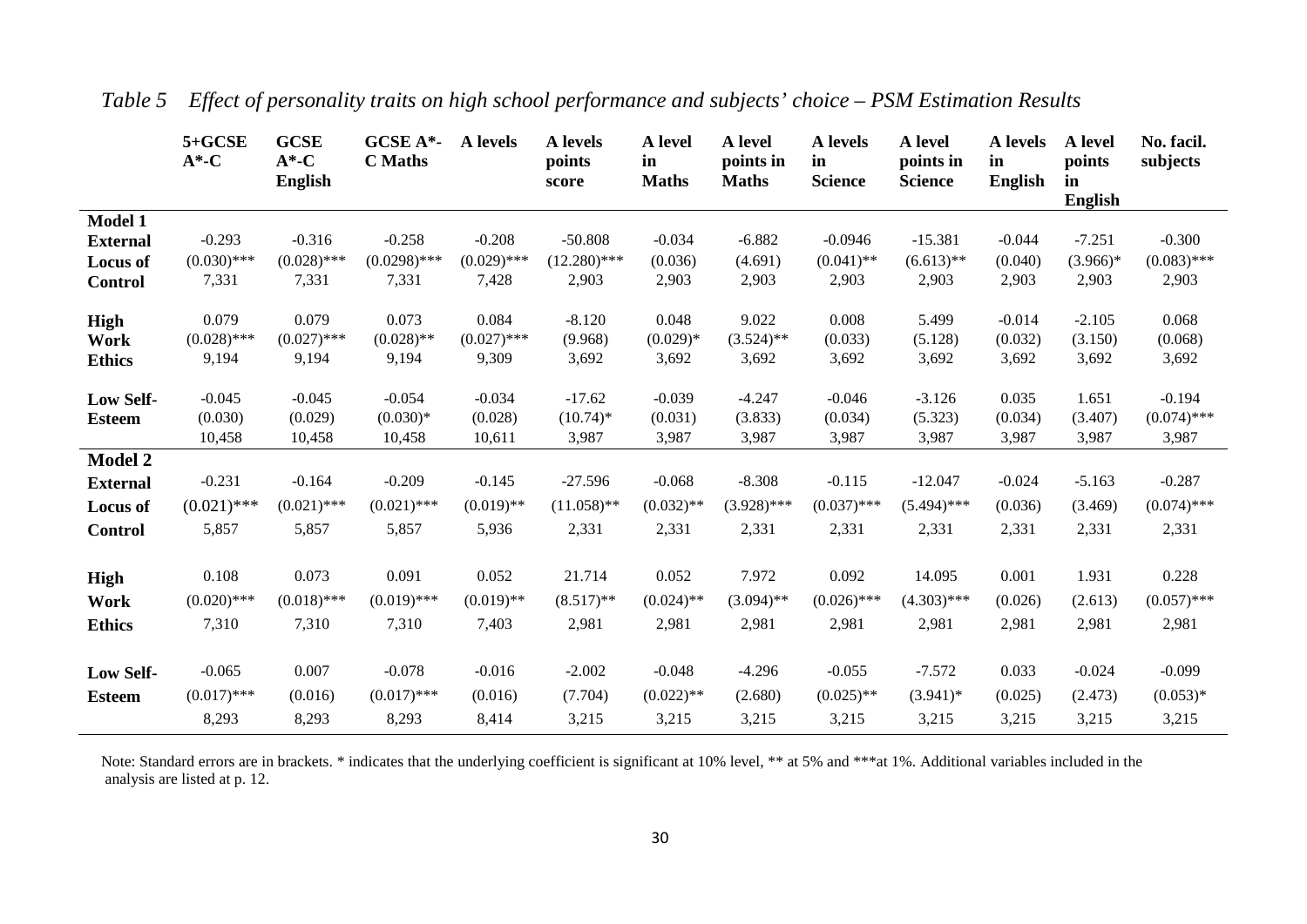|                      | 5+GCSE<br>$A^*$ -C | <b>GCSE</b><br>$A^*$ -C<br><b>English</b> | <b>GCSE</b><br>$A^*$ -C<br><b>Maths</b> | A levels      | A levels<br>points<br>score | A level in<br><b>Maths</b> | A level<br>points in<br><b>Maths</b> | A levels<br>in<br><b>Science</b> | A level<br>points<br>in<br><b>Science</b> | <b>A</b> levels<br>in<br>English | A level<br>points in<br><b>English</b> | No. facil.<br>subjects |
|----------------------|--------------------|-------------------------------------------|-----------------------------------------|---------------|-----------------------------|----------------------------|--------------------------------------|----------------------------------|-------------------------------------------|----------------------------------|----------------------------------------|------------------------|
| <b>Advantaged</b>    |                    |                                           |                                         |               |                             |                            |                                      |                                  |                                           |                                  |                                        |                        |
| <b>Children</b>      |                    |                                           |                                         |               |                             |                            |                                      |                                  |                                           |                                  |                                        |                        |
| <b>External</b>      | $-0.163$           | $-0.163$                                  | $-0.139$                                | $-0.172$      | $-34.417$                   | $-0.092$                   | $-12.912$                            | $-0.0970$                        | 0.097                                     | 0.058                            | 2.233                                  | $-0.320$               |
| Locus of             | $(0.033)$ ***      | $(0.028)$ ***                             | $(0.031)$ ***                           | (0.033)       | $(14.298)$ ***              | $(0.043)$ ***              | $(5.688)*$                           | $(0.047)$ **                     | $(0.047)$ **                              | (0.045)                          | (4.453)                                | $(0.093)$ ***          |
| <b>Control</b>       | 2,713              | 2,713                                     | 2,713                                   | 2,744         | 1,485                       | 1,485                      | 1,485                                | 1,485                            | 1,485                                     | 1,485                            | 1,485                                  | 1,485                  |
| High                 | 0.042              | 0.026                                     | 0.025                                   | 0.049         | 16.446                      | 0.010                      | 8.020                                | 0.063                            | 0.063                                     | 0.002                            | 2.284                                  | 0.088                  |
| Work                 | (0.027)            | (0.022)                                   | (0.025)                                 | (0.030)       | (10.844)                    | (0.034)                    | $(4.605)*$                           | $(0.0368)*$                      | $(0.0368)*$                               | (0.035)                          | (3.767)                                | (0.075)                |
| <b>Ethics</b>        | 3,307              | 3,307                                     | 3,307                                   | 3,343         | 1,846                       | 1,846                      | 1,846                                | 1,846                            | 1,846                                     | 1,846                            | 1,846                                  | 1,846                  |
|                      |                    |                                           |                                         |               |                             |                            |                                      |                                  |                                           |                                  |                                        |                        |
| <b>Low Self-</b>     | 0.002              | 0.014                                     | $-0.014$                                | $-0.038$      | 0.794                       | $-0.021$                   | $-2.170$                             | 0.0367                           | $-0.037$                                  | 0.042                            | 4.961                                  | 0.073                  |
| <b>Esteem</b>        | (0.024)            | (0.021)                                   | (0.023)                                 | (0.025)       | (9.788)                     | (0.028)                    | (3.751)                              | (0.0317)                         | (0.032)                                   | (0.032)                          | (3.981)                                | (0.064)                |
|                      | 3,667              | 3,667                                     | 3,667                                   | 3,706         | 1,986                       | 1,986                      | 1,986                                | 1,986                            | 1,986                                     | 1,986                            | 1,986                                  | 1,986                  |
|                      |                    |                                           |                                         |               |                             |                            |                                      |                                  |                                           |                                  |                                        |                        |
| <b>Disadvantaged</b> |                    |                                           |                                         |               |                             |                            |                                      |                                  |                                           |                                  |                                        |                        |
| children             | $-0.161$           | $-0.195$                                  | $-0.157$                                | $-0.100$      | $-39.449$                   | $-0.118$                   | $-11.968$                            | $-0.102$                         | $-4.094$                                  | $-0.149$                         | $-14.488$                              | $-0.322$               |
| <b>External</b>      | $(0.025)$ ***      | $(0.027)$ ***                             | $(0.026)$ ***                           | $(0.022)$ *** | $(17.352)$ ***              | $(0.050)$ ***              | $(5.316)$ ***                        | $(0.058)*$                       | (6.838)                                   | $(0.055)$ **                     | $(5.425)$ ***                          | $(0.118)$ **           |
| <b>Locus of</b>      |                    | 3,092                                     | 3,092                                   | 3,136         | 835                         | 835                        | 835                                  | 835                              | 835                                       | 835                              | 835                                    | 835                    |
| <b>Control</b>       | 3,092              |                                           |                                         |               |                             |                            |                                      |                                  |                                           |                                  |                                        |                        |
| High                 | 0.120              | 0.116                                     | 0.107                                   | 0.057         | $-0.118$                    | 0.026                      | 1.893                                | 0.062                            | 5.384                                     | $-0.021$                         | $-0.710$                               | 0.157                  |
| Work                 | $(0.026)$ ***      | $(0.026)$ ***                             | $(0.026)$ ***                           | $(0.025)$ **  | (11.911)                    | (0.033)                    | (3.844)                              | (0.038)                          | (5.975)                                   | (0.039)                          | (3.625)                                | $(0.082)*$             |
| <b>Ethics</b>        | 3,936              | 3,936                                     | 3,936                                   | 3,991         | 1,118                       | 1,118                      | 1,118                                | 1,118                            | 1,118                                     | 1,118                            | 1,118                                  | 1,118                  |
| Low                  | $-0.040$           | $-0.006$                                  | $-0.066$                                | 0.014         | $-6.996$                    | $-0.039$                   | $-5.940$                             | $-0.006$                         | $-8.382$                                  | 0.036                            | 2.112                                  | 0.000                  |
| Self-                | $(0.023)*$         | (0.023)                                   | $(0.023)$ ***                           | (0.020)       | (12.235)                    | (0.032)                    | $(3.511)^*$                          | (0.039)                          | (5.894)                                   | (0.041)                          | (3.936)                                | (0.086)                |
| esteem               | 4,546              | 4,546                                     | 4,546                                   | 4,623         | 1,211                       | 1,211                      | 1,211                                | 1,211                            | 1,211                                     | 1,211                            | 1,211                                  | 1,211                  |
|                      |                    |                                           |                                         |               |                             |                            |                                      |                                  |                                           |                                  |                                        |                        |

*Table 6 Effect of personality traits on high school performance and subjects' choice – PSM Estimation Results by socioeconomic status*

Note: Standard errors are in brackets. \* indicates that the underlying coefficient is significant at 10% level, \*\* at 5% and \*\*\*at 1%. Additional variables included in the analysis are listed at p. 9.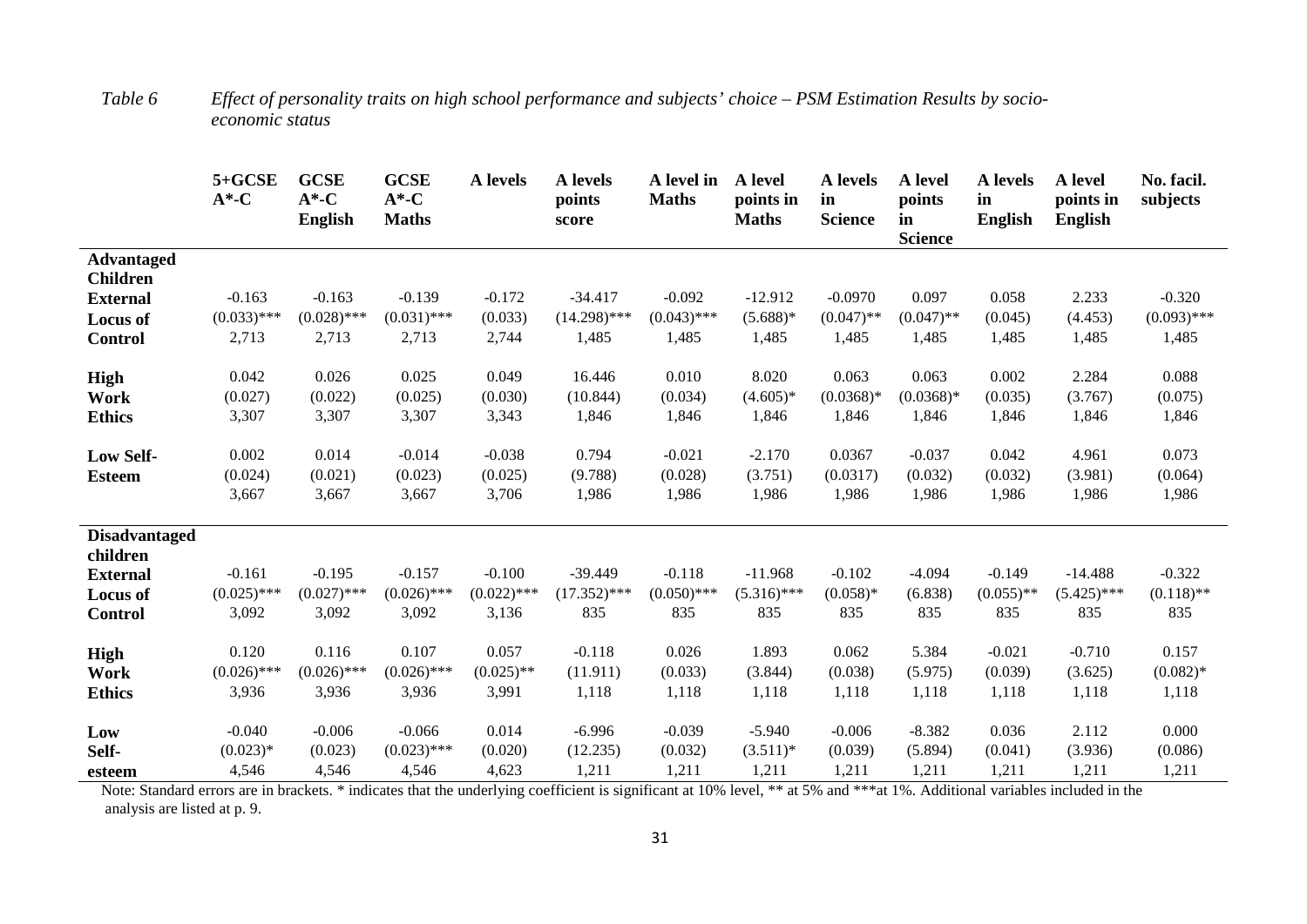| <b>Model 2</b>                                | $5 + GCSE$<br>$A^*$ -C    | <b>GCSE</b><br>$A^*$ -C<br><b>English</b> | <b>GCSE</b><br>$A^*$ -C<br><b>Maths</b> | A levels               | A levels<br>points<br>score | A level<br>in<br><b>Maths</b> | A level<br>points in<br><b>Maths</b> | A levels<br>in<br><b>Science</b> | A level<br>points in<br><b>Science</b> | A<br>levels<br>in<br>English | A level<br>points<br>in<br><b>English</b> | N. facil.<br>subjects  |
|-----------------------------------------------|---------------------------|-------------------------------------------|-----------------------------------------|------------------------|-----------------------------|-------------------------------|--------------------------------------|----------------------------------|----------------------------------------|------------------------------|-------------------------------------------|------------------------|
| External<br><b>Locus of</b><br><b>Control</b> | $-0.054$<br>$(0.018)$ *** | $-0.065$<br>$(0.018)$ ***                 | $-0.045$<br>$(0.018)$ **                | 0.019<br>(0.018)       | $-18.353$<br>$(10.088)*$    | $-0.011$<br>(0.031)           | $-2.194$<br>(3.923)                  | $-0.024$<br>(0.036)              | $-2.033$<br>(5.638)                    | $-0.008$<br>(0.035)          | $-2.596$<br>(3.415)                       | $-0.083$<br>(0.070)    |
| <b>High</b><br>Work<br><b>Ethics</b>          | 0.094<br>$(0.011)$ ***    | 0.082<br>$(0.012)$ ***                    | 0.075<br>$(0.013)$ ***                  | 0.098<br>$(0.012)$ *** | 25.844<br>$(7.783)$ ***     | 0.057<br>$(0.023)$ **         | 10.473<br>$(3.099)$ ***              | 0.090<br>$(0.028)$ ***           | 15.924<br>$(4.463)$ ***                | 0.004<br>(0.016)             | 3.136<br>(2.703)                          | 0.250<br>$(0.055)$ *** |
| Low<br>Self-<br><b>Esteem</b>                 | $-0.042$<br>$(0.010)$ *** | $-0.026$<br>$(0.009)$ ***                 | $-0.058$<br>$(0.010)$ **                | $-0.012$<br>(0.010)    | $-7.209$<br>(4.785)         | 0.021<br>(0.022)              | 1.028<br>(2.955)                     | 0.015<br>(0.027)                 | $-3.739$<br>(4.368)                    | 0.032<br>(0.017)             | 2.641<br>(1.613)                          | $-0.086$<br>(0.033)    |

| Table 7 | Effect of personality traits on high school performance and subjects' choice $-AET$ Test Results |
|---------|--------------------------------------------------------------------------------------------------|
|         | Assumption: Selection on observables $=$ Selection on unobservables                              |

Note: Standard errors are in brackets. \* indicates that the underlying coefficient is significant at 10% level, \*\* at 5% and \*\*\*at 1%. Additional variables included in the analysis are listed at p. 9.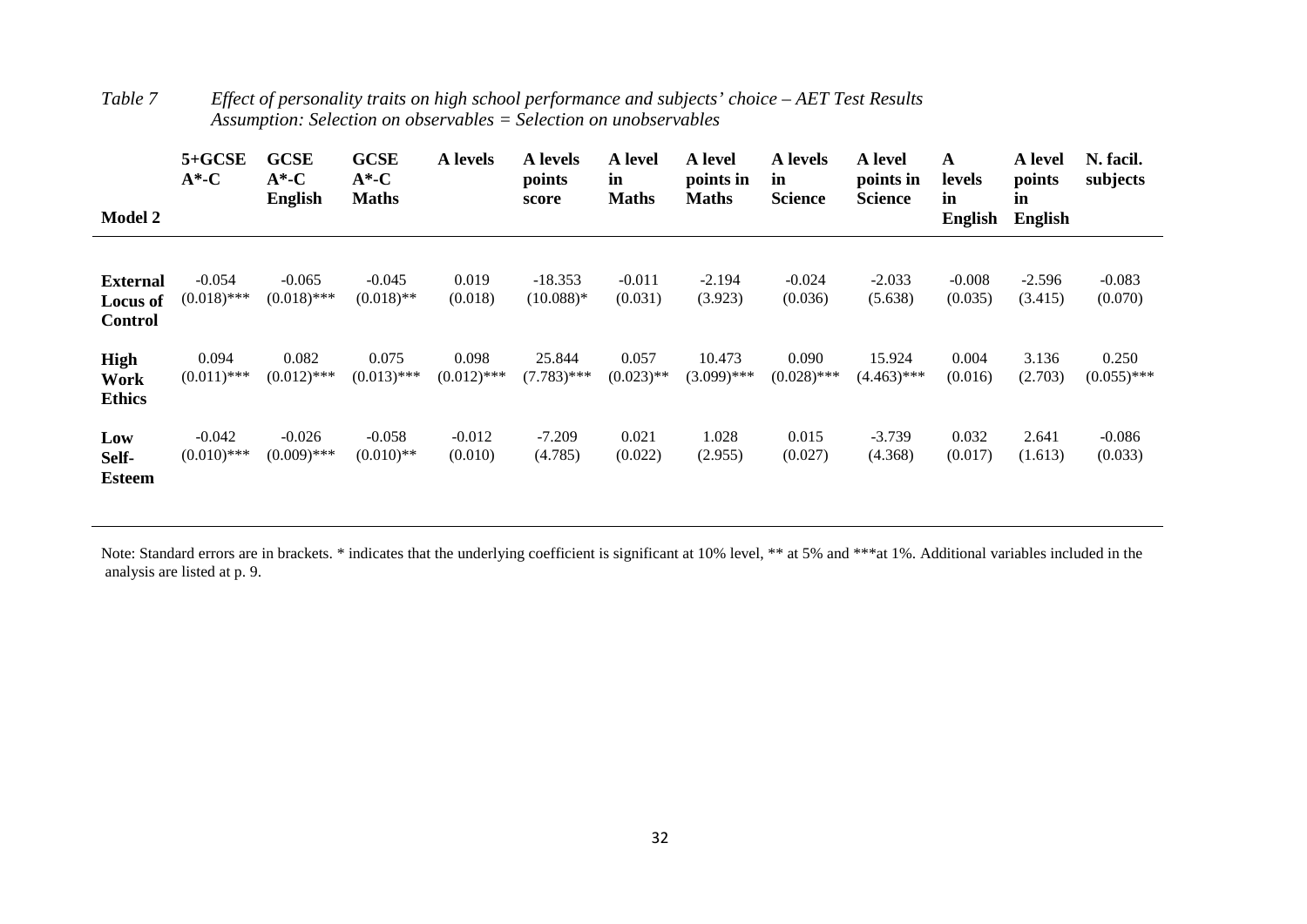

*Figure 1 - Histogram of propensity scores of treatment vs. control group*

*Figure 2 - Kernel graphs of propensity score for treated and control group*



Model 2 – Effect of external locus of control on having 5 or more GCSE with  $A^*$ -C.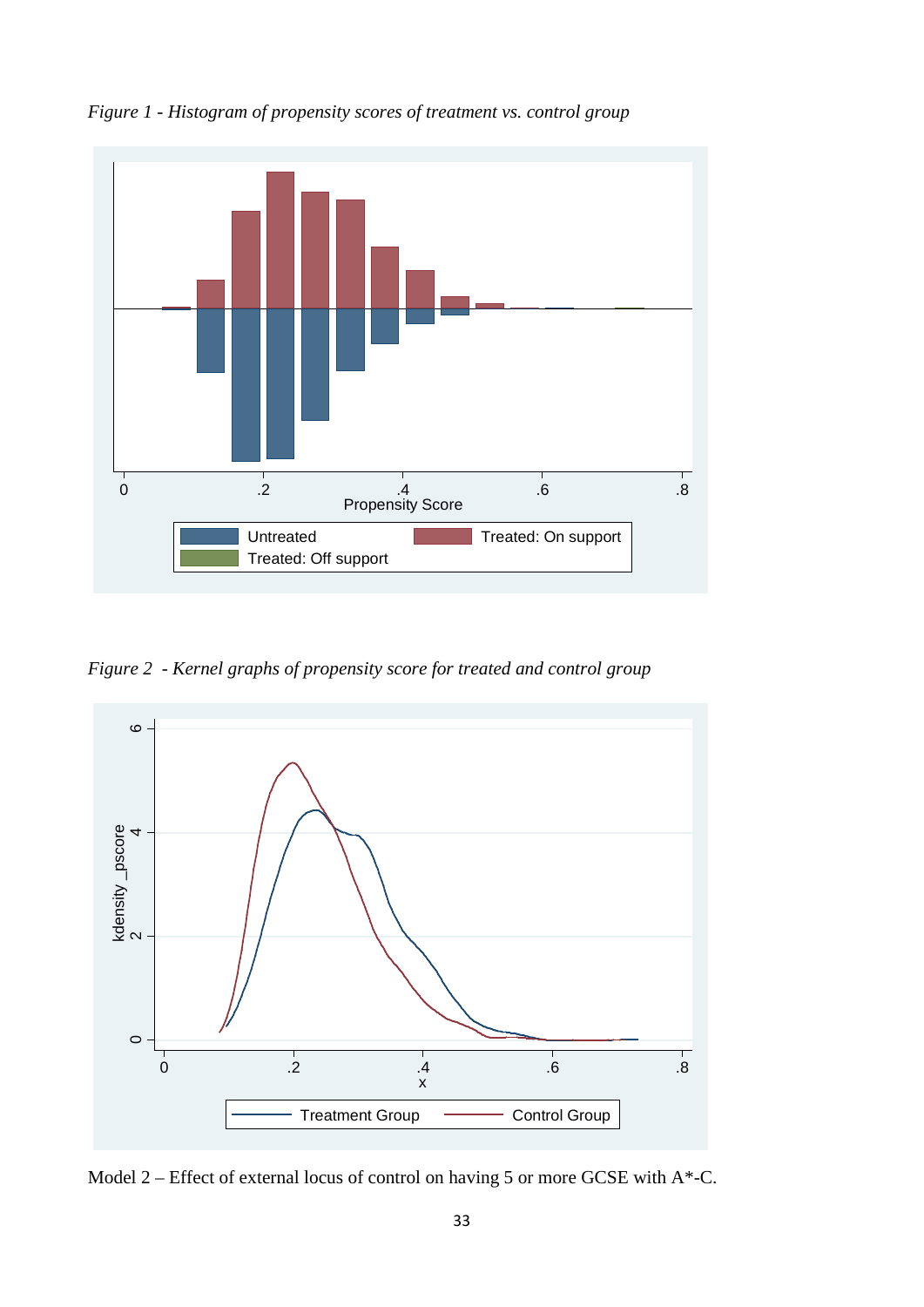### **Appendix**

### **Locus of control – Questions in LSYPE**

- 1. I can pretty much decide what happens in my life
- 2. If someone is not a success in life, it is usually his fault
- 3. How well you get in this world is mostly a matter of luck
- 4. Even if I do well at school, I will have a hard time
- 5. People like me do not have much of a chance
- 6. If you work hard at something, you will usually succeed

Possible answers:

- Strongly agree
- Agree
- Disagree
- Strongly disagree

#### **Work ethics – Questions in LSYPE**

- 1. Doing well at school means a lot to me
- 2. At school, I work as hard as I can
- 3. Working hard at school now will help me to get on later in life
- 4. If you work hard at something, you will usually succeed

Possible answers:

- Strongly agree
- Agree
- Disagree
- Strongly disagree

#### **Self-esteem – Questions in LSYPE**

- 1. How useful you have felt recently?
- 2. How much you have been thinking of yourself as a worthless person recently?

Possible answers:

- Not at all
- No more than usual
- Rather more than usual
- Much more than usual.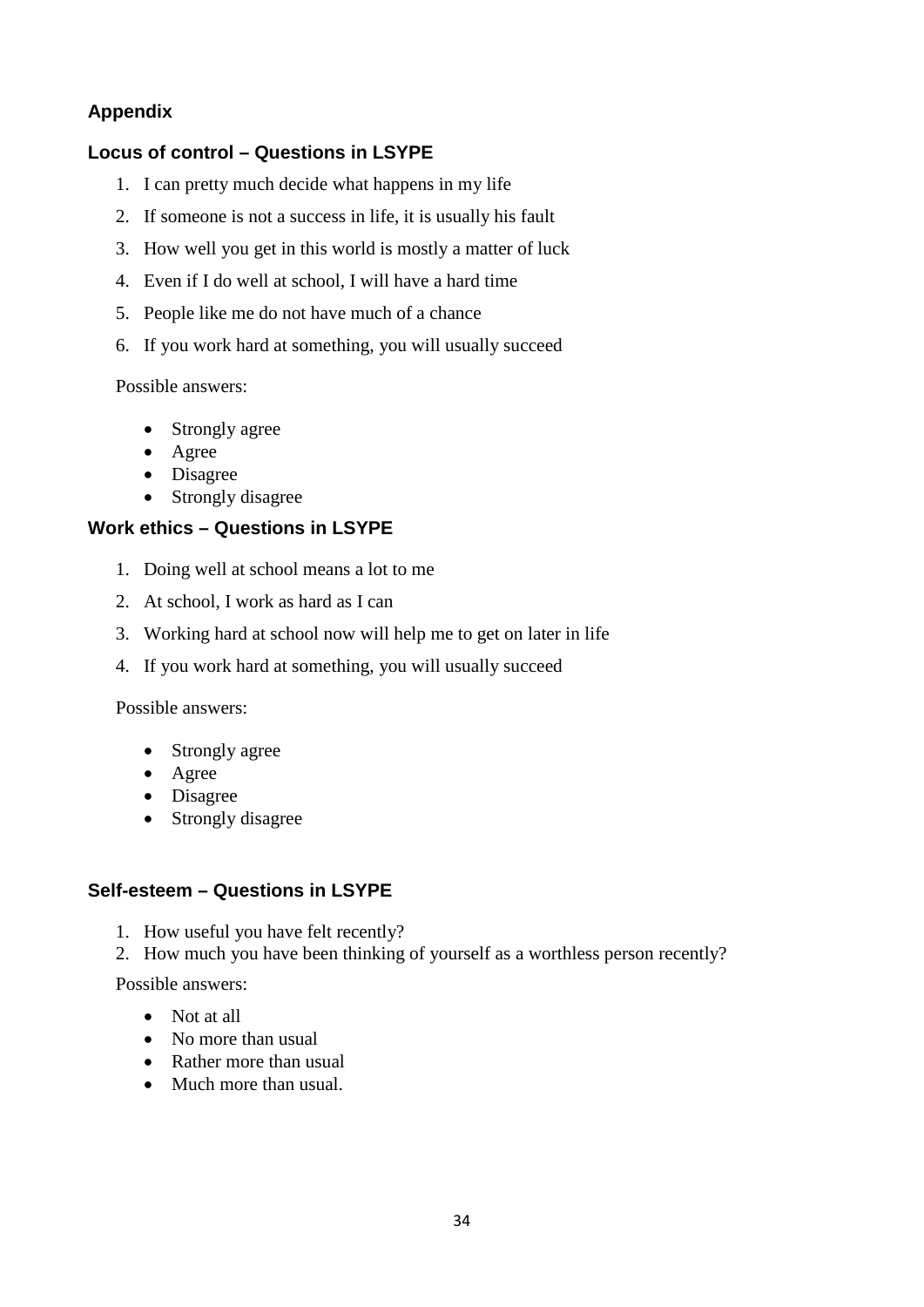| <b>Variable</b>            | Mean-<br><b>Treated</b> | <b>Mean Control</b> | % Bias | % Fall in<br><b>Bias</b> | t       | $\mathbf{p}$ |
|----------------------------|-------------------------|---------------------|--------|--------------------------|---------|--------------|
| HH yearly income           | 0.247                   | 0.268               | $-4.5$ | 82.9                     | $-1.27$ | 0.203        |
| >31,200f                   |                         |                     |        |                          |         |              |
| HH yearly income betw.     | 0.487                   | 0.464               | 4.6    | 66.1                     | 1.23    | 0.220        |
| 11,400£ and 31,200£        |                         |                     |        |                          |         |              |
| Birth weight               | 3.312                   | 3.310               | 0.4    | 92.5                     | 0.10    | 0.919        |
| Premature birth            | 0.098                   | 0.093               | 1.8    | $-22.2$                  | 0.50    | 0.614        |
| Has older siblings         | 1.025                   | 1.003               | 2.0    | 88.2                     | 0.50    | 0.620        |
| Grandparents went to       | 0.069                   | 0.061               | 3.0    | 64.1                     | 0.90    | 0.368        |
| university                 |                         |                     |        |                          |         |              |
| Child has disabilty        | 0.169                   | 0.183               | $-3.9$ | 67.0                     | $-0.97$ | 0.330        |
| Main parent has disability | 0.219                   | 0.222               | $-0.8$ | 85.0                     | $-0.22$ | 0.823        |
| Mother has a               | 0.091                   | 0.092               | $-0.2$ | 98.8                     | $-0.06$ | 0.949        |
| university degree          |                         |                     |        |                          |         |              |
| Mother has other           | 0.119                   | 0.135               | $-4.6$ | 52.1                     | $-1.28$ | 0.200        |
| higher education           |                         |                     |        |                          |         |              |
| Mother senior high school  | 0.153                   | 0.153               | 0.0    | 100.0                    | $-0.00$ | 1.000        |
| graduate                   |                         |                     |        |                          |         |              |
| Mother junior high school  | 0.282                   | 0.280               | 0.5    | 93.1                     | 0.12    | 0.901        |
| graduate                   |                         |                     |        |                          |         |              |
| Mother has qualifications  | 0.112                   | 0.127               | $-4.9$ | 51.6                     | $-1.20$ | 0.230        |
| level 1 or below           |                         |                     |        |                          |         |              |
| Mother has other           | 0.038                   | 0.033               | 2.7    | 56.6                     | 0.70    | 0.487        |
| qualification              |                         |                     |        |                          |         |              |
| Male                       | 0.543                   | 0.545               | $-0.3$ | 95.5                     | $-0.07$ | 0.941        |
| Single parent at birth     | 0.252                   | 0.238               | 3.3    | 76.7                     | 0.86    | 0.388        |
| Mother younger than 20 at  | 0.091                   | 0.079               | 4.5    | 69.2                     | 1.13    | 0.260        |
| birth                      |                         |                     |        |                          |         |              |
| <b>Black</b>               | 0.054                   | 0.047               | 3.0    | $-487.3$                 | 0.84    | 0.399        |
| Asian                      | 0.088                   | 0.075               | 4.4    | $-302.2$                 | 1.22    | 0.223        |
| Mixed                      | 0.077                   | 0.096               | $-7.3$ | $-3.7$                   | $-1.78$ | 0.076        |
| Mother was unemployed at   | 0.015                   | 0.015               | $-0.6$ | 81.9                     | $-0.15$ | 0.881        |
| wave 1                     |                         |                     |        |                          |         |              |
| Mother was out of the      | 0.288                   | 0.274               | 3.2    | 80.7                     | 0.83    | 0.409        |
| labour force at wave 1     |                         |                     |        |                          |         |              |
| Single mother at wave 1    | 0.274                   | 0.266               | 2.1    | 88.1                     | 0.54    | 0.587        |

*Table A1 Balance tests for Propensity Score Matching (Estimation of the effect of external locus of control on chances of getting 5+ GCSE A\*-C – Model 2)*

A summary of the distribution of the absolute bias shows that before matching: Mean = 10.83 SD=8.70 and after matching: Mean = 2.81; SD=1.96

Table A1 shows results from balance tests of the estimation performed with Model 2 on the effect of external locus of control on the chances of getting 5 or more GCSE with grade A\*-C. The output shows values of each variable for the matched sample. In each row, it shows the mean of the variable for the treatment group and the mean for the control group. It also shows the "%bias," which is the standardized bias. This "bias" is defined as the difference of the mean values of the treatment group and the (not matched / matched) non treatment group, divided by the square root of the average sample variance in the treatment group and the not matched non treatment group. The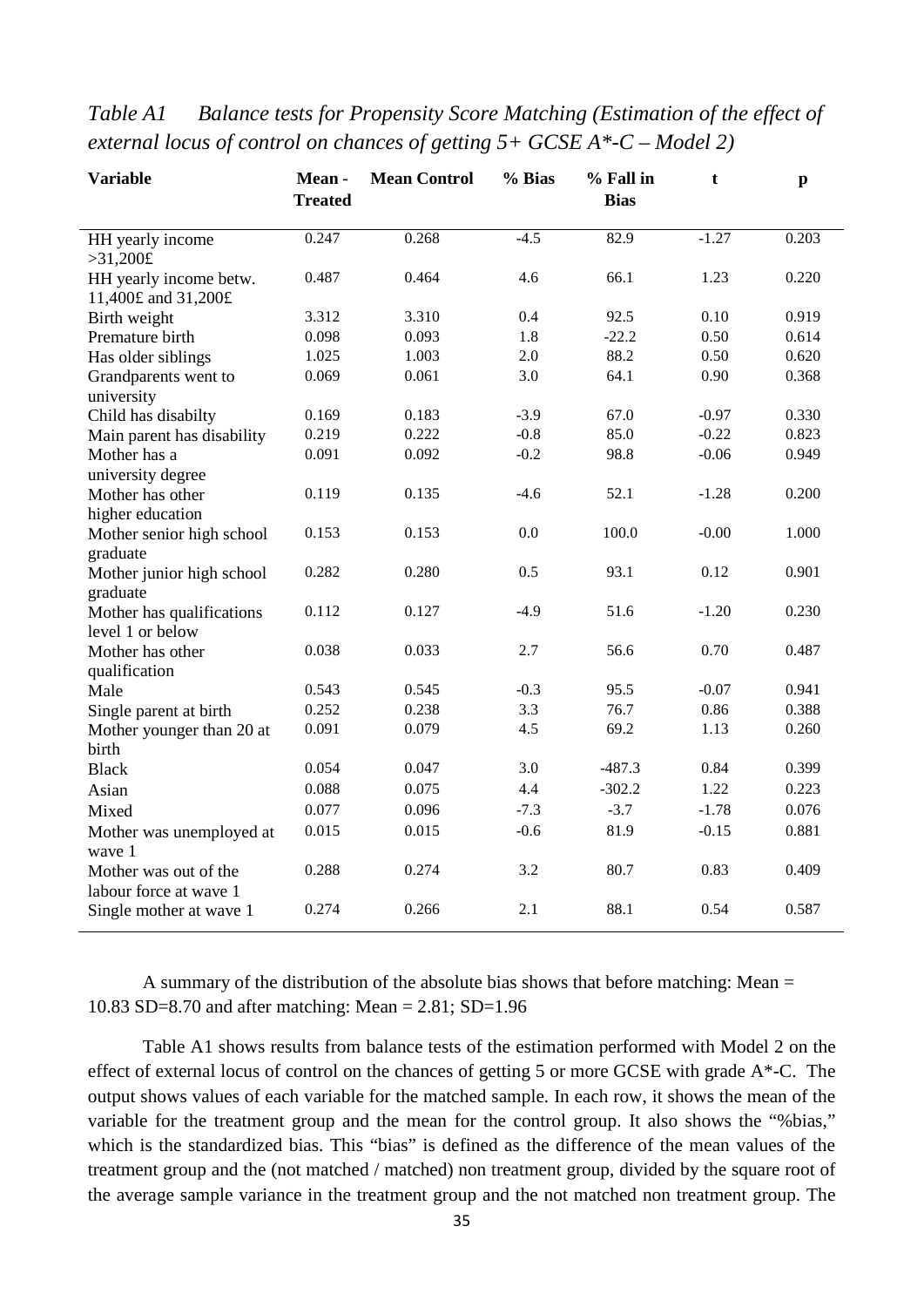table also shows the % reduction in bias, which is how much of this bias was eliminated by matching. In this example, there are few variables exhibiting negative values for this column (meaning that the bias increased as a result of matching) and these are mostly cases in which the bias was already very low before matching. To assess balance, one should look at both the bias and the mean differences between treatment and control in the matched sample. In our example, the bias is significantly reduced after matching (the mean goes from 10.83 to 2.81). The last two columns present results from a t-test on the hypothesis that the mean value of each variable is the same in the treatment group and the non-treatment group after matching. If p>0.1, the null hypothesis cannot be rejected on the 10% significance level. The null hypothesis that the mean values of the two groups do not differ after matching cannot be rejected for most of the variables included in our analysis. By matching, the differences between treatment group and non-treatment group are reduced considerably.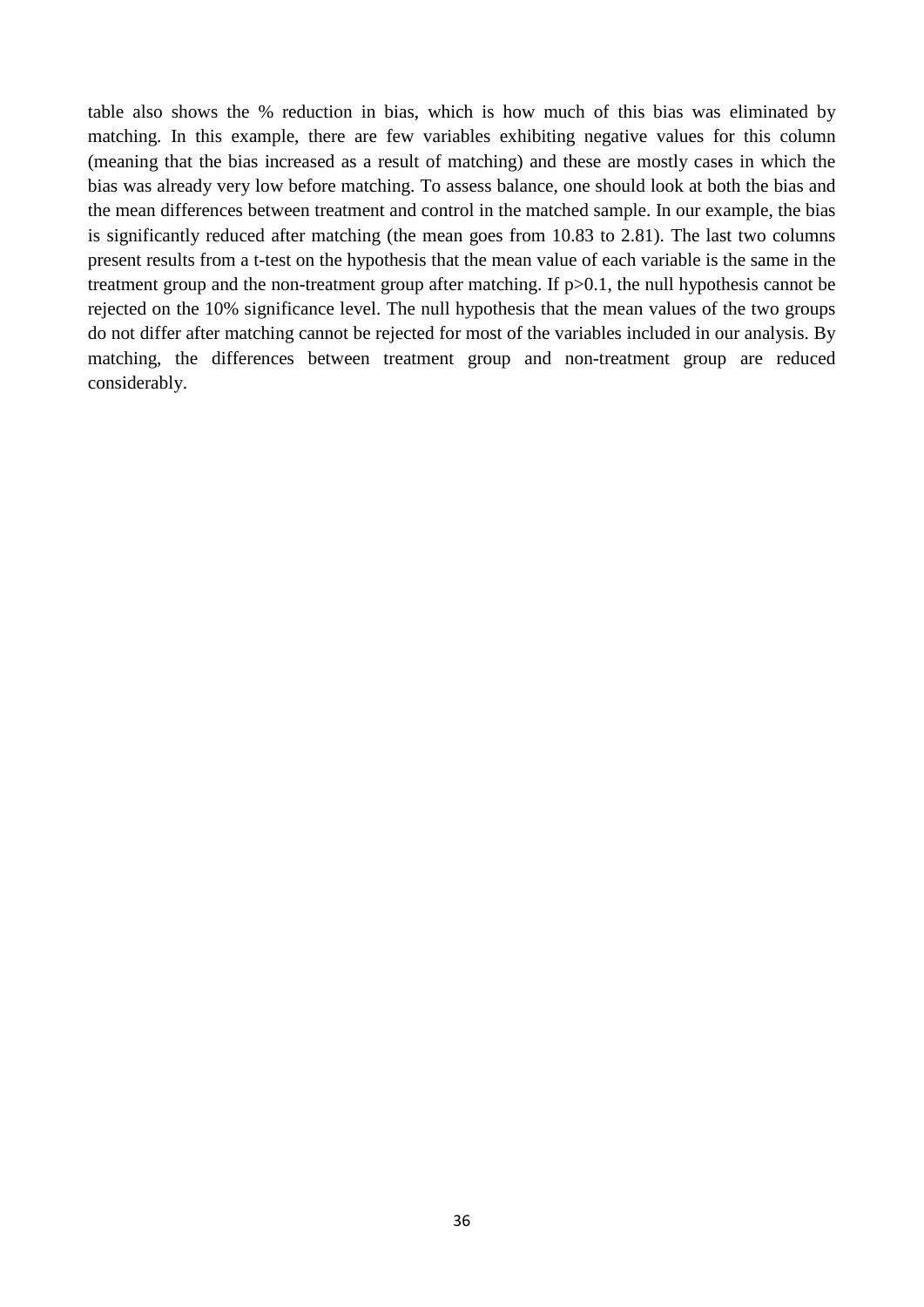# *Table A2 Effect of other independent variables on high school performance and subjects' choice - OLS Estimation Results from Model 2*

|                          | 5+GCSE A*-C   | GCSE A*-C in  | GCSE A*-C     | Has A level   | A level points |
|--------------------------|---------------|---------------|---------------|---------------|----------------|
|                          |               | English       | in Maths      |               |                |
| HH income $>31,200$ £    | 0.119         | 0.129         | 0.104         | 0.111         | 15.706         |
|                          | $(0.018)$ *** | $(0.017)$ *** | $(0.018)$ *** | $(0.019)$ *** | $(8.530)*$     |
| Income betw. 11,400£ -   | 0.014         | 0.022         | 0.015         | 0.012         | 3.589          |
| 31,200£                  | (0.016)       | (0.015)       | (0.016)       | (0.016)       | (8.255)        |
| Birth weight             | 0.032         | 0.026         | 0.043         | 0.003         | $-3.922$       |
|                          | $(0.012)$ *** | $(0.011)$ **  | $(0.012)$ *** | (0.012)       | (5.536)        |
| Premature birth          | $-0.028$      | $-0.023$      | $-0.007$      | $-0.016$      | $-8.485$       |
|                          | (0.022)       | (0.020)       | (0.022)       | (0.022)       | (10.513)       |
| Has older siblings       | $-0.039$      | $-0.039$      | $-0.039$      | $-0.035$      | $-8.534$       |
|                          | $(0.006)$ *** | $(0.005)$ *** | $(0.006)$ *** | $(0.006)$ *** | $(3.041)$ ***  |
| Grandparents went to     | 0.110         | 0.073         | 0.095         | 0.075         | 50.659         |
| university               | $(0.021)$ *** | $(0.020)$ *** | $(0.021)$ *** | $(0.021)$ *** | $(8.437)$ ***  |
| Child has disabilty      | $-0.088$      | $-0.078$      | $-0.090$      | $-0.029$      | 7.860          |
|                          | $(0.017)$ *** | $(0.016)$ *** | $(0.017)$ *** | $(0.017)*$    | (8.583)        |
| Main parent has          | $-0.034$      | $-0.046$      | $-0.016$      | $-0.030$      | $-1.970$       |
| disability               | $(0.015)$ **  | $(0.014)$ *** | (0.015)       | $(0.015)$ **  | (7.465)        |
| Mother $-$               | 0.333         | 0.299         | 0.303         | 0.318         | 89.468         |
| University degree        | $(0.025)$ *** | $(0.023)$ *** | $(0.024)$ *** | $(0.025)$ *** | $(11.832)$ *** |
| Mother $-$ other         | 0.225         | 0.257         | 0.211         | 0.216         | 50.680         |
| Higher educ.             | $(0.024)$ *** | $(0.022)$ *** | $(0.023)$ *** | $(0.024)$ *** | $(11.952)$ *** |
| Mother senior high       | 0.194         | 0.216         | 0.199         | 0.148         | 37.695         |
| school gr.               | $(0.023)$ *** | $(0.022)$ *** | $(0.023)$ *** | $(0.023)$ *** | $(12.133)$ *** |
| Mother junior high       | 0.120         | 0.146         | 0.130         | 0.067         | 15.518         |
| school gr.               | $(0.020)$ *** | $(0.019)$ *** | $(0.020)$ *** | $(0.020)$ *** | (11.195)       |
| Mother has low           | 0.015         | 0.024         | 0.036         | $-0.034$      | $-9.850$       |
| qualification            | (0.026)       | (0.024)       | (0.025)       | (0.026)       | (15.581)       |
| Mother has other         | 0.033         | 0.094         | 0.076         | 0.064         | 41.881         |
| qualification            | (0.038)       | $(0.035)$ *** | $(0.037)$ **  | $(0.038)*$    | $(20.703)$ **  |
| Male                     | $-0.073$      | $-0.130$      | $-0.029$      | $-0.072$      | $-16.872$      |
|                          | $(0.012)$ *** | $(0.011)$ *** | $(0.012)$ **  | $(0.012)$ *** | $(5.595)$ ***  |
| Single parent at birth   | $-0.049$      | $-0.055$      | $-0.025$      | $-0.041$      | $-27.793$      |
|                          | $(0.017)$ *** | $(0.016)$ *** | (0.017)       | $(0.017)$ **  | $(8.943)$ ***  |
| Mother younger than 20   | $-0.186$      | $-0.194$      | $-0.194$      | $-0.154$      | $-73.538$      |
| at birth                 | $(0.026)$ *** | $(0.024)$ *** | $(0.025)$ *** | $(0.026)$ *** | $(17.073)$ *** |
| <b>Black</b>             | $-0.055$      | 0.009         | $-0.035$      | $-0.051$      | $-35.044$      |
|                          | $(0.027)$ **  | (0.025)       | (0.026)       | $(0.027)*$    | $(13.428)$ *** |
| Asian                    | 0.136         | 0.120         | 0.141         | 0.188         | 8.481          |
|                          | $(0.022)$ *** | $(0.021)$ *** | $(0.022)$ *** | $(0.023)$ *** | (9.586)        |
| Mixed                    | 0.088         | 0.083         | 0.083         | 0.027         | 22.888         |
|                          | $(0.025)$ *** | $(0.023)$ *** | $(0.025)$ *** | (0.025)       | $(11.735)*$    |
| Mother unemployed at     | $-0.082$      | 0.043         | $-0.070$      | $-0.034$      | $-18.188$      |
| wave 1                   | (0.055)       | (0.052)       | (0.055)       | (0.056)       | (31.112)       |
| Mother out of the labour | $-0.033$      | $-0.022$      | $-0.052$      | $-0.008$      | 16.021         |
| force at wave 1          | $(0.015)$ **  | (0.014)       | $(0.015)$ *** | (0.015)       | $(7.577)$ **   |
| Single mother at         | $-0.067$      | $-0.034$      | $-0.082$      | $-0.070$      | $-11.575$      |
| wave 1                   | $(0.017)$ *** | $(0.016)$ **  | $(0.017)$ *** | $(0.017)$ *** | (9.043)        |
| Constant                 | 0.407         | 0.551         | 0.432         | 0.338         | 231.888        |
|                          | $(0.046)$ *** | $(0.043)$ *** | $(0.045)$ *** | $(0.046)$ *** | $(22.789)$ *** |
| $R^2$                    | 0.22          | 0.23          | 0.20          | 0.17          | 0.13           |
| $\boldsymbol{N}$         | 5,572         | 5,572         | 5,572         | 5,646         | 2,278          |

Note: Standard errors are in brackets. \* indicates that the underlying coefficient is significant at 10% level, \*\* at 5% and \*\*\*at 1%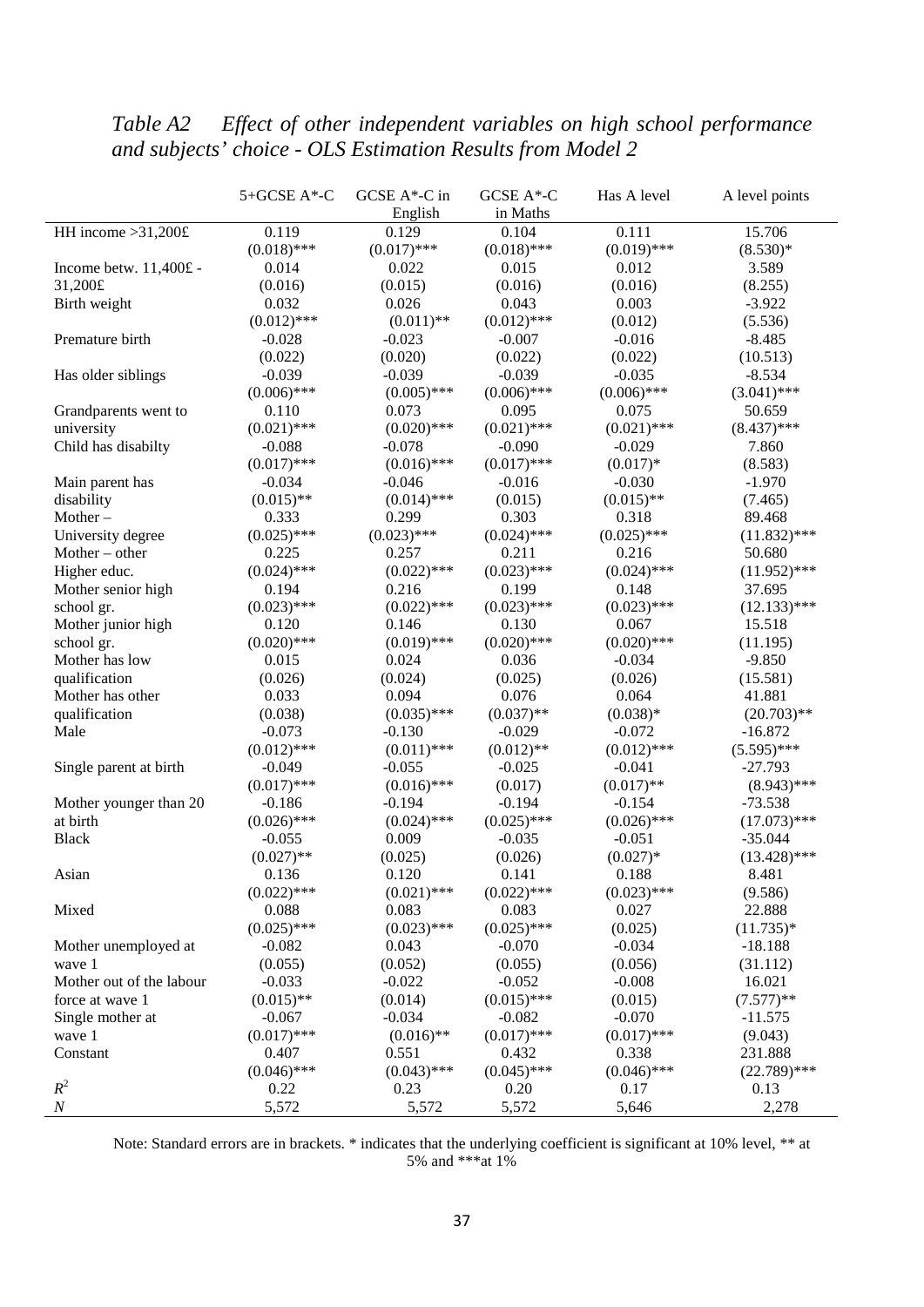|                   | A levels in   | A levels in Maths - | A level in    | A level in      | A level in English | A level             | N. of facilitating |
|-------------------|---------------|---------------------|---------------|-----------------|--------------------|---------------------|--------------------|
|                   | Maths         | Points              | Sciences      | Sciences-Points |                    | in English - Points | subjects           |
| HH income         | 0.055         | 5.941               | 0.048         | 6.450           | $-0.011$           | 0.673               | 0.179              |
| >31,200           | $(0.026)$ **  | $(3.333)*$          | $(0.029)*$    | (4.704)         | (0.029)            | (2.871)             | $(0.060)$ ***      |
| Income $11,400f$  | 0.028         | 2.125               | 0.028         | 1.976           | $-0.034$           | $-0.924$            | 0.030              |
| $-31,200$ £       | (0.025)       | (3.226)             | (0.028)       | (4.552)         | (0.028)            | (2.779)             | (0.058)            |
| Birth weight      | 0.005         | $-0.725$            | 0.014         | 1.347           | $-0.018$           | $-1.712$            | $-0.002$           |
|                   | (0.017)       | (2.163)             | (0.019)       | (3.053)         | (0.019)            | (1.864)             | (0.039)            |
| Prem. birth       | $-0.040$      | $-3.573$            | $-0.011$      | $-2.052$        | $-0.039$           | $-3.511$            | $-0.031$           |
|                   | (0.032)       | (4.108)             | (0.036)       | (5.797)         | (0.036)            | (3.539)             | (0.0580)           |
| Has older         | $-0.032$      | $-3.419$            | $-0.024$      | $-4.230$        | 0.002              | 0.039               | $-0.075$           |
| siblings          | $(0.009)$ *** | $(1.188)$ ***       | $(0.010)$ **  | $(1.677)$ **    | (0.010)            | (1.024)             | $(0.021)$ ***      |
| Grandp. went to   | 0.053         | 5.195               | 0.072         | 15.484          | 0.029              | 4.382               | 0.156              |
| university        | $(0.026)$ **  | (3.297)             | $(0.029)$ **  | $(4.653)$ ***   | (0.029)            | (2.840)             | $(0.060)$ ***      |
| Child has         | $-0.006$      | 0.761               | $-0.006$      | 1.973           | 0.010              | 0.520               | $-0.046$           |
| disabilty         | (0.026)       | (3.354)             | (0.029)       | (4.733)         | (0.029)            | (2.889)             | (0.060)            |
| Main parent has   | 0.008         | 2.701               | $-0.015$      | $-1.783$        | 0.007              | 0.603               | 0.020              |
| disability        | (0.023)       | (2.917)             | (0.026)       | (4.117)         | (0.025)            | (2.513)             | (0.052)            |
| Mother            | 0.089         | 15.928              | 0.076         | 25.115          | 0.112              | 12.049              | 0.369              |
| university degree | $(0.036)$ **  | $(4.623)$ ***       | $(0.041)^*$   | $(6.525)$ ***   | $(0.040)$ ***      | $(3.983)$ ***       | $(0.084)$ ***      |
| Mother has other  | 0.019         | 5.858               | 0.035         | 9.424           | 0.128              | 11.755              | 0.227              |
| higher educ.      | (0.037)       | (4.670)             | (0.041)       | (6.591)         | $(0.041)$ ***      | $(4.023)$ ***       | $(0.084)$ ***      |
| Mother senior     | 0.041         | 6.983               | 0.015         | 3.900           | 0.086              | 7.554               | 0.179              |
| high school gr.   | (0.037)       | (4.741)             | (0.042)       | (6.691)         | $(0.041)$ **       | $(4.084)*$          | $(0.085)$ **       |
| Mother junior     | 0.029         | 4.355               | $-0.002$      | 1.354           | 0.090              | 7.139               | 0.116              |
| high school gr.   | (0.034)       | (4.375)             | (0.038)       | (6.174)         | $(0.038)$ **       | $(3.769)*$          | (0.079)            |
| Mother has low    | $-0.070$      | $-5.092$            | $-0.132$      | $-13.144$       | 0.069              | 5.655               | $-0.097$           |
| qualif.           | (0.048)       | (6.088)             | $(0.053)$ **  | (8.592)         | (0.053)            | (5.245)             | (0.110)            |
| Mother has other  | 0.079         | 6.224               | 0.076         | 14.474          | 0.039              | 3.399               | 0.205              |
| qualification     | (0.064)       | (8.090)             | (0.071)       | (11.417)        | (0.071)            | (6.969)             | (0.146)            |
| Male              | 0.128         | 14.531              | 0.076         | 6.616           | $-0.177$           | $-16.369$           | 0.015              |
|                   | $(0.017)$ *** | $(2.186)$ ***       | $(0.019)$ *** | $(3.085)$ **    | $(0.019)$ ***      | $(1.883)$ ***       | (0.040)            |
| Single parent at  | $-0.067$      | $-7.867$            | $-0.040$      | $-8.043$        | 0.011              | $-0.552$            | $-0.239$           |
| birth             | $(0.028)$ *** | $(3.494)$ **        | (0.031)       | (4.932)         | (0.030)            | (3.010)             | $(0.063)$ ***      |

*Table A2 Effect of other independent variables on high school performance and subjects' choice - OLS Estimation Results from Model 2 - Cont.*

.